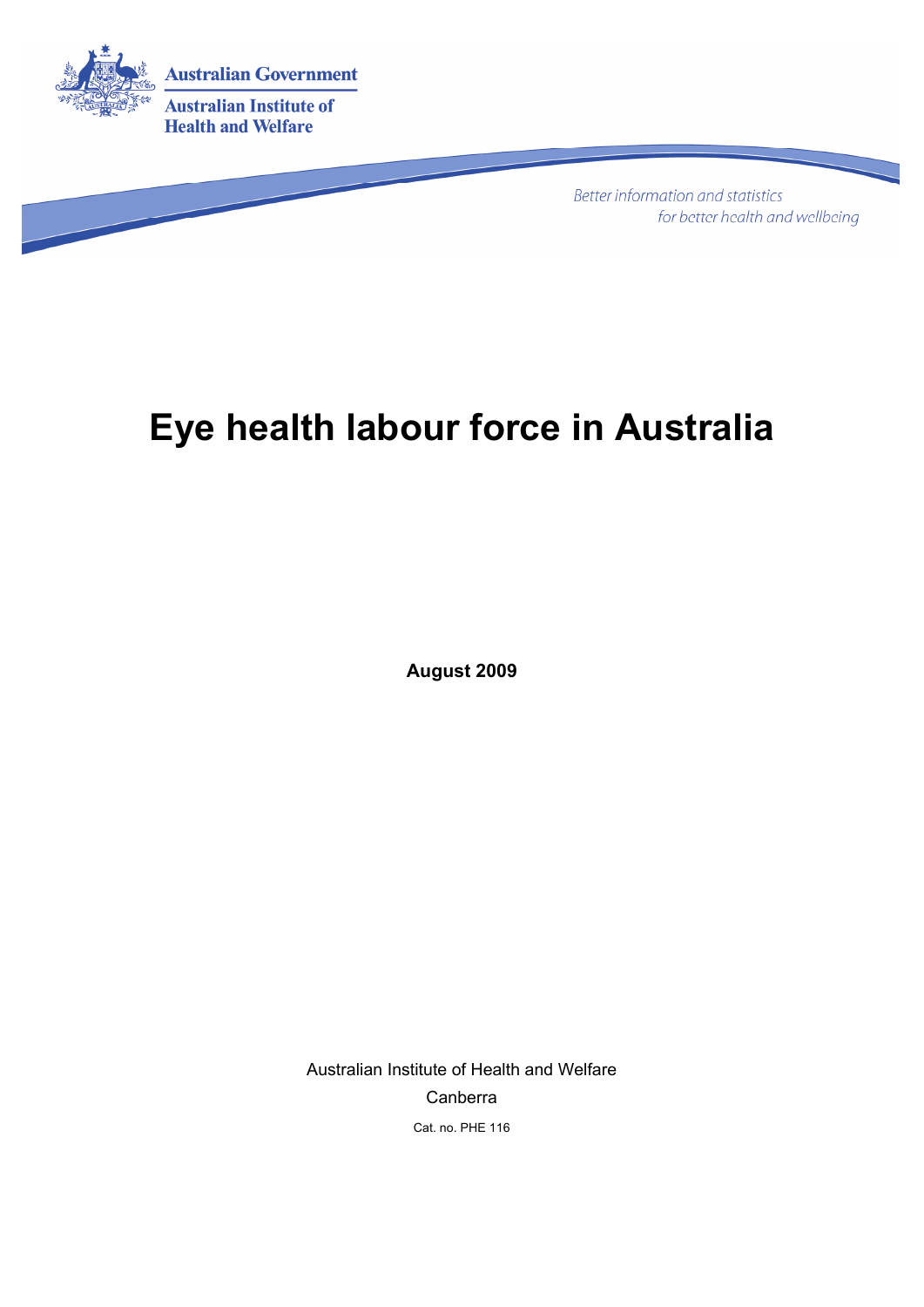#### **The Australian Institute of Health and Welfare is Australia's national health and welfare statistics and information agency. The Institute's mission is**  *better information and statistics for better health and wellbeing***.**

© Australian Institute of Health and Welfare 2009

This work is copyright. Apart from any use as permitted under the *Copyright Act 1968*, no part may be reproduced without prior written permission from the Australian Institute of Health and Welfare. Requests and enquiries concerning reproduction and rights should be directed to the Head, Media and Communications Unit, Australian Institute of Health and Welfare, GPO Box 570, Canberra ACT 2601.

A complete list of the Institute's publications is available from the Institute's website <www.aihw.gov.au>.

ISBN 978 1 74024 948 5

#### **Suggested citation**

Australian Institute of Health and Welfare 2009. Eye health labour force in Australia. Cat. no. PHE 116. Canberra: AIHW.

#### **This publication is available in a RTF (rich text) Word version at <www.aihw.gov.au> in order to facilitate access for vision-impaired persons.**

#### **Australian Institute of Health and Welfare**

Board Chair Hon. Peter Collins, AM, QC

**Director** Penny Allbon

Any enquiries about or comments on this publication should be directed to: Brendan Brady Australian Institute of Health and Welfare GPO Box 570 Canberra ACT 2601 Phone: (02) 6244 1164 Email: brendan.brady@aihw.gov.au

Published by the Australian Institute of Health and Welfare Printed by Elect Printing

> **Please note that there is the potential for minor revisions of data in this report. Please check the online version at <www.aihw.gov.au> for any amendments.**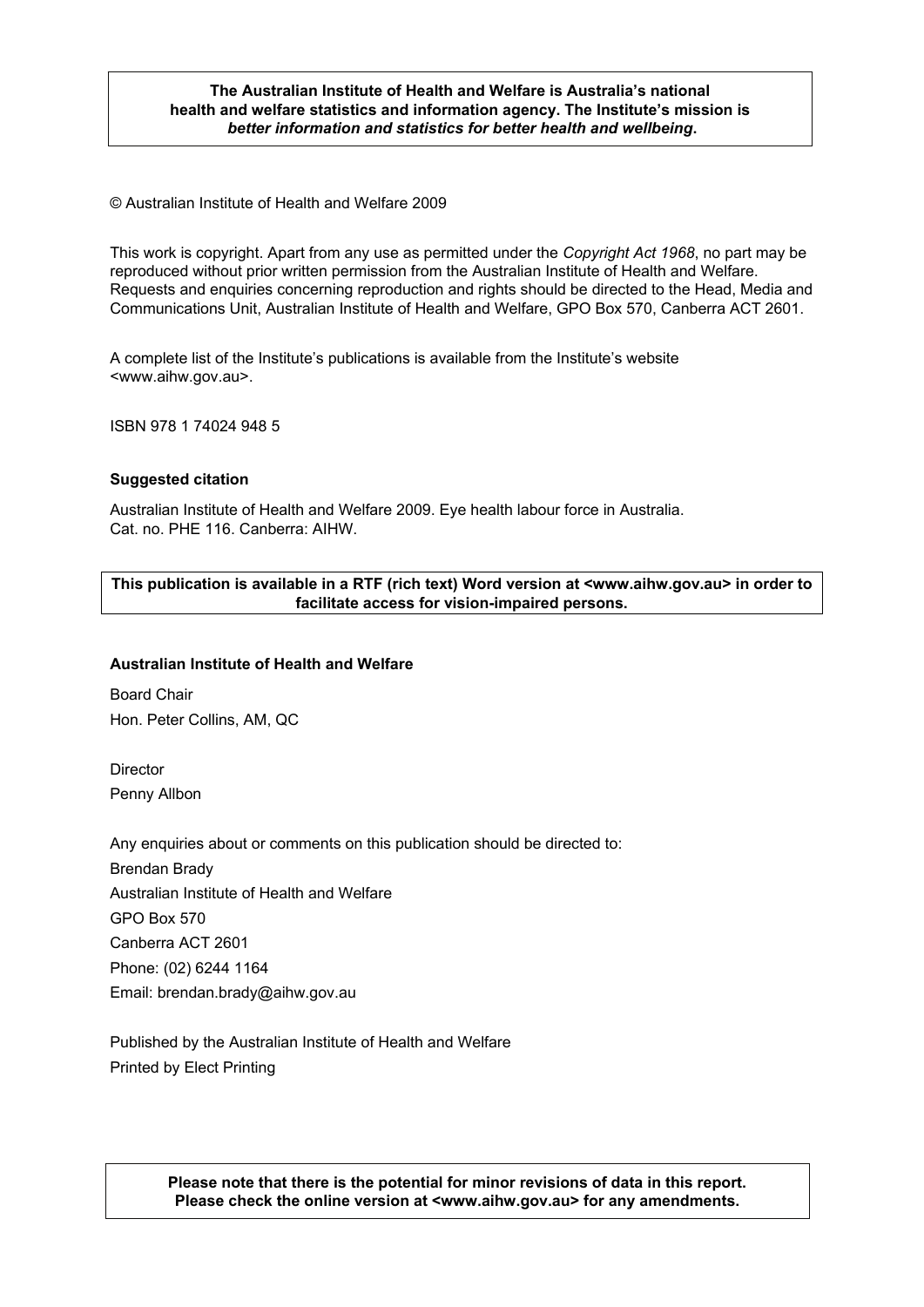# **Contents**

| 1              |  |
|----------------|--|
|                |  |
|                |  |
|                |  |
| $\overline{2}$ |  |
|                |  |
|                |  |
|                |  |
|                |  |
|                |  |
| 3              |  |
|                |  |
| 4              |  |
|                |  |
|                |  |
|                |  |
| 5              |  |
|                |  |
|                |  |
|                |  |
| 6              |  |
|                |  |
|                |  |
|                |  |
|                |  |
|                |  |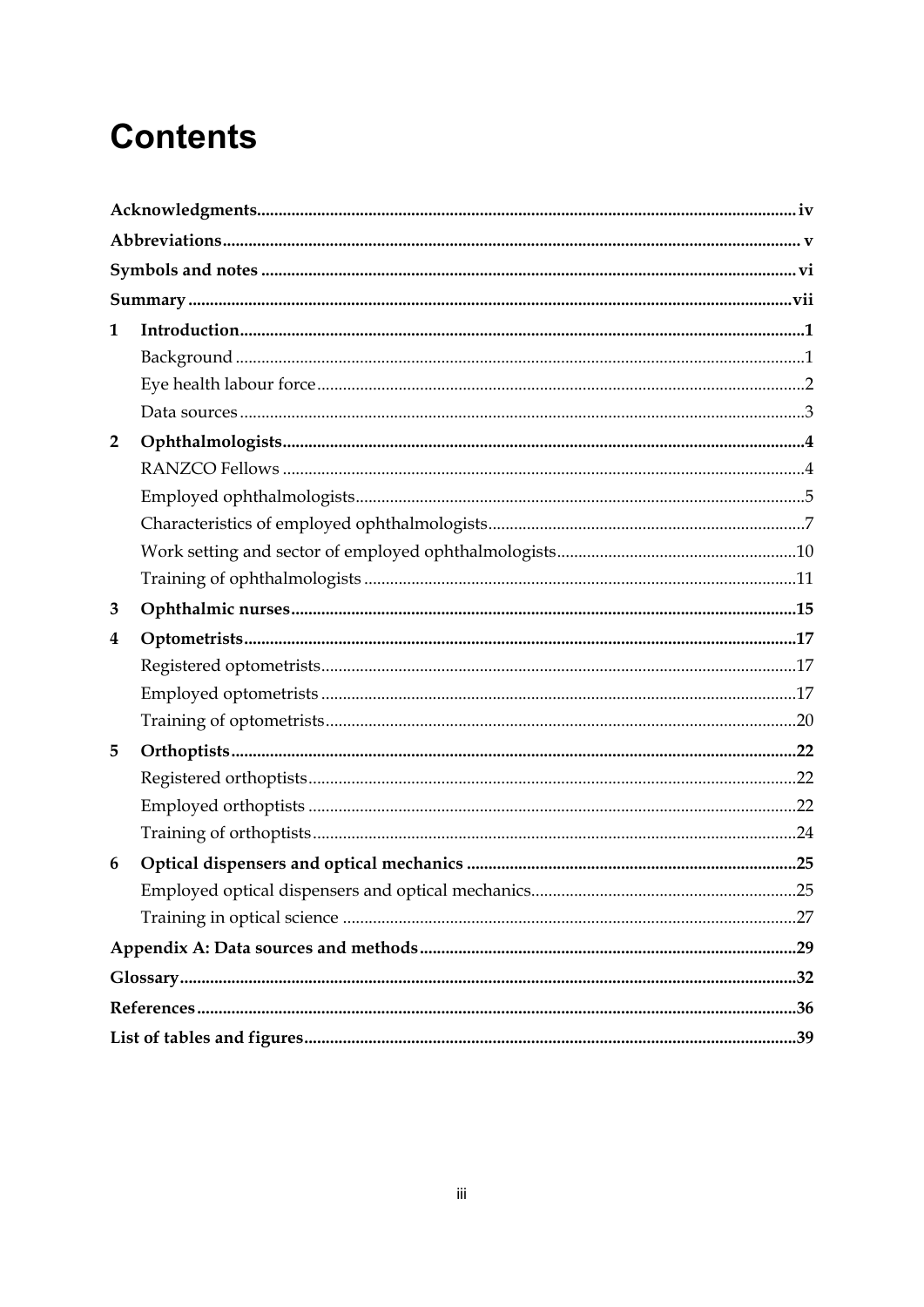# **Acknowledgments**

This report was written by Brendan Brady with guidance from David Braddock and Felicity Summers and assistance from Scott Sims of the Labour Force Unit of the Australian Institute of Health and Welfare (AIHW). Mark Cooper-Stanbury and Robert Long from the Population Health Unit of the AIHW provided guidance and comments throughout the process. Staff of the AIHW Information Services and Publishing Unit provided support with the design and publication process.

This project was funded by the Australian Government Department of Health and Ageing through the 2006–2010 National Eye Health Initiative.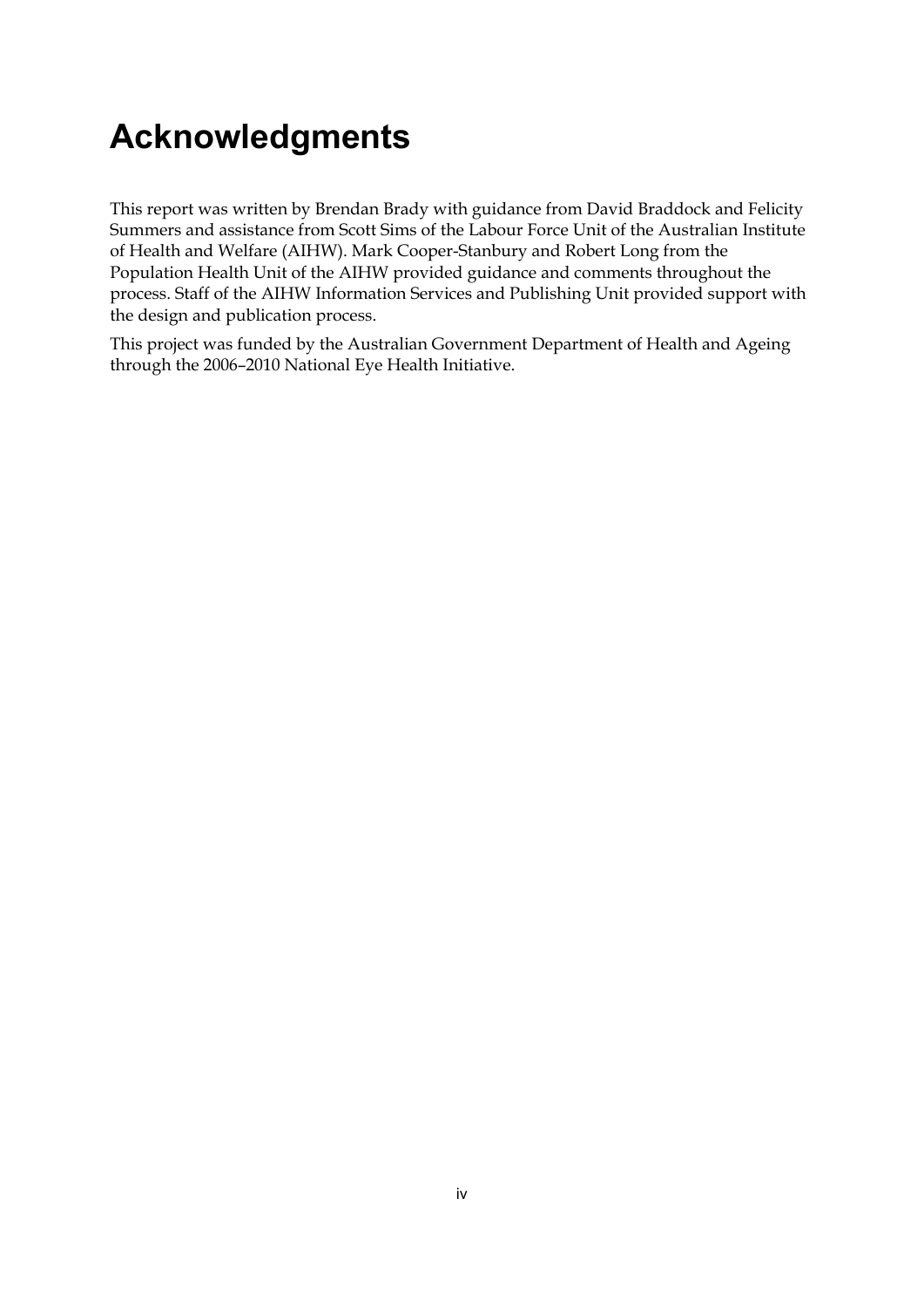# **Abbreviations**

| <b>ABS</b>    | <b>Australian Bureau of Statistics</b>                       |
|---------------|--------------------------------------------------------------|
| <b>ACT</b>    | <b>Australian Capital Territory</b>                          |
| <b>AIHW</b>   | Australian Institute of Health and Welfare                   |
| <b>ASCED</b>  | Australian Standard Classification of Education              |
| <b>ASGC</b>   | Australian Standard Geographical Classification              |
| <b>DEEWR</b>  | Department of Education, Employment and Workplace Relations  |
| <b>DoHA</b>   | Department of Health and Ageing                              |
| <b>FTE</b>    | Full-time equivalent                                         |
| <b>MBS</b>    | Medicare Benefit Schedule                                    |
| <b>MLFS</b>   | Medical Labour Force Survey                                  |
| <b>MTRP</b>   | <b>Medical Training Review Panel</b>                         |
| <b>NCVER</b>  | National Centre for Vocational Education Research            |
| <b>NMLFS</b>  | Nursing and Midwifery Labour Force Survey                    |
| <b>NSW</b>    | New South Wales                                              |
| NT            | Northern Territory                                           |
| Qld           | Queensland                                                   |
| <b>RA</b>     | Remoteness Area                                              |
| <b>RANZCO</b> | Royal Australian and New Zealand College of Ophthalmologists |
| SA            | South Australia                                              |
| Tas           | Tasmania                                                     |
| <b>VET</b>    | <b>Vocational Education Training</b>                         |
| Vic           | Victoria                                                     |
| <b>VTP</b>    | <b>Vocational Training Program</b>                           |
| <b>WA</b>     | Western Australia                                            |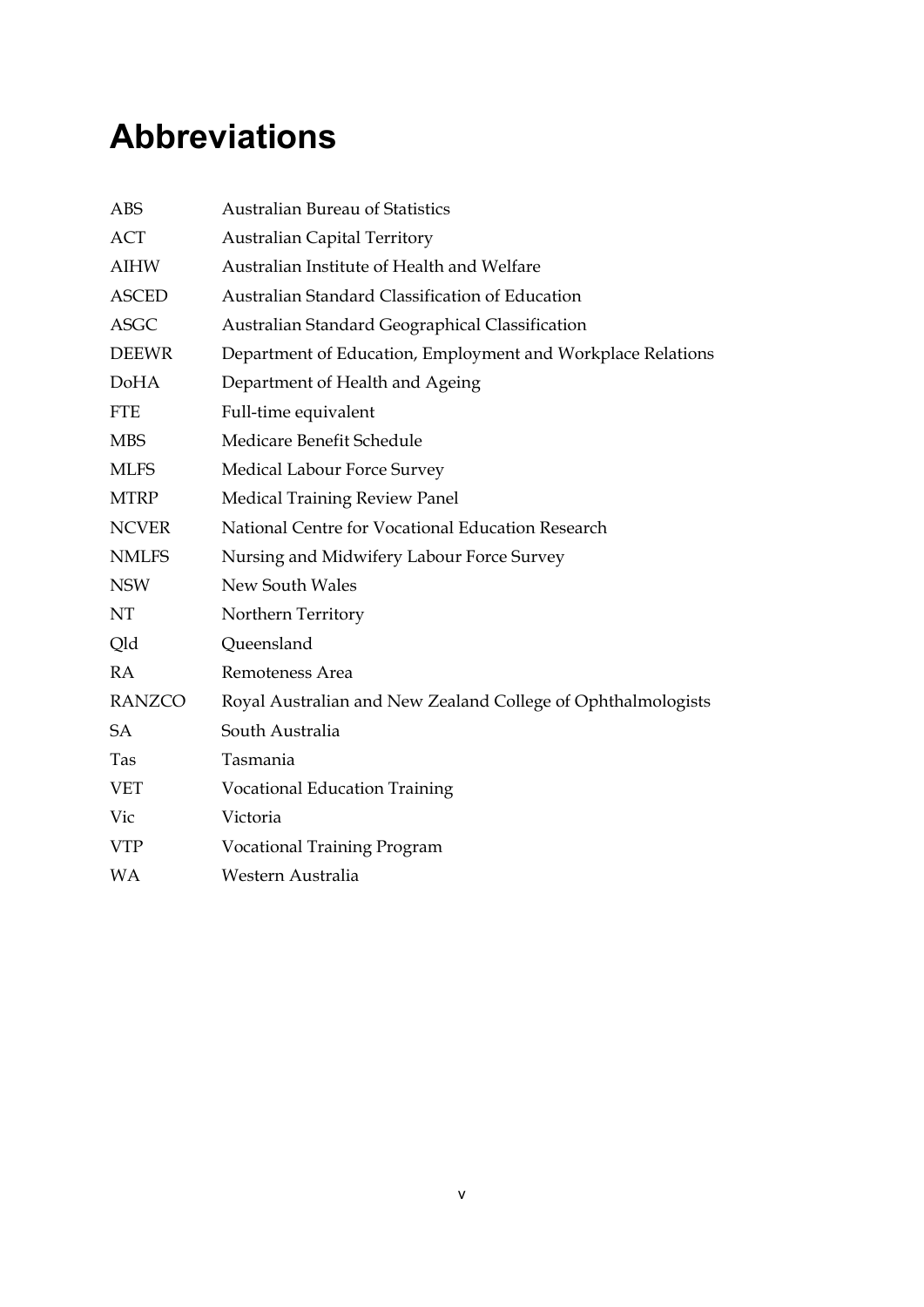# **Symbols and notes**

Throughout this publication, data from the AIHW Medical Labour Force Survey and AIHW Nursing and Midwifery Labour Force Survey may not add to the totals shown, due to the estimation process used for non-responses. As a result, numbers of practitioners may be in fractions, but are rounded to whole numbers for publication. Percentages are calculated on the unrounded figures. Where tables contain a 'not stated' category, percentage calculations exclude this category. Percentage distributions may not sum to 100 due to rounding.

For data from the 2006 Census, the confidentiality technique applied by the Australian Bureau of Statistics (ABS) slightly adjusts all cells to prevent any identifiable data being exposed. This means data in one table may be slightly different to the same data presented in another table.

Italics within a table denote a subtotal.

- Nil or rounded to zero
- . . Not applicable
- n.a. Not available
- n.p. Not publishable. Cells may be suppressed for confidentiality reasons or where estimates are based on small cells, resulting in low reliability.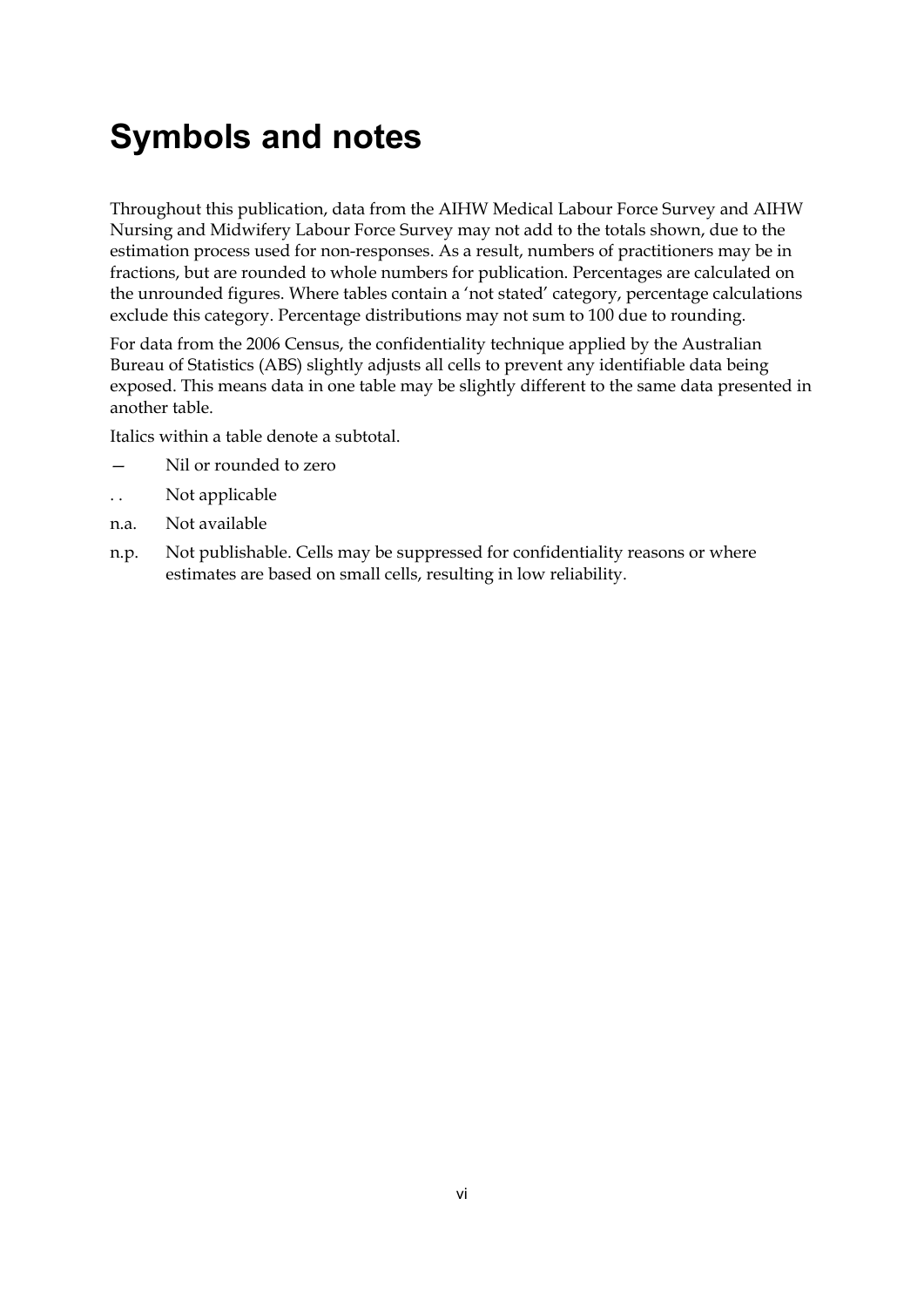# **Summary**

*Eye health labour force in Australia* is the fourth in a series of national reports providing an overview of eye health and eye health care in Australia. This report contains national information on the characteristics of the eye health labour force from a range of data sources.

The eye health labour force consists of the health professionals: ophthalmologists, ophthalmic nurses, optometrists and orthoptists; and tradespersons such as optical dispensers and optical mechanics.

## **Key findings**

- The prevalence of eye problems increases with age. As a result of population ageing, the demand for eye health workers is likely to increase in the future.
- According to the AIHW health labour force surveys the Australian eye health labour force includes 735 full-time equivalent (FTE) ophthalmologists (2006 estimate) and 421 FTE ophthalmic nurses (2004 estimate).

Based on the 2006 ABS Census of Population and Housing there were also:

- 3,329 FTE optometrists
- 471 FTE orthoptists
- 3,177 FTE optical dispensers
- 1,081 FTE optical mechanics.
- For those occupations where time series data are available, there has been evidence of growth. The number of FTE ophthalmologists and optometrists increased by 15% and 11% respectively between 2001 and 2006. The number of FTE orthoptists increased by 20%.
- There has been a slight increase, both in the number of trainee ophthalmologists and course completions in ophthalmology, as a proportion of employed ophthalmologists between 2001 and 2006. The same is true of optometrists.
- Ophthalmologists are on average older than other eye health workers. In 2006 the average age of ophthalmologists was 52 years. The average age of the other eye health occupations ranged from 36 years (orthoptists) to 46 years (ophthalmic nurses).
- The data suggest a trend towards feminisation of the eye health workforce. The proportion of female ophthalmologists, optometrists and orthoptists increased by between 3 and 4 percentage points between 2001 and 2006. Ophthalmic nurses and orthoptists had the highest proportion of females amongst eye health workers (96.3% and 90.1% respectively). Ophthalmologists had the lowest proportion of female workers (15.7%).
- The majority of eye health workers work in *Major cities*. In 2006 about 80% of eye health workers lived in *Major cities,* while less than 70% of the Australian population and 67% of Australians with eye disorders lived in *Major cities* (ABS 2006a).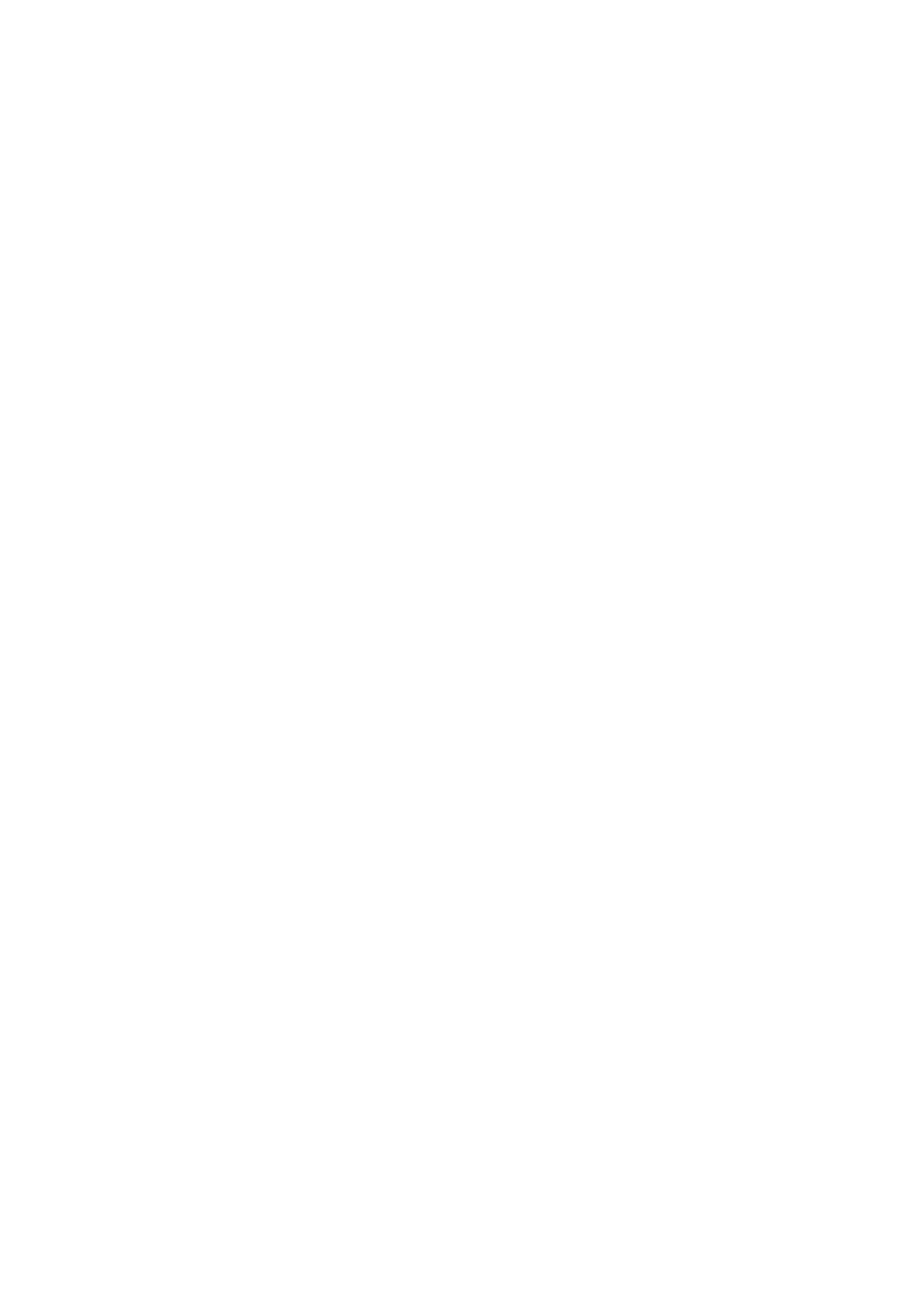# **1 Introduction**

In the 2006–07 Federal Budget, the Australian Government allocated \$13.8 million over 4 years to a new National Eye Health Initiative (see Box 1). This initiative supports a range of activities to raise public awareness of eye health issues and to strengthen the delivery of eye health care.

### **Box 1: Background to this report**

*In response to the World Health Assembly resolution WHA56.26 on the elimination of avoidable blindness in member states, the Australian Health Ministers' Conference endorsed the* National Framework for Action to Promote Eye Health and Prevent Avoidable Blindness and Vision Loss (the Framework). *The Framework focuses on eliminating avoidable blindness and vision loss in Australia, providing an outline for nationally coordinated action by governments, health professionals, non-government organisations, industry and individuals to work in partnership (Commonwealth of Australia 2005).* 

*In the 2006 Federal Budget, the Australian Government allocated \$13.8 million over 4 years to a new National Eye Health Initiative. This initiative supports a range of activities to raise public awareness of eye health issues and to strengthen the delivery of eye health care.* 

*The Australian Government Department of Health and Ageing commissioned the AIHW through the National Eye Health Initiative to do this report. This follows on from work done for earlier publications:* Vision problems among older Australians*, released in July 2005,* A guide to Australian eye health data*, released in May 2007,* Eye health in Australia: a hospital perspective*, released in August 2008,* Eye health among Australian children*, released in November 2008 and* Eye-related injuries in Australia, *released in February 2009.* 

One action of the Framework is to monitor requirements and supply projections for eye care practitioners (Commonwealth of Australia 2005). This report provides an overview of the Australian eye health labour force in order to assist analysis of the supply of eye health workers in comparison to level of need within the community. Data presented in this report includes the number of eye health workers by occupation, demographic and geographic distribution characteristics of each occupation and inflow of new graduates and trainees.

This is the fourth in a series of national reports providing an overview of eye health in Australia. The other reports are *Eye health in Australia: a hospital perspective*, *Eye health among Australian children* and *Eye-related injuries in Australia*.

## **Background**

Based on the results of the 2007–08 ABS National Health Survey approximately 10.5 million Australians (about half the population) have at least one vision problem. Nearly 4.7 million experienced short sightedness and 5.3 million experienced long sightedness. Almost 2% of the population had cataracts and 1% had glaucoma (ABS 2009).

Older people are more susceptible to eye diseases and disorders. Although only comprising 24.5% of the Australian population, persons aged 55 years and over made up 43.5% of all persons with eye diseases and disorders (ABS 2009 and ABS population estimates).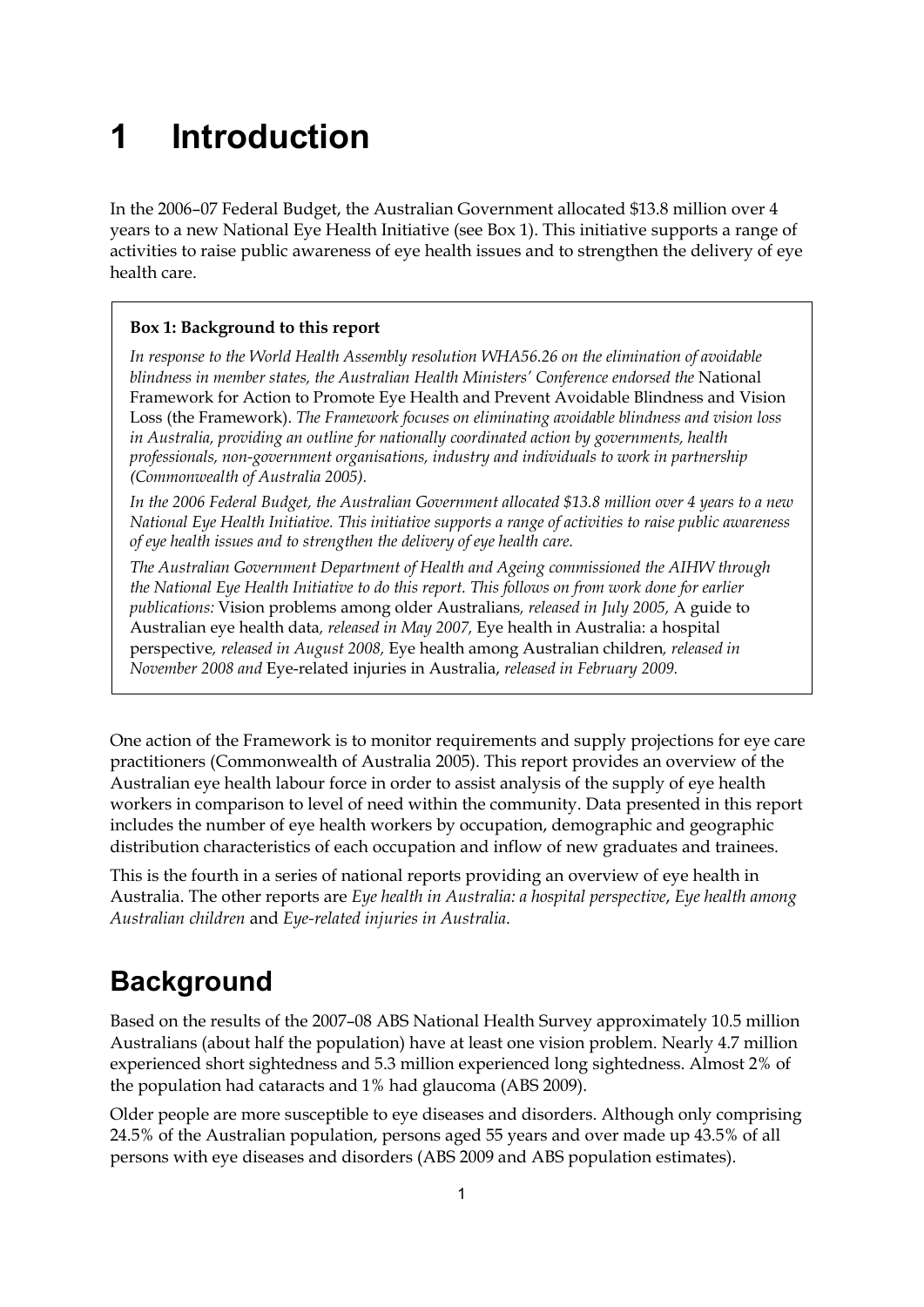Diabetes is also a risk factor for a variety of eye diseases and disorders, especially diabetic retinopathy (retinal disease), cataracts and glaucoma. Those with diabetes are 1.3 times as likely as people without diabetes to be blind or have visual disturbances. The prevalence of diagnosed diabetes more than doubled between 1989–90 and 2004–05 (AIHW 2008a).

The ageing of the population and the increase in prevalence of diabetes alone are likely to lead to an increase in the level of demand for eye health workers in the future.

## **Eye health labour force**

The delivery of eye health care in Australia is undertaken by an eye health labour force that consists of the following professionals:

- ophthalmologists
- ophthalmic nurses
- optometrists
- orthoptists.

This eye health labour force also includes the following tradespersons:

- optical dispensers
- optical mechanics.

It should be noted that ophthalmic nurses are those nurses that report ophthalmology as their area of main practice and does not necessarily mean that they have specialised qualifications. A full description of each occupation is contained in the Glossary.

General practitioners (GPs), although not included in the specialised eye health labour force, play a critical role in the delivery of eye health care in Australia and often refer patients to eye health care specialists. During 2006–07, general practitioners managed 2.5 eye health problems per 100 encounters. GPs referred problems to ophthalmologists at a rate of 0.8 referrals per 100 encounters and optometrists, at a rate of 0.1 referrals per 100 encounters (Britt et al 2008).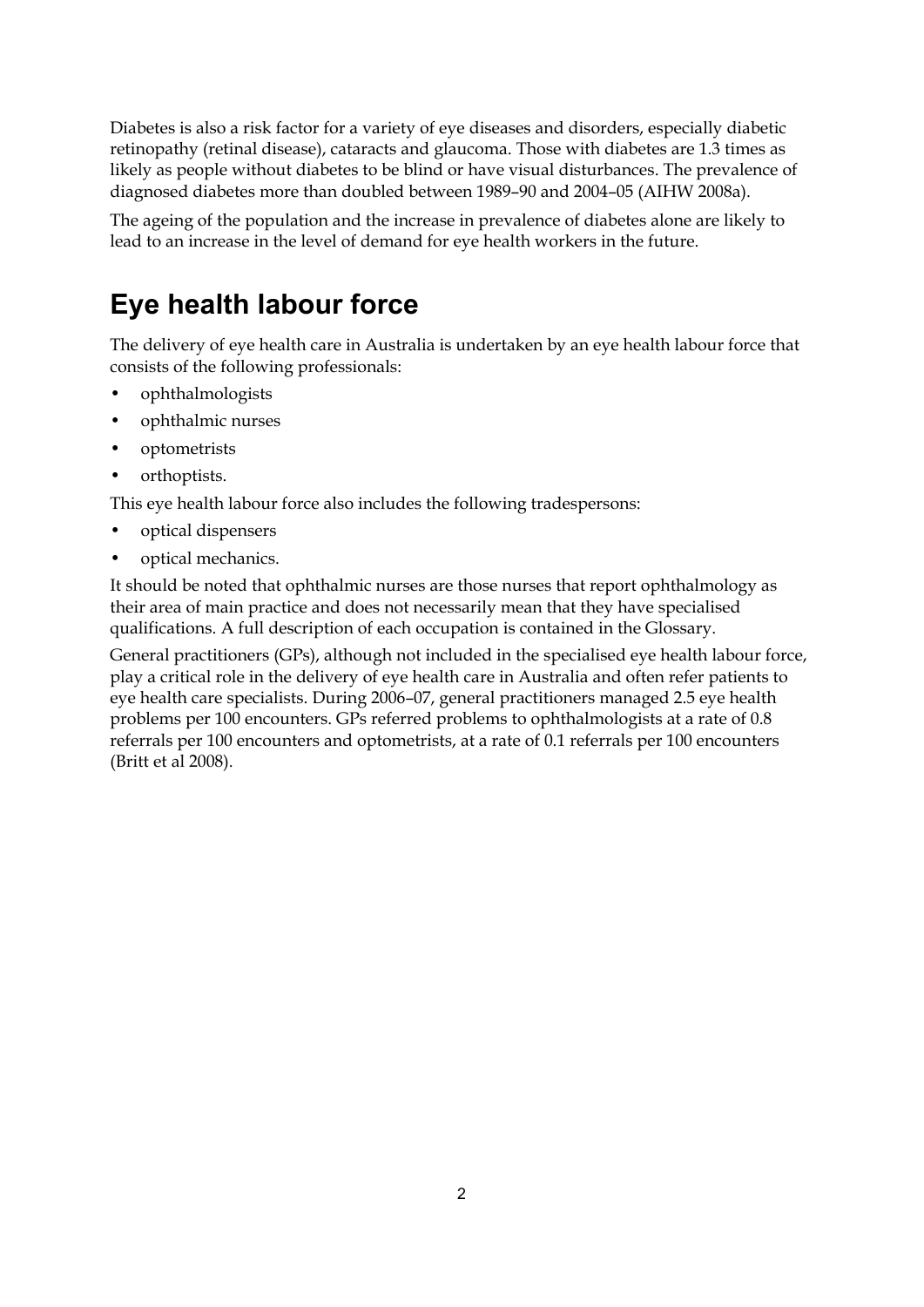### **Data sources**

This report presents data on the number and full-time equivalent (FTE) number of eye health care workers, their location and demographic characteristics, from a range of data sources including:

- the AIHW Medical Labour Force Survey (MLFS)
- the AIHW Nursing and Midwifery Labour Force Survey (NMLFS)
- the ABS Census of Population and Housing (Census)
- the Australian Government Department of Health and Ageing's Medicare data (Medicare).

The AIHW survey data are collected annually during health professional registration procedures and provide a comprehensive range of information on demographic and work characteristics on all medical practitioners and registered and enrolled nurses. Data in this report on ophthalmologists and ophthalmic nurses are drawn from these surveys.

For eye health workers not covered by these surveys, data from the Census on those reporting to be optometrists, orthoptists, optical dispensers and optical mechanics have been used.

These data are supplemented with data from relevant registration boards, where available, to provide information on the number actually registered in the relevant profession.

Medicare data are also presented on ophthalmologists and optometrists as the predominant professions that provide private eye health care subsidised by that scheme.

A number of sources have been used for the training data. Data on the number of ophthalmology trainees and Fellows were sourced from the Royal Australian and New Zealand College of Ophthalmologists (RANZCO). Data on the tertiary education of optometrists was drawn from the higher education student data collections held by the Department of Employment, Education and Workplace Relations (DEEWR). Data on vocational training of optical dispensers and optical mechanics were provided by the Vocational Education Training (VET) Provider Collection held by the National Centre for Vocational Research (NCVER).

Detail on the collection methods and underlying definitions for each of these data sources are presented in Appendix A.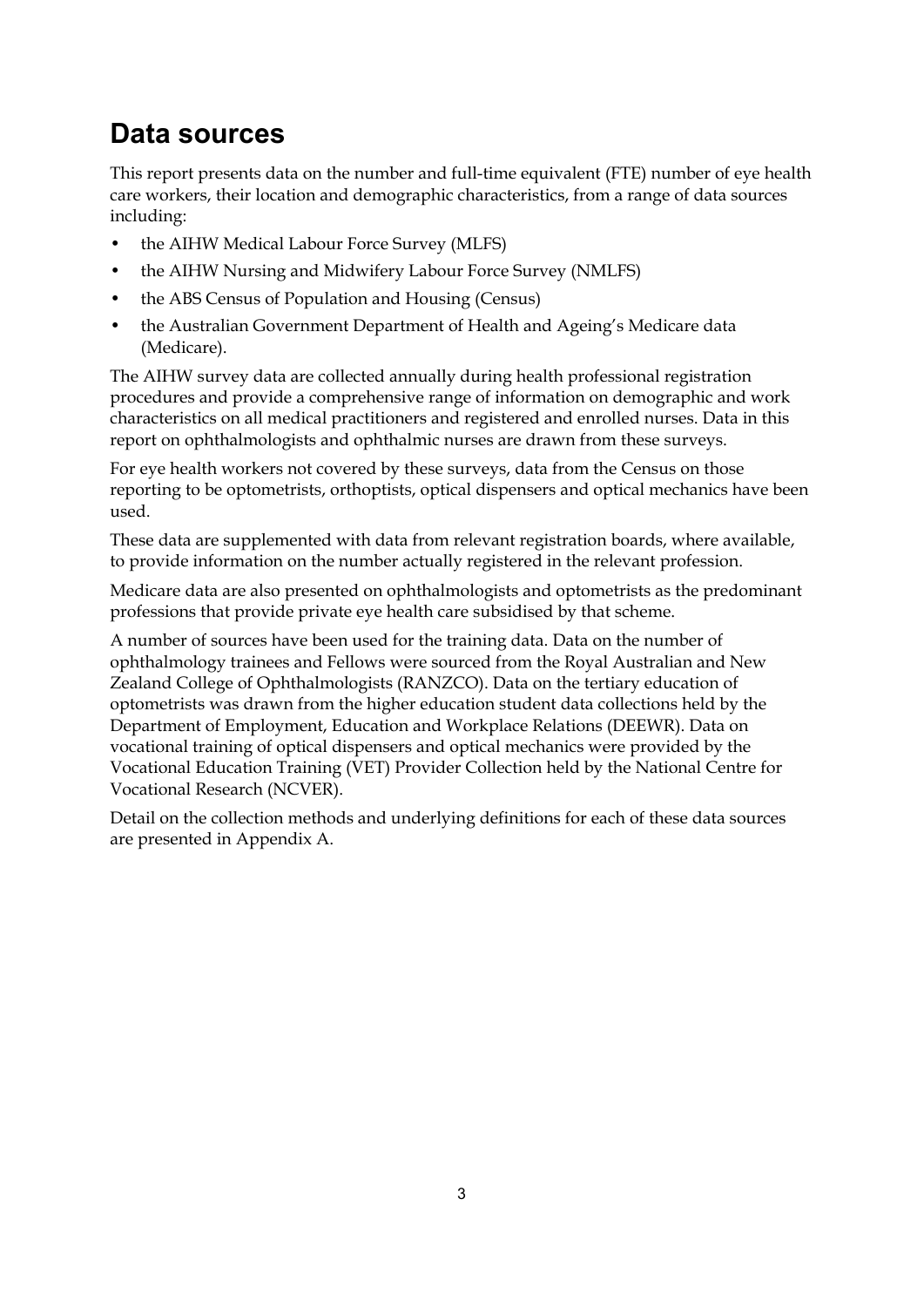# **2 Ophthalmologists**

An ophthalmologist is a specialist medical practitioner who specialises in eye-related diseases, injuries and deficiencies (ABS 2006c). An ophthalmologist is also known as an eye specialist or an eye surgeon.

## **RANZCO Fellows**

The total number of registered ophthalmologists in Australia can not be determined from the MLFS. Registered medical practitioners who are qualified to practise ophthalmology but who are not working in medicine, or who are practising overseas, are not identified in the MLFS. In this report the number of RANZCO Fellows (not including Honorary and Associate Fellows) is used as a proxy measure of the number of registered ophthalmologists in Australia. However, it should be noted that the number of RANZCO Fellows is an undercount of the total number of registered ophthalmologists because not all ophthalmologists are RANZCO Fellows.

RANZCO is the body responsible for ophthalmology training in Australia. The majority of ophthalmologists practising in Australia are Fellows of the college. To become a Fellow a candidate is required to:

- be a qualified medical practitioner registered as a medical practitioner in Australia or New Zealand
- have completed the appropriate training to practise ophthalmology in Australia or New Zealand as deemed by RANZCO's Qualification and Education Committee and achieve other training outcomes determined by the committee (RANZCO 2008a)
- have their membership application approved by a majority of Councillors present at the meeting at which the application is considered (RANZCO 2008a).

Table 1 shows the number of RANZCO Fellows from 2001 to 2007 inclusive. In 2007 there were 887 Australian RANZCO Fellows, an increase of 17.8% since 2001. Of these 40.1% belonged to the New South Wales branch, 24.8% belonged to the Victoria branch and 16.9% to the Queensland branch.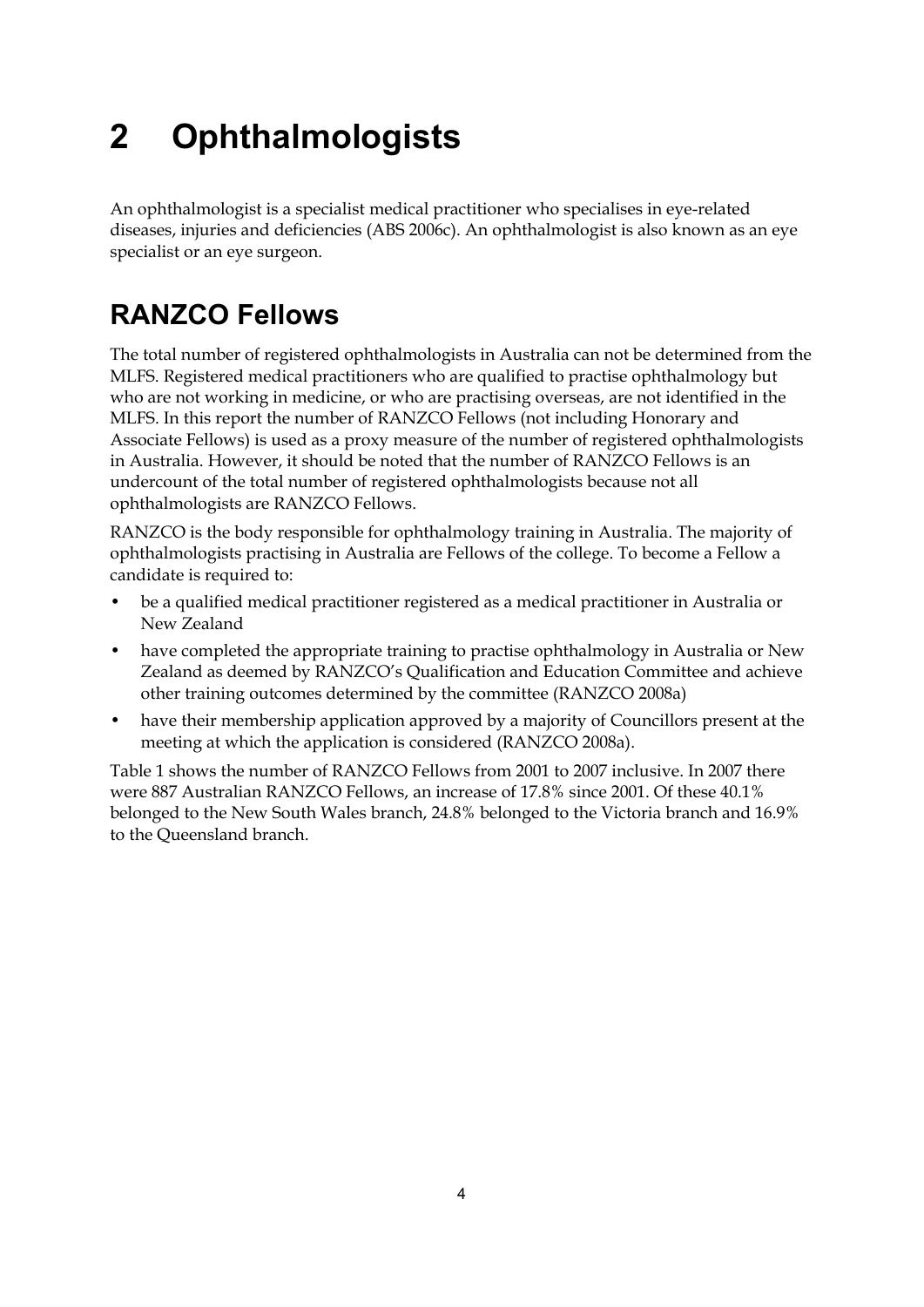| <b>RANZCO branch</b> | 2001 | 2002 | 2003 | 2004 | 2005 | 2006 | 2007 |
|----------------------|------|------|------|------|------|------|------|
| <b>NSW</b>           | 308  | 304  | 320  | 311  | 341  | 339  | 356  |
| Vic                  | 191  | 186  | 194  | 199  | 202  | 202  | 220  |
| Qld                  | 110  | 120  | 125  | 130  | 136  | 141  | 150  |
| <b>WA</b>            | 62   | 65   | 66   | 67   | 65   | 70   | 73   |
| <b>SA</b>            | 70   | 68   | 69   | 68   | 70   | 74   | 72   |
| Tas                  | 12   | 15   | 16   | 15   | 15   | 15   | 16   |
| Australia            | 753  | 758  | 790  | 790  | 829  | 841  | 887  |

**Table 1: Number(a) of Fellows of the Royal Australian and New Zealand College of Ophthalmologists, by branch(b)(c) 2001–2007**

(a) As at 30 June.

(b) There are no RANZCO branches in the Australian Capital Territory and the Northern Territory.

(c) Does not include New Zealand branch Fellows.

*Source*: RANZCO Annual Report 2004–2005 (RANZCO 2005) 2006–2007 (RANZCO 2007).

## **Employed ophthalmologists**

Not all ophthalmologists registered in Australia actually work as ophthalmologists or work in Australia. Table 2 shows the number of employed ophthalmologists in Australia in 2001 and 2006, according to data obtained from three different data collections: the MLFS, the Census and Medicare data.

The definition of an ophthalmologist differs slightly for each of these collections. In the MLFS an ophthalmologist was a registered medical practitioner who reported their main specialty as ophthalmology. In the Census an ophthalmologist was a person whose responses to the occupation-related questions resulted in an ophthalmologist code being assigned. For Medicare data, an ophthalmologist was defined as a medical practitioner listed in the Medicare Provider File with a Medicare specialty code of ophthalmology and deriving the majority of their schedule fee income from ophthalmology services.

The three data sources also use different time periods for data collection. The AIHW MLFS data are collected at the time of medical registration renewal, the Medicare data are collected throughout the year and the Census data are collected on Census night.

Medicare data is not directly comparable to MLFS and Census data because full-time salaried ophthalmologists in hospitals who do not render services on a fee for service basis are not included in Medicare data. The number of ophthalmologists in this category is not known.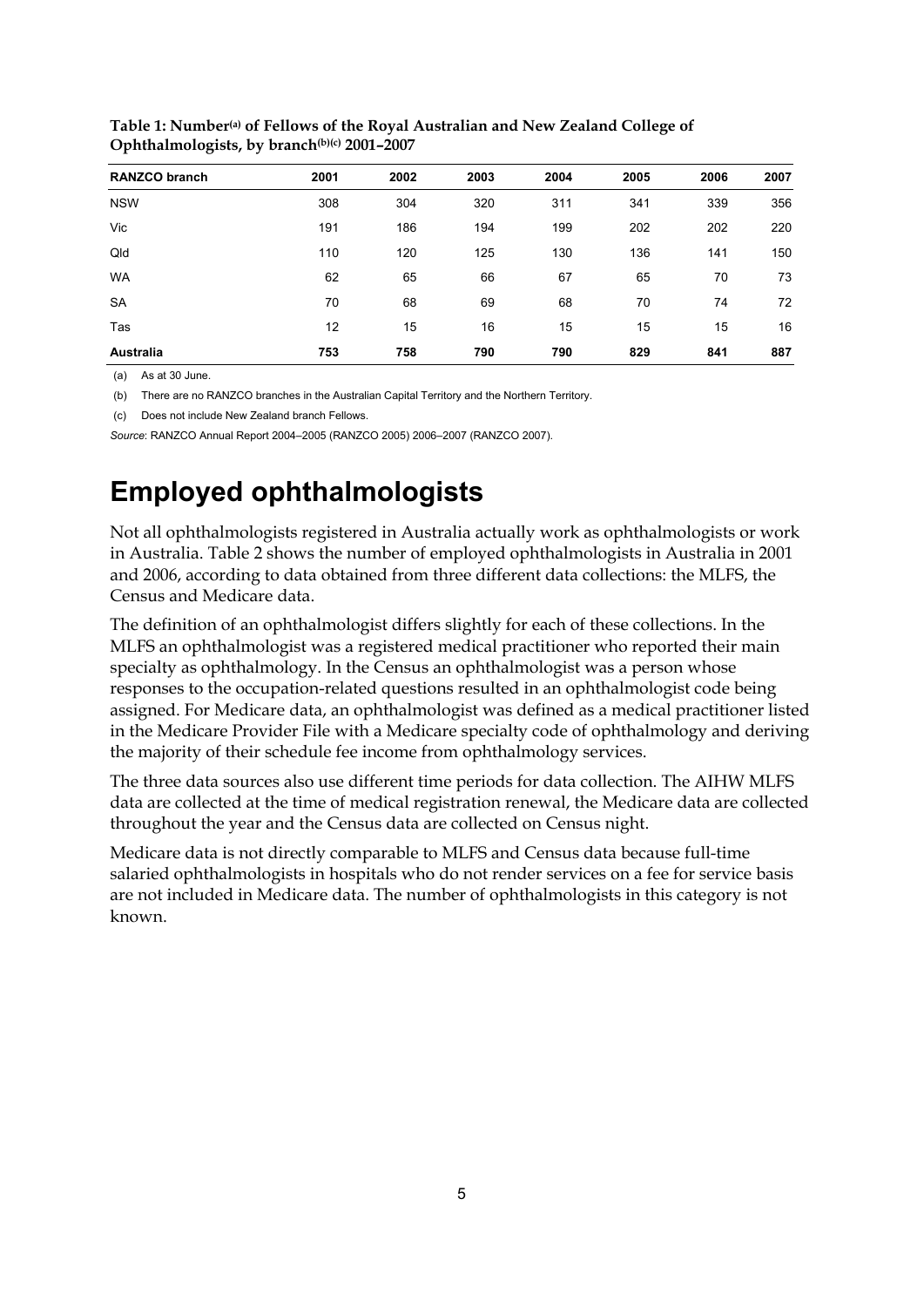| <b>Measure and source</b>       | <b>NSW</b> | <b>Vic</b> | Qld | <b>WA</b> | SA   | Tas | <b>ACT</b>     | <b>NT</b>      | <b>Australia</b> |
|---------------------------------|------------|------------|-----|-----------|------|-----|----------------|----------------|------------------|
|                                 |            |            |     |           | 2001 |     |                |                |                  |
| Number                          |            |            |     |           |      |     |                |                |                  |
| MLFS <sup>(a)</sup>             | 229        | 175        | 104 | 55        | 64   | 12  | 11             | n.p.           | 653              |
| Census <sup>(b)</sup>           | 146        | 105        | 81  | 39        | 41   | 8   | 5              | 6              | 431              |
| Medicare 2000-01(c)             | 275        | 177        | 111 | 61        | 67   | 13  | 12             | $\overline{4}$ | 720              |
| <b>FTE</b>                      |            |            |     |           |      |     |                |                |                  |
| MLFS <sup>(d)</sup>             | 225        | 177        | 105 | 53        | 53   | 12  | 13             | n.p.           | 639              |
| $Census^{(d)}$                  | 146        | 98         | 81  | 37        | 36   | 11  | 9              | 6              | 421              |
| Medicare 2000-01 <sup>(e)</sup> | 177        | 108        | 82  | 39        | 43   | 9   | 8              | $\overline{2}$ | 468              |
|                                 |            |            |     |           | 2006 |     |                |                |                  |
| Number                          |            |            |     |           |      |     |                |                |                  |
| MLFS <sup>(a)</sup>             | 280        | 199        | 131 | 71        | 56   | 17  | $\overline{7}$ | n.p.           | 769              |
| Census <sup>(b)</sup>           | 230        | 149        | 115 | 60        | 60   | 9   | 5              | 3              | 631              |
| Medicare 2005-06(c)             | 303        | 189        | 133 | 68        | 59   | 13  | 13             | 8              | 786              |
| <b>FTE</b>                      |            |            |     |           |      |     |                |                |                  |
| MLFS <sup>(d)</sup>             | 261        | 187        | 126 | 67        | 55   | 16  | 6              | n.p.           | 735              |
| $Census^{(d)}$                  | 230        | 146        | 123 | 61        | 56   | 8   | 6              | $\overline{4}$ | 631              |
| Medicare 2005-06 <sup>(e)</sup> | 190        | 113        | 91  | 43        | 39   | 10  | 8              | $\overline{c}$ | 496              |

#### **Table 2: Employed ophthalmologists, number and FTE rates, states and territories, 2001 and 2006**

(a) Medical practitioners whose main specialty of practice was ophthalmology.

(b) Persons who were coded to the occupation of 'ophthalmologist' based on their responses to the occupation-related questions in the survey.

(c) Providers who have a derived specialty code of ophthalmology (see Derived specialty code of Medicare providers in Glossary) and who rendered at least one service under Medicare during the year. Medicare data is not directly comparable to MLFS and Census data because full-time salaried ophthalmologists in hospitals who do not render services on a fee for service basis are not included in Medicare data.

(d) Full-time equivalent based on a 45 hour week. Excludes persons who did not work any hours during the last week prior to the Survey/Census.

(e) See Glossary for Medicare FTE methodology.

*Note:* Census data has been randomly adjusted to avoid the release of confidential data. Details of the exact nature of the methodology applied are available from the ABS on request.

*Sources:* AIHW Medical Labour Force Surveys, 2001 and 2006, ABS 2001 and 2006 Census of Population and Housing data, DoHA Medicare statistics 2000–01 and 2005–06.

The number of ophthalmologists increased between 2001 and 2006 in all three collections. In the MLFS it increased by 17.8% (from 653 in 2001 to 769 in 2006). In the Census it increased by 46.4% (from 431 in 2001 to 631 in 2006). The number of providers who had a derived specialty code of ophthalmology (see *Derived specialty code of Medicare providers* in Glossary), and who rendered at least one Medicare-funded service during the year, increased by 9.2% (from 720 in 2000–01 to 786 in 2005–06).

In 2006, the total number of ophthalmologists obtained from the MLFS and Census was less than the number of RANZCO Fellows. This is to be expected as some Fellows would not have been in the medical labour force (that is, employed elsewhere, not employed and not looking for work in medicine, retired from work, or working overseas). If the number of employed RANZCO Fellows corresponds to the number of registered medical practitioners employed in the medical labour force in the 2006 MLFS (87%) (AIHW 2008b), then the number of employed RANZCO Fellows employed in the ophthalmology labour force would be 731 (almost 40 less than the MLFS estimate but 100 more than the Census count). Given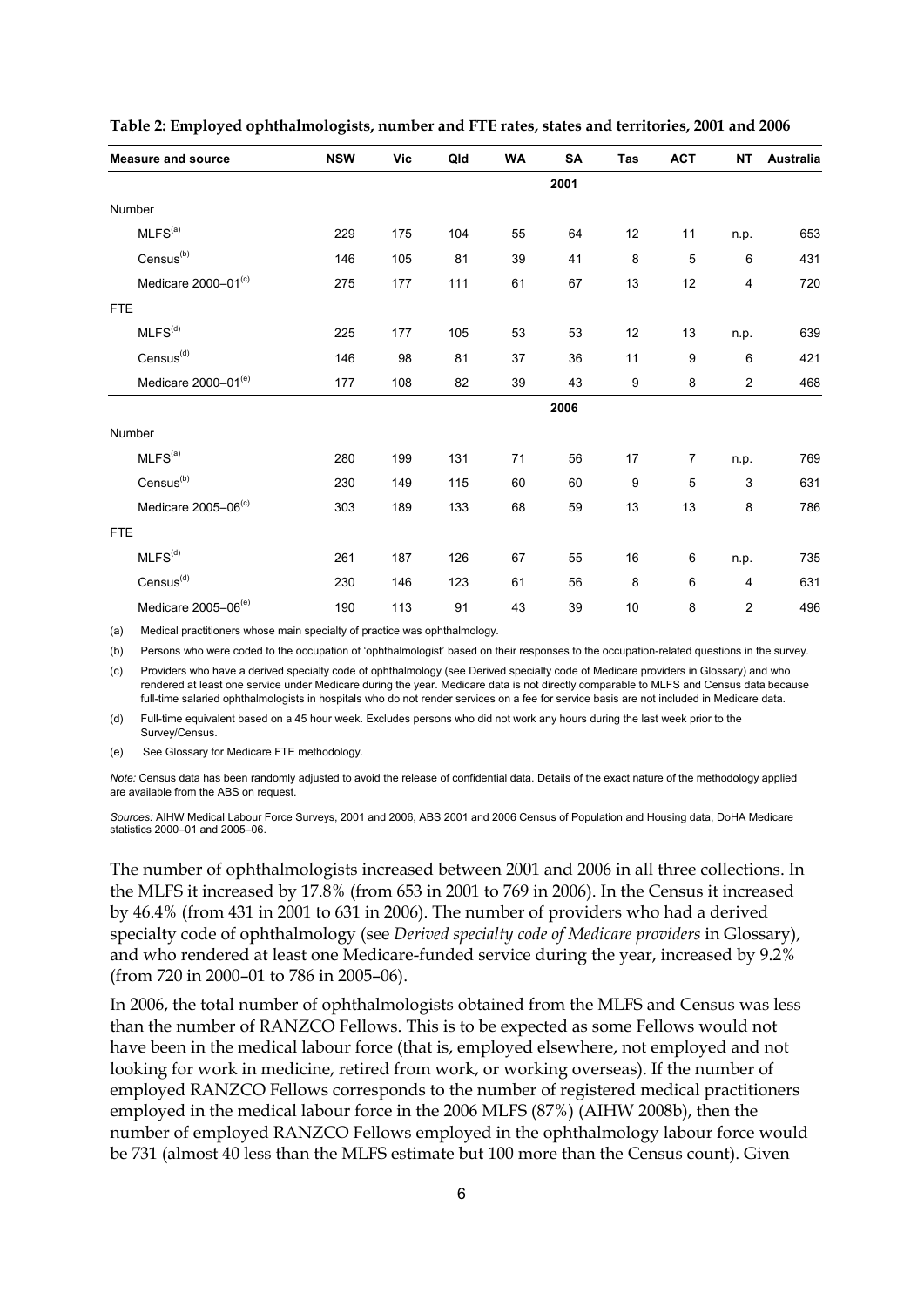that the number of RANZCO Fellows is an undercount of registered ophthalmologists then the true number of employed ophthalmologists is more likely to be closer to the higher MLFS estimate than the lower Census estimate.

Census data are subject to potential sources of error such as respondent error, partial response, processing error and undercount (ABS 2006b). The Census data may have been affected by difficulties coding and lack of detail in, written responses to the occupation and main tasks questions. This may partially explain the low number of employed ophthalmologists in the Census. However, the number of ophthalmologists from the MLFS may also have been incorrectly estimated by the weighting process used to account for nonresponses in the survey (see Appendix A for more detail).

## **Characteristics of employed ophthalmologists**

Table 3 shows selected characteristics of employed ophthalmologists based on MLFS data. Between 2001 and 2006 the proportion of female ophthalmologists increased from 12.1% to 15.7%. The average number of hours worked in the week prior to the survey, declined from 44.0 hours in 2001 to 43.0 hours in 2006.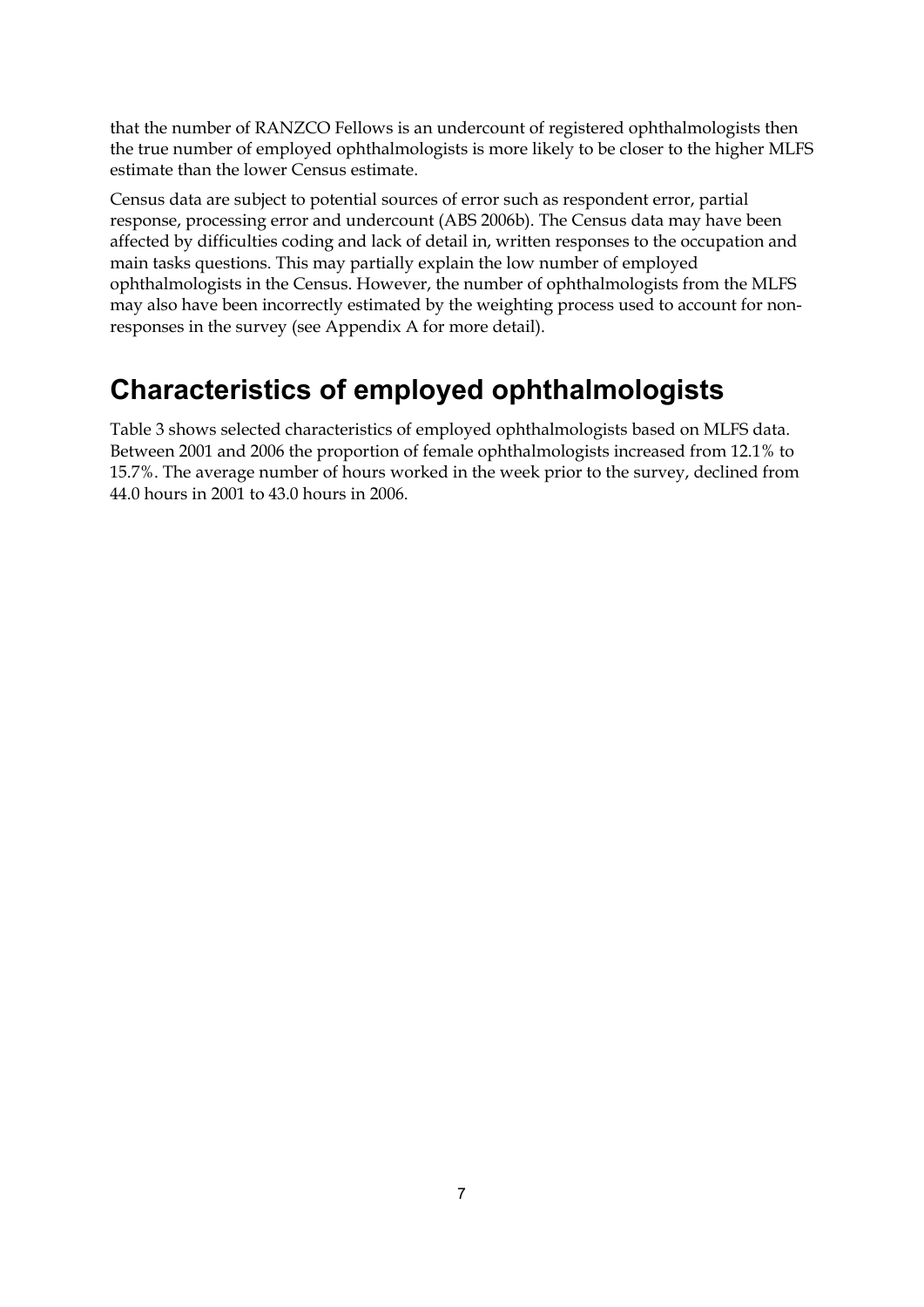| <b>Characteristics</b>                                   | <b>NSW</b> | Vic  | Qld  | <b>WA</b>      | <b>SA</b> | Tas                       | <b>ACT</b>     | <b>NT</b> | Total        |
|----------------------------------------------------------|------------|------|------|----------------|-----------|---------------------------|----------------|-----------|--------------|
|                                                          |            |      |      |                | 2001      |                           |                |           |              |
| Number                                                   | 229        | 175  | 104  | 55             | 64        | 12                        | 11             | n.p.      | 653          |
| % female                                                 | 13.6       | 13.1 | 9.5  | 15.0           | 3.9       | 37.3                      |                | n.p.      | 12.1         |
| Average age                                              | 51.8       | 50.5 | 52.7 | 52.2           | 56.1      | n.a.                      | 54.7           | n.p.      | 52.2         |
| % aged 55 years and over                                 | 39.9       | 30.3 | 40.8 | 40.0           | 51.7      | n.a.                      | 62.5           | n.p.      | 38.5         |
| Average hours worked per<br>week                         | 44.3       | 45.4 | 45.5 | 43.3           | 36.7      | 44.3                      | 50.0           | n.p.      | 44.0         |
| $FTE^{(b)}$                                              | 225        | 177  | 105  | 53             | 53        | 12                        | 13             | n.p.      | 639          |
| FTE rate <sup>(c)</sup>                                  | 3          | 4    | 3    | $\mathfrak{S}$ | 3         | $\ensuremath{\mathsf{3}}$ | 4              | n.p.      | $\mathbf{3}$ |
|                                                          |            |      |      |                | 2006      |                           |                |           |              |
| Number                                                   | 280        | 199  | 131  | 71             | 56        | 17                        | $\overline{7}$ | n.p       | 769          |
| % female                                                 | 18.2       | 16.9 | 8.7  | 20.6           | 9.6       | 18.2                      | n.p            | n.p       | 15.7         |
| Average age                                              | 51.4       | 51.1 | 53.9 | 51.5           | 51.9      | 50.6                      | n.p            | n.p       | 51.6         |
| % aged 55 years and over                                 | 37.0       | 31.6 | 40.4 | 35.3           | 39.3      | 36.3                      | n.p            | n.p       | 36.0         |
| % initial medical qualification<br>obtained in Australia | 85.1       | 88.6 | 82.7 | 70.6           | 80.8      | 63.7                      | n.p            | n.p       | 83.4         |
| Average hours worked per<br>week                         | 42.0       | 42.3 | 43.3 | 42.4           | 44.4      | 42.3                      | n.p            | n.p       | 43.0         |
| $FTE^{(b)}$                                              | 261        | 187  | 126  | 67             | 55        | 16                        | n.p            | n.p       | 735          |
| FTE rate <sup>(c)</sup>                                  | 4          | 4    | 3    | 3              | 4         | 3                         | n.p            | n.p       | 4            |

**Table 3: Characteristics of employed ophthalmologists(a), states and territories, 2001 and 2006** 

(a) Medical practitioners whose main specialty of practice was ophthalmology.

(b) FTE based on a 45 hour week.

(c) Per 100,000 population.

*Sources:* AIHW Medical Labour Force Surveys, 2001 and 2006.

The average age of ophthalmologists declined slightly from 52.2 years in 2001 to 51.6 years in 2006. During this period the percentage of ophthalmologists aged 55 years and over declined from 38.5% to 36.0%. Figure 1 shows the age profiles for ophthalmologists in 2001 and 2006. Although there was a slight decline in average age, the age profile of employed ophthalmologists has shifted. Between 2001 and 2006 the percentage of ophthalmologists aged 35–44 years decreased from 31.5% to 28.2%. The proportion of ophthalmologists aged 45–54 years increased from 25.6% to 33.1%.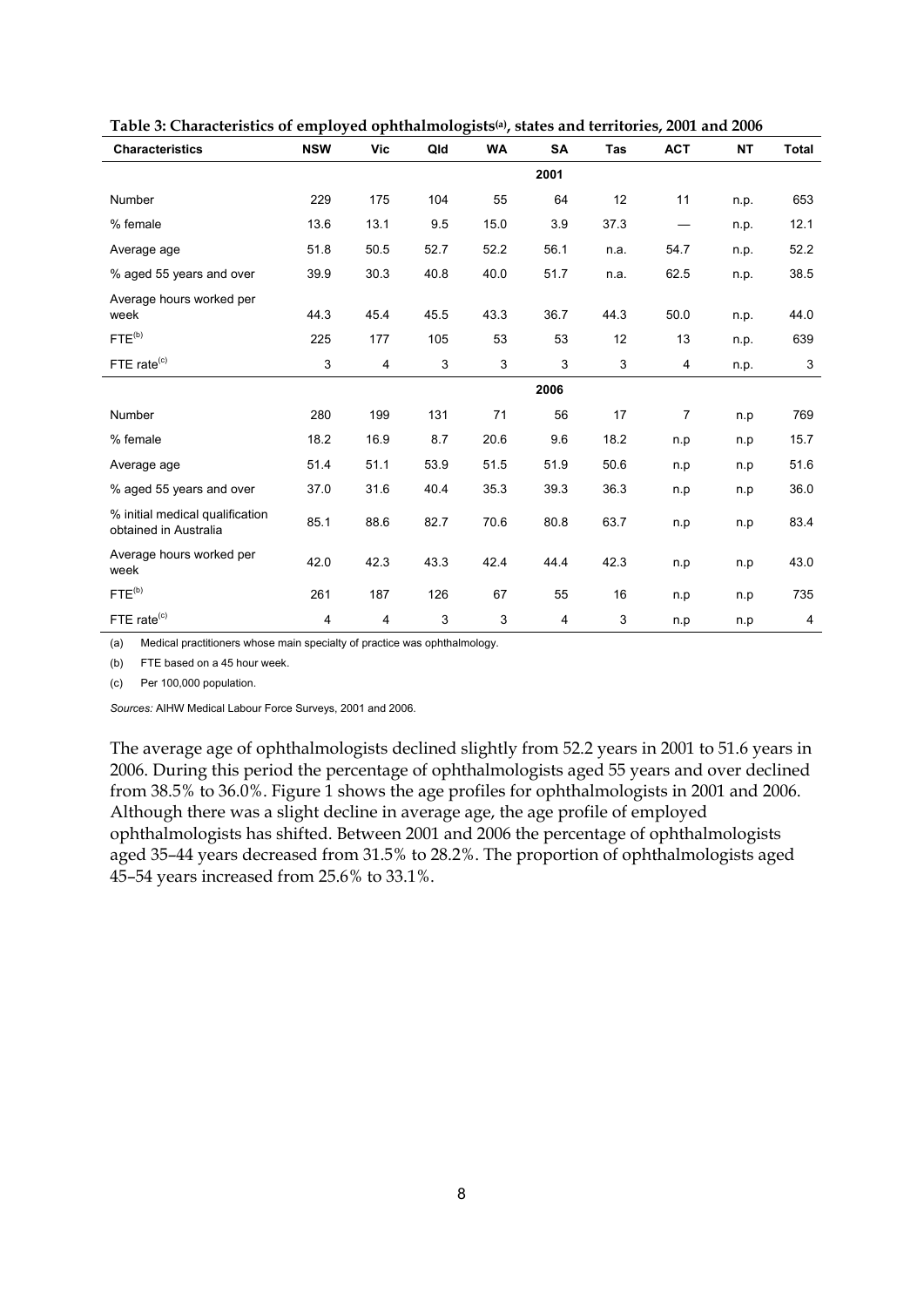

Table 4 shows selected characteristics of ophthalmologists by the location of their main job, according to the Remoteness Area (RA) structure of the Australian Standard Geographical Classification (see Glossary).

The majority of ophthalmologists work in *Major cities*. In 2006 82.5% of ophthalmologists worked in *Major cities* yet only 68.5% of the Australian population and 67% of Australians with eye disorders lived in *Major cities* (ABS 2006a). In contrast 12% of ophthalmologists worked in *Inner regional* areas, yet only 20% of the Australian population and 20.5% of Australians with eye disorders lived in *Inner regional* areas.

There were 4 ophthalmologists per 100,000 population working in *Major cities* in 2006 compared to 2 per 100,000 population working in both *Inner regional* and *Outer regional* areas. Very few ophthalmologists work in *Outer regional*, *Remote* and *Very remote* areas.

Between 2001 and 2006 the proportion of female ophthalmologists in *Major cities* increased from 11.4% to 16.4%.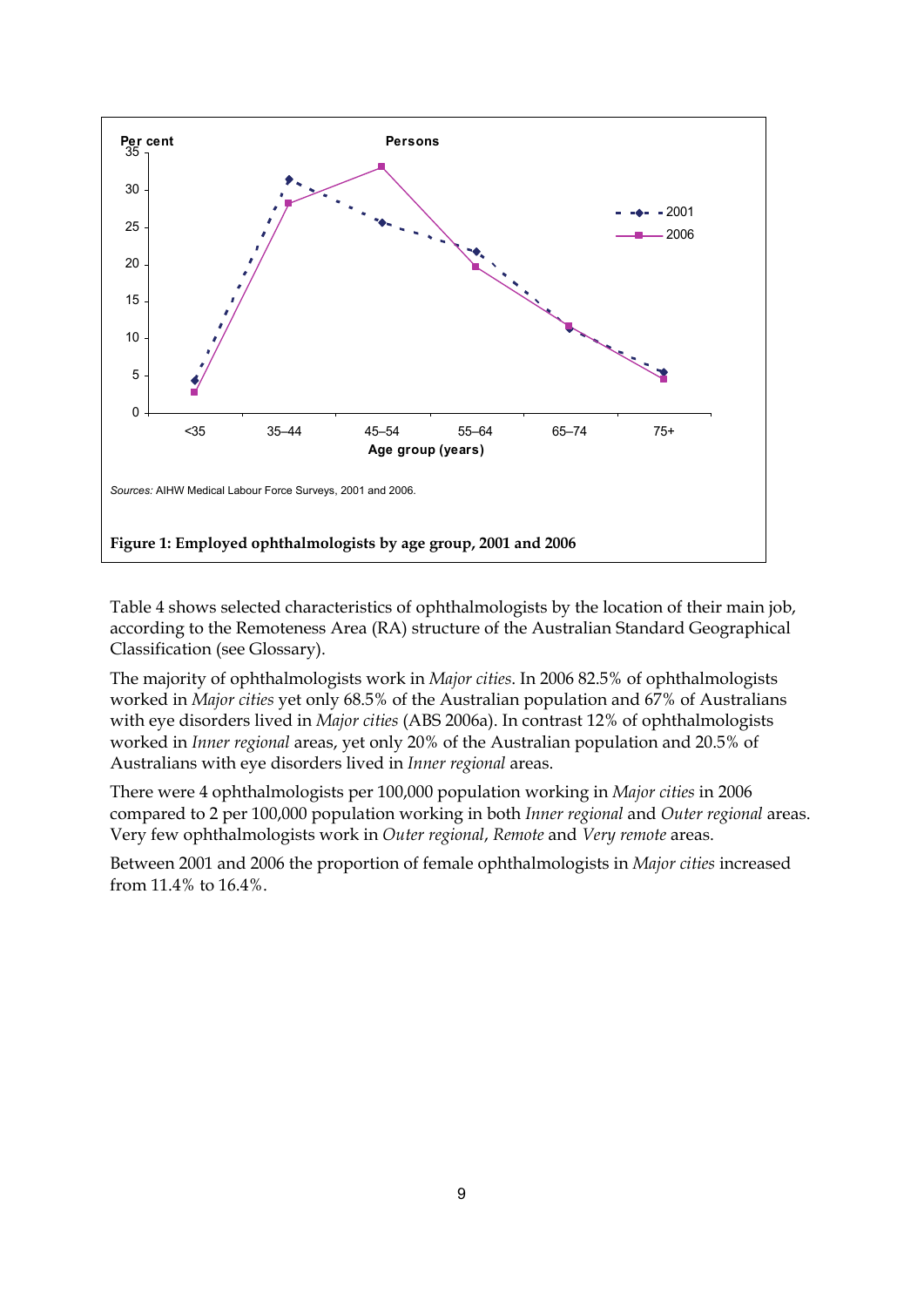| <b>Characteristics</b>                                   | <b>Major cities</b> | Inner<br>regional | Outer<br>regional | <b>Remote/Very</b><br>remote <sup>(b)</sup> | Total <sup>(c)</sup> |
|----------------------------------------------------------|---------------------|-------------------|-------------------|---------------------------------------------|----------------------|
|                                                          |                     |                   | 2001              |                                             |                      |
| Number                                                   | 538                 | 64                | 14                | 5                                           | 653                  |
| % female                                                 | 11.4                | 14.4              | 35.7              | n.p.                                        | 12.1                 |
| Average age                                              | 51.7                | 49.3              | 56.6              | n.p.                                        | 52.2                 |
| % aged 55 years and over                                 | 38.3                | 18.4              | 64.7              | n.p.                                        | 38.5                 |
| % initial medical qualification<br>obtained in Australia | 85.2                | 78.6              | 65.9              | n.p.                                        | 85.2                 |
| Average hours worked per week                            | 44.3                | 45.0              | 40.6              | n.p.                                        | 44.0                 |
| FTE <sup>(d)</sup>                                       | 529                 | 64                | 13                | n.p.                                        | 639                  |
| FTE rate <sup>(e)</sup>                                  | 4                   | $\overline{2}$    | 1                 | n.p.                                        | 3                    |
|                                                          |                     |                   | 2006              |                                             |                      |
| Number                                                   | 634                 | 92                | 25                | n.p.                                        | 769                  |
| % female                                                 | 16.4                | 11.1              | 5.1               | n.p.                                        | 15.7                 |
| Average age                                              | 52.0                | 49.3              | 44.4              | n.p.                                        | 51.6                 |
| % aged 55 years and over                                 | 37.2                | 29.0              | 10.2              | n.p.                                        | 36.0                 |
| % initial medical qualification<br>obtained in Australia | 83.6                | 82.1              | 83.5              | n.p.                                        | 83.4                 |
| Average hours worked per week                            | 42.6                | 42.8              | 58.9              | n.p.                                        | 43.0                 |
| $FTE^{(d)}$                                              | 601                 | 88                | 32                | n.p.                                        | 735                  |
| FTE rate <sup>(e)</sup>                                  | 4                   | $\overline{2}$    | $\overline{2}$    | n.p.                                        | 4                    |

#### **Table 4: Characteristics of employed ophthalmologists(a) by Remoteness Area, 2001 and 2006**

(a) Medical practitioners whose main specialty of practice was ophthalmology.

(b) Due to small numbers the *Remote Australia*, *Very remote Australia* and *Migrator*y categories have been collapsed and reported as *Remote*/*Very remote*.

(c) Includes 33 ophthalmologists who did not state their region of main job in 2001, and 15 ophthalmologists who did not state their region of main job in 2006.

(d) FTE based on a 45 hour week.

(e) Per 100,000 population.

*Sources:* AIHW Medical Labour Force Surveys, 2001 and 2006.

## **Work setting and sector of employed ophthalmologists**

Work setting refers to the type of service or facility in which ophthalmologists work and sector refers to whether the care is provided in a public or private organisation.

There were 318 ophthalmologists who reported working some hours in one or more public sector work settings in 2006 (a decline of 1.5% from 323 in 2001). By contrast 707 ophthalmologists worked in one or more private sector work settings (a rise of 14.6% from 617 in 2001) (Table 5).

Ophthalmologists worked more than three times as many weekly hours in private sector than in public sector work settings, with an average of 37.5 hours worked per week in the private sector, and 11.3 hours in the public sector.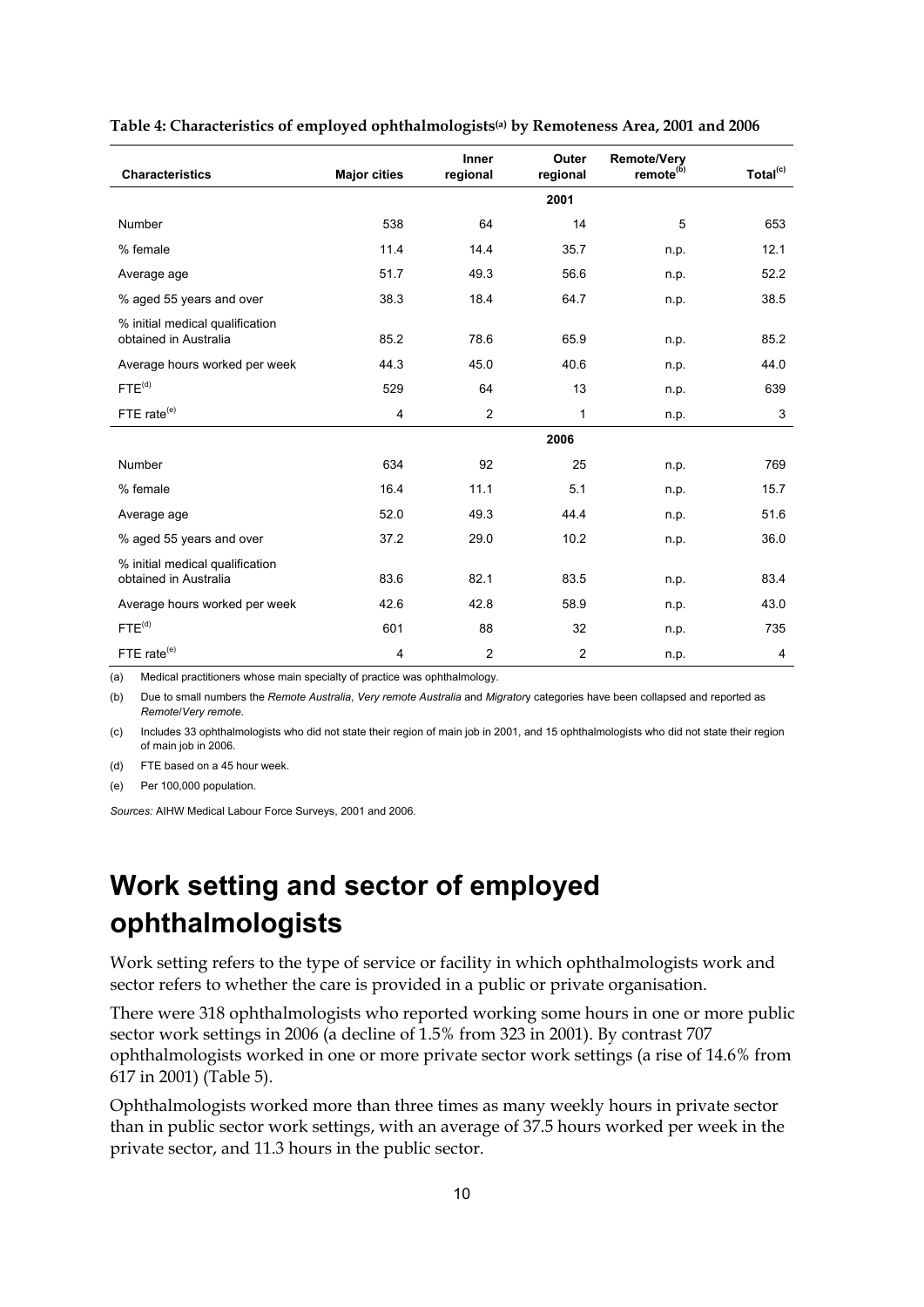Average weekly hours worked by ophthalmologists in the public sector decreased from 12.2 hours in 2001 to 11.3 hours in 2006 and from 39.5 hours to 37.5 hours per week in the private sector.

|                                                            |               | <b>Public sector</b>          | <b>Private sector</b> |                               |  |
|------------------------------------------------------------|---------------|-------------------------------|-----------------------|-------------------------------|--|
| <b>Work setting</b>                                        | <b>Number</b> | Average weekly<br>total hours | <b>Number</b>         | Average weekly<br>total hours |  |
|                                                            |               | 2006                          |                       |                               |  |
| Private medical practitioners' rooms or surgery            | $\sim$ $\sim$ | $\ddot{\phantom{a}}$          | 690                   | 34.1                          |  |
| Hospital                                                   | 260           | 10.3                          | 155                   | 11.9                          |  |
| Ambulatory centre, day procedure centre, outpatient clinic | 59            | 9.4                           | 103                   | 6.5                           |  |
| Educational institution                                    | 23            | 6.6                           | 15                    | 8.9                           |  |
| Other <sup>(b)</sup>                                       | 21            | 9.7                           | 35                    | 8.4                           |  |
| Total <sup>(c)</sup>                                       | 318           | 11.3                          | 707                   | 37.5                          |  |
|                                                            |               | 2001                          |                       |                               |  |
| <b>Total</b>                                               | 323           | 12.2                          | 617                   | 39.5                          |  |

#### Table 5: Employed ophthalmologists<sup>(a)</sup>: work setting and sector<sup>(a)</sup>, 2001 and 2006

(a) Medical practitioners whose main specialty of practice was ophthalmology.

(b) Includes Community health centre, 24-hour or other medical centre, Other residential care facility, Aboriginal health service, Aero retrieval service, Mobile clinic, Commercial/industry/business, Government/Defence, Laboratory or radiology facility (not in a hospital), Non-clinical office, and Other.

(c) Data for work sector are based on self-reported hours worked in each sector and may be an underestimate of the actual numbers. A medical practitioner may be double counted if they work more than 1 hour in both sectors.

*Note:* The sum of total average hours worked in each sector does not equal the total average hours worked in Tables 3 and 4 because ophthalmologists who did not work in the sector are excluded from average hours calculations for that sector.

*Source*: AIHW Medical Labour Force Surveys 2001 and 2006.

## **Training of ophthalmologists**

The Vocational Training Program (VTP) for ophthalmologists in Australia and New Zealand is administered by the RANZCO. Training commences once the applicant has obtained an appointment to a first-year accredited hospital post and passed the induction assessment. The training program is a minimum of four years in duration and it relies on the trainee obtaining an appointment to an advanced training post in the third year (RANZCO 2008b).

Table 6 shows the predicted number of first-year ophthalmology trainees for the years 2001 to 2007 inclusive. The number of new RANZCO Fellows is the best indicator of the number of trainees who have successfully completed all aspects of the VTP and are now practising ophthalmology (DoHA 2007).

It appears that the majority of trainee ophthalmologists complete their training. Between 2001 and 2006 the average predicted number of first-year ophthalmology trainees was 23 and the average number of new RANZCO Fellows was 22. The number of new Fellows as a proportion of employed ophthalmologists averaged around 3% during this period. The total number of ophthalmology trainees per year averaged around 100 and was highest in 2004 with 105 trainees that year.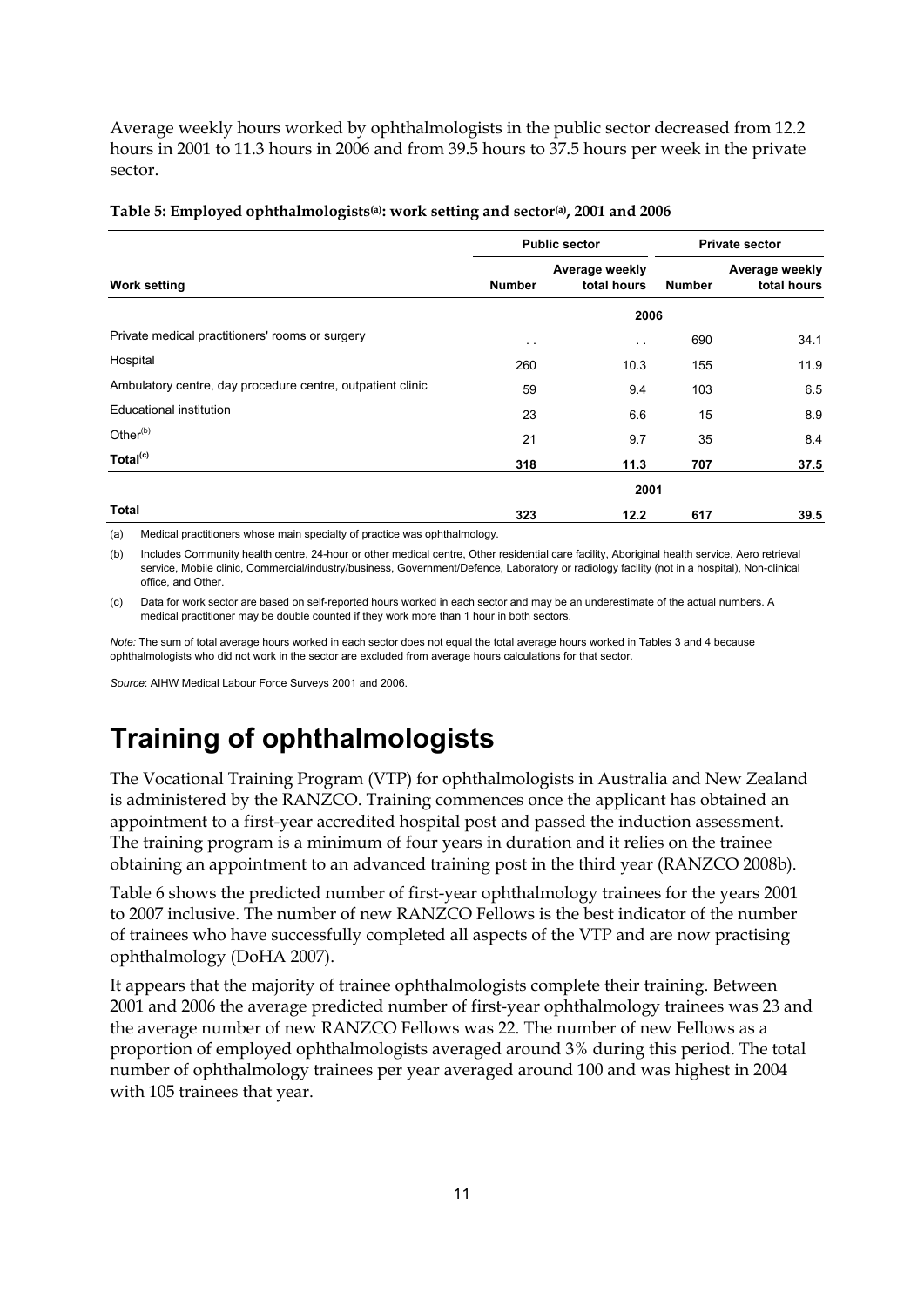|                                                                        | 2001 | 2002 | 2003 | 2004 | 2005 | 2006 | 2007          |
|------------------------------------------------------------------------|------|------|------|------|------|------|---------------|
| Total college trainee<br>numbers                                       | 100  | 95   | 102  | 105  | 101  | 102  | 97            |
| First-year vocational<br>trainee places for the<br>year <sup>(a)</sup> | 18   | 18   | 26   | 28   | 25   | 22   | 26            |
| <b>New Fellows</b>                                                     | 21   | 20   | 30   | 20   | 26   | 16   | $\sim 100$    |
| New Fellows as a % of<br>employed<br>ophthalmologists                  | 3.1  | 2.8  | 4.1  | 2.7  | 3.4  | 2.1  | $\sim$ $\sim$ |

**Table 6: Royal Australian and New Zealand College of Ophthalmologists: trainee numbers and new Fellows, Australia, 2001–2007** 

(a) This is the number of first year vocational trainee places in ophthalmology predicted by RANZCO in the previous year. Actual numbers of first-year trainees was not available prior to 2007. In 2007 the actual number of first year trainees (24) was only 2 fewer than the predicted number (26) (DoHA 2007).

*Sources:* DoHA Medical Training Review Panel Reports 4–11 (DoHA 2000–2007), AIHW Medical labour force surveys 2001–2006.

AIHW MLFS data on trainee ophthalmologists are presented below in order to examine characteristics of this group. According to the AIHW MLFS there were an estimated 132 trainee ophthalmologists in 2006 (Table 7). This was 29% higher than the number of RANZCO trainees (Table 6). This difference is largely due to the effect of the weighting process used to account for non-response in the MLFS (see Appendix A for more detail).

The number of trainee ophthalmologists increased by 7.3% between 2001 and 2006. Approximately one-third of trainees were female, in both 2001 and 2006. This is much higher than the proportion of employed female ophthalmologists (12.1% in 2001 and 15.7% in 2006) (Table 3).

Trainee ophthalmologists work, on average, longer weekly hours than other ophthalmologists. In 2006 they worked on average 52.1 hours compared to 43.0 hours for other ophthalmologists. In 2006 trainees worked almost 3 hours per week longer than they worked in 2001.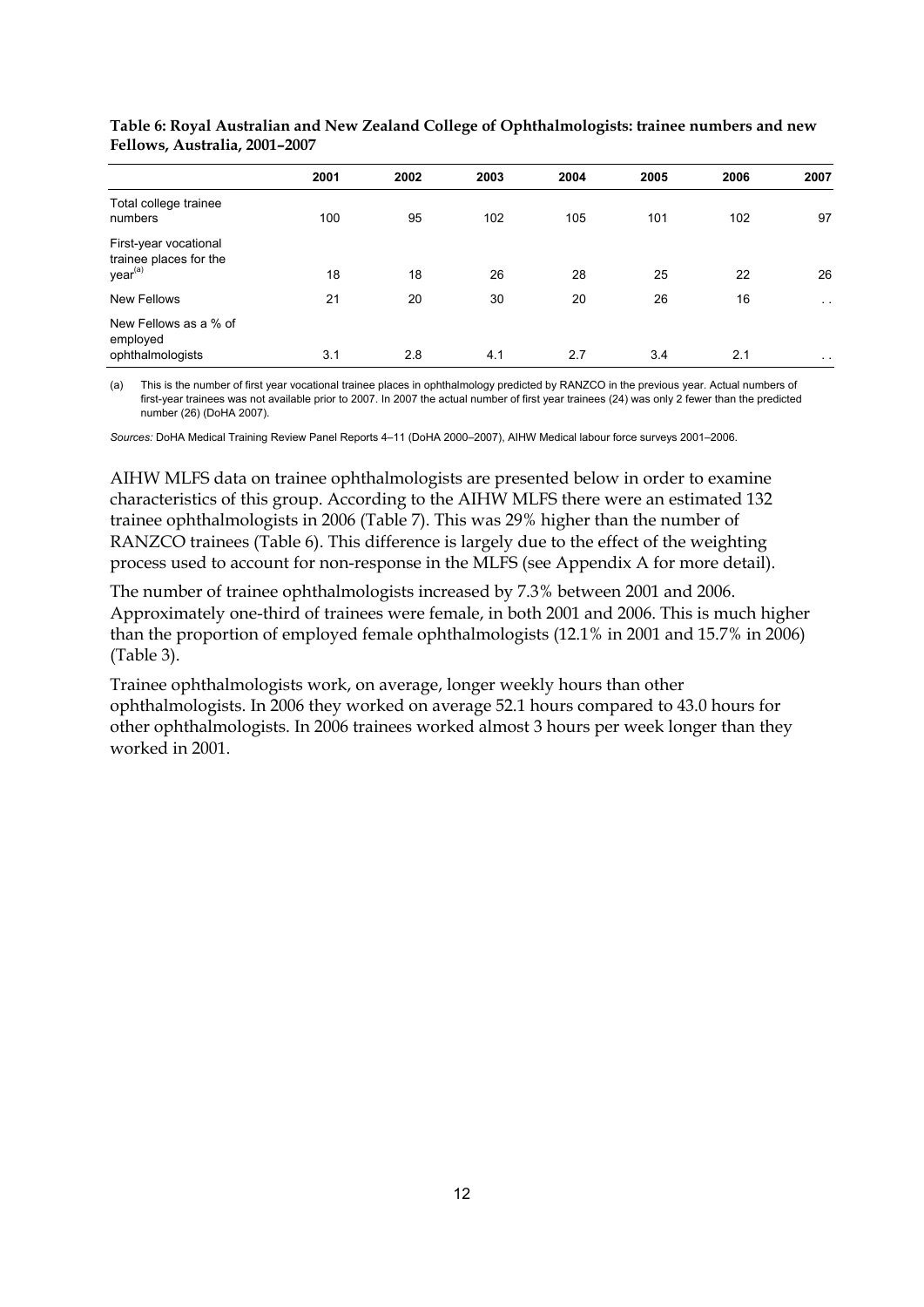| <b>Characteristics</b>                                   | <b>NSW</b>   | Vic  | Qld  | <b>WA</b> | SA    | Tas  | <b>ACT</b> | <b>NT</b> | <b>Total</b> |
|----------------------------------------------------------|--------------|------|------|-----------|-------|------|------------|-----------|--------------|
|                                                          |              |      |      |           | 2001  |      |            |           |              |
| Number                                                   | 60           | 30   | 8    | 6         | 13    | n.p. |            | n.p.      | 123          |
| % female                                                 | 42.3         | 26.4 | 15.5 |           | 11.9  | n.p. |            | n.p.      | 33.1         |
| Average age                                              | 33.6         | 38.4 | 32.2 | 31.5      | 34.0  | n.p. |            | n.p.      | 33.9         |
| % initial medical qualification<br>obtained in Australia | n.a.         | n.a. | n.a. | n.a.      | n.a.  | n.a. | n.a.       | n.a.      | n.a.         |
| Average hours worked per week                            | 48.8         | 50.6 | 51.5 | 60.0      | 45.3  | n.p. |            | n.p.      | 49.3         |
| FTE <sup>(a)</sup>                                       | 65           | 33   | 10   | 7         | 13    | n.p. |            | n.p.      | 135          |
| FTE rate <sup>(b)</sup>                                  | $\mathbf{1}$ | 1    |      |           | 1     | n.p. |            | n.p.      | 1            |
|                                                          |              |      |      |           | 2006  |      |            |           |              |
| Number                                                   | 54           | 41   | 14   | 6         | 7     | n.p. |            | n.p.      | 132          |
| % female                                                 | 24.5         | 33.0 | 27.5 | 66.7      | 41.1  | n.p. |            | n.p.      | 34.8         |
| Average age                                              | 32.0         | 29.9 | 32.0 | 34.3      | 33.7  | n.p. |            | n.p.      | 31.5         |
| % initial medical qualification<br>obtained in Australia | 94.5         | 95.8 | 90.9 | 50.0      | 100.0 | n.p. |            | n.p.      | 92.3         |
| Average hours worked per week                            | 52.3         | 52.6 | 56.0 | 45.7      | 50.0  | n.p. |            | n.p.      | 52.1         |
| FTE <sup>(a)</sup>                                       | 63           | 48   | 17   | 6         | 8     | n.p  |            | n.p.      | 153          |
| FTE rate <sup>(b)</sup>                                  | 1            | 1    |      |           | 1     | n.p  |            | n.p.      | 1            |

**Table 7: Characteristics of trainee ophthalmologists, states and territories, 2001 and 2006** 

(a) FTE based on a 45 hour week.

(b) Per 100,000 population.

*Sources:* AIHW Medical Labour Force Surveys, 2001 and 2006.

The majority of trainee ophthalmologists worked in *Major cities* (86.4%) in 2006 (Table 8).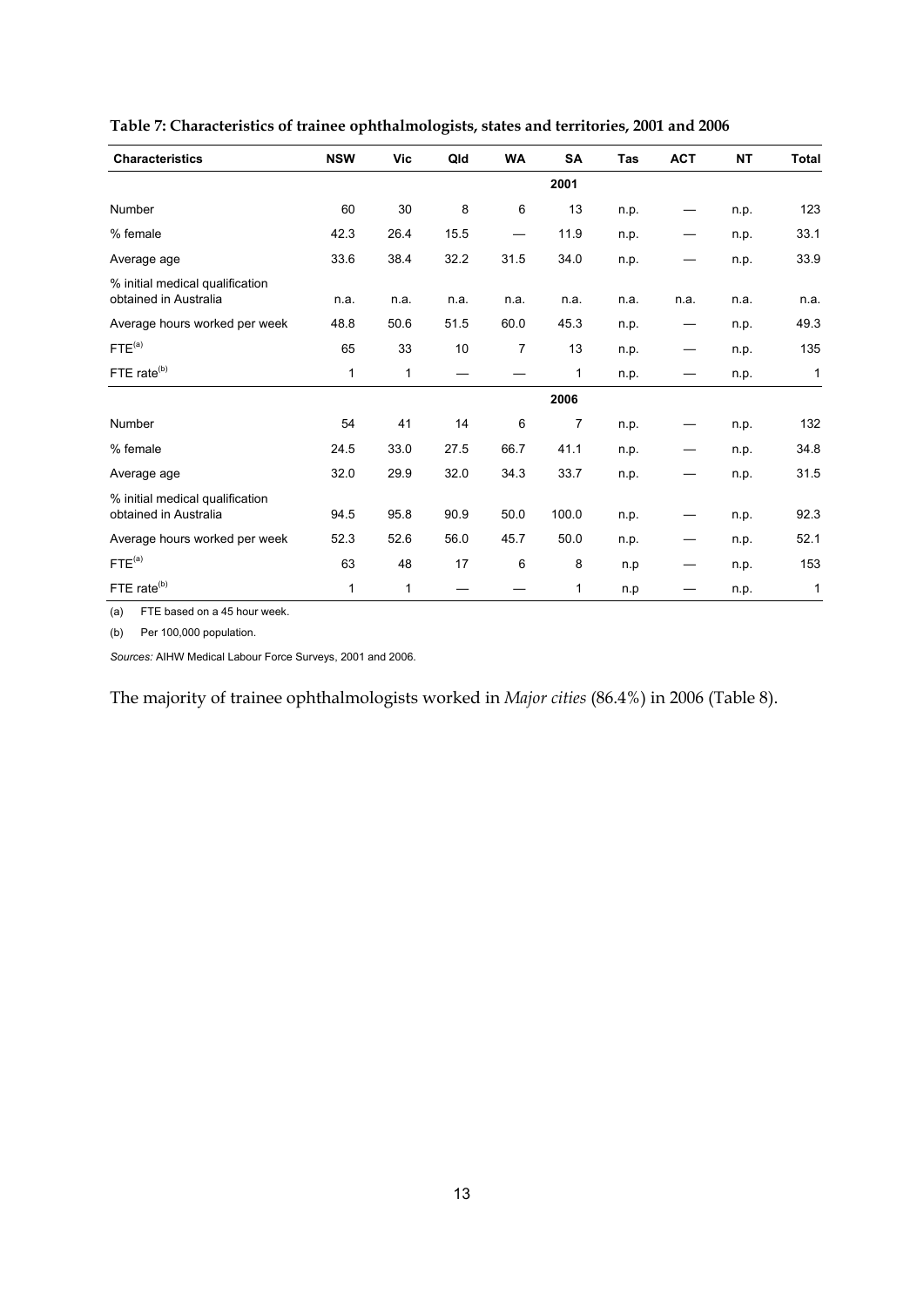|                                                          |                     |      |                               | Remote/                    |                      |
|----------------------------------------------------------|---------------------|------|-------------------------------|----------------------------|----------------------|
| <b>Characteristics</b>                                   | <b>Major cities</b> |      | Inner regional Outer regional | Very remote <sup>(a)</sup> | Total <sup>(b)</sup> |
|                                                          |                     |      | 2001                          |                            |                      |
| Number                                                   | 90                  | 7    | 15                            | n.p.                       | 123                  |
| % female                                                 | 35.3                | n.p. | 11.3                          | n.p.                       | 33.1                 |
| Average age                                              | 32.5                | n.p. | 35.6                          | n.p.                       | 33.9                 |
| % initial medical qualification<br>obtained in Australia | n.a.                | n.a. | n.a                           | n.a.                       | n.a                  |
| Average hours worked per week                            | 50.5                | n.p. | 48.3                          | n.p.                       | 49.3                 |
| FTE <sup>(c)</sup>                                       | 101                 | n.p. | 16                            | n.p.                       | 135                  |
| FTE rate <sup>(d)</sup>                                  | 1                   | n.p. | $\mathbf{1}$                  | n.p.                       | $\mathbf{1}$         |
|                                                          |                     |      | 2006                          |                            |                      |
| Number                                                   | 114                 | n.p. | 6                             | 6                          | 132                  |
| % female                                                 | 31.7                | n.p. | n.p.                          | n.p.                       | 34.8                 |
| Average age                                              | 31.4                | n.p. | n.p.                          | n.p.                       | 31.5                 |
| % initial medical qualification<br>obtained in Australia | 92.8                | n.p. | n.p.                          | n.p.                       | 93.8                 |
| Average hours worked per week                            | 52.9                | n.p. | n.p.                          | n.p.                       | 52.1                 |
| FTE <sup>(c)</sup>                                       | 134                 | n.p. | n.p.                          | n.p.                       | 153                  |
| FTE rate <sup>(d)</sup>                                  | 1                   | n.p. | n.p.                          | n.p.                       | 1                    |

#### **Table 8: Characteristics of trainee ophthalmologists by Remoteness Area, 2001 and 2006**

(a) Due to small numbers the *Remote Australia*, *Very remote Australia* and *Migratory* categories have been collapsed and reported as *Remote*/*Very remote*.

(b) Includes 9 ophthalmologists-in-training who did not state their region of main job in 2001 and 3 ophthalmologists-in-training who did not state their region of main job in 2006.

(c) FTE based on a 45 hour week.

(d) Per 100,000 population.

*Sources:* AIHW Medical Labour Force Surveys, 2001 and 2006.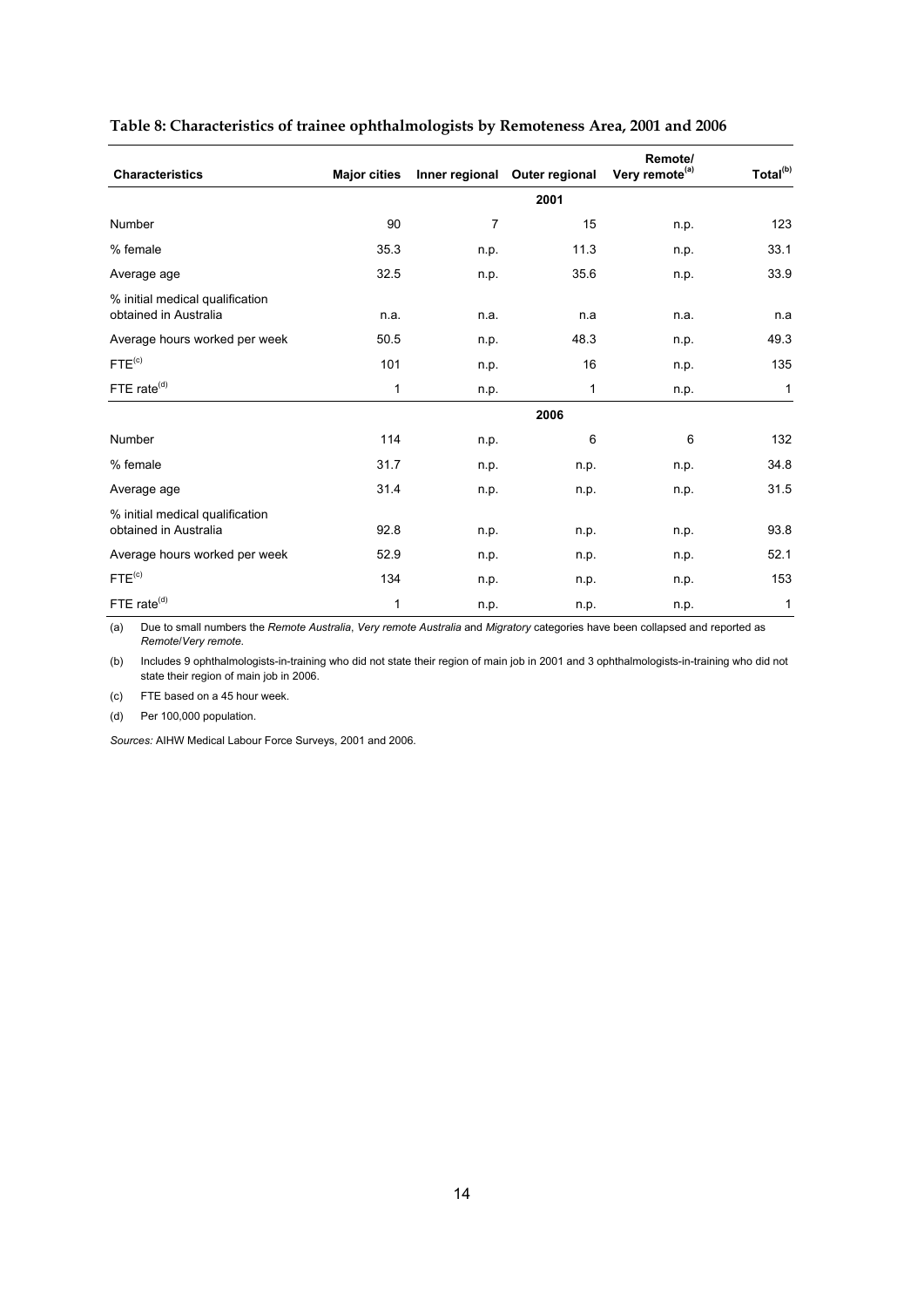# **3 Ophthalmic nurses**

Ophthalmic nurses are registered or enrolled nurses who reported ophthalmology as their main area of practice. They typically provide nursing care to patients being treated by an ophthalmologist and do not necessarily have specialised qualifications. The latest data on ophthalmic nurses comes from the 2004 AIHW Nursing and Midwifery Survey. Data for ophthalmic nurses are not available prior to 2003 and were not of publishable quality for 2005 and 2006.

In 2004 there were an estimated 475 ophthalmic nurses in Australia (Table 9). Over one-third (34.5%) were employed in New South Wales, 21.1% in Queensland and a further 18.1% in Victoria. The majority (83.0%) were registered nurses. The average age of ophthalmic nurses was 46.5 years, with 20.2% aged 55 years and over. They worked, on average, 31.0 hours per week in 2004. More than half (52.6%) worked part-time (less than 35 hours per week).

**Table 9: Characteristics of registered and enrolled nurses employed as clinical ophthalmic nurses(a), states and territories, 2004** 

| <b>Characteristics</b> | <b>NSW</b> | Vic            | Qld            | <b>WA</b>      | <b>SA</b>      | Tas   | <b>ACT</b> | <b>NT</b> | <b>Total</b> |
|------------------------|------------|----------------|----------------|----------------|----------------|-------|------------|-----------|--------------|
| <b>Number</b>          | 164        | 86             | 100            | 53             | 42             | 19    | 10         | n.p.      | 475          |
| $%$ aged 55+           | 21.4       | 18.1           | 21.8           | 21.0           | 20.8           | 8.7   |            | n.p.      | 20.2         |
| Average age            | 47.3       | 43.9           | 47.6           | 44.6           | 49.5           | 43.7  | 46.5       | n.p.      | 46.5         |
| % female               | 96.3       | 92.9           | 94.7           | 100.0          | 100.0          | 100.0 | 100.0      | n.p.      | 96.3         |
| % registered           | 88.9       | 93.6           | 84.4           | 63.6           | 68.0           | 70.8  | 67.6       | n.p.      | 83.0         |
| Average hours worked   | 30.8       | 30.9           | 32.3           | 31.1           | 26.1           | 34.0  | 32.4       | n.p.      | 31.0         |
| % part-time            | 50.2       | 53.1           | 53.5           | 50.0           | 66.7           | 52.3  | 48.4       | n.p.      | 52.6         |
| FTE <sup>(b)</sup>     | 145        | 75             | 92             | 47             | 31             | 18    | 9          | n.p.      | 421          |
| FTE rate $(c)$         | 2          | $\overline{2}$ | $\overline{2}$ | $\overline{2}$ | $\overline{c}$ | 4     | 3          | n.p.      | 2            |

(a) Includes Clinician nurses, Clinical nurse managers and Supervisors of new nurses.

(b) FTE based on a 35 hour week.

(c) Per 100,000 population.

*Sources:* AIHW Nursing and Midwifery Labour Force Survey 2004.

In 2004, 76.8% of ophthalmic nurses worked in *Major cities*. There were more FTE ophthalmic nurses per 100,000 population in *Outer regional* areas (2 per 100,000 population) than there were in *Inner regional* areas (1 per 100,000 population) (Table 10).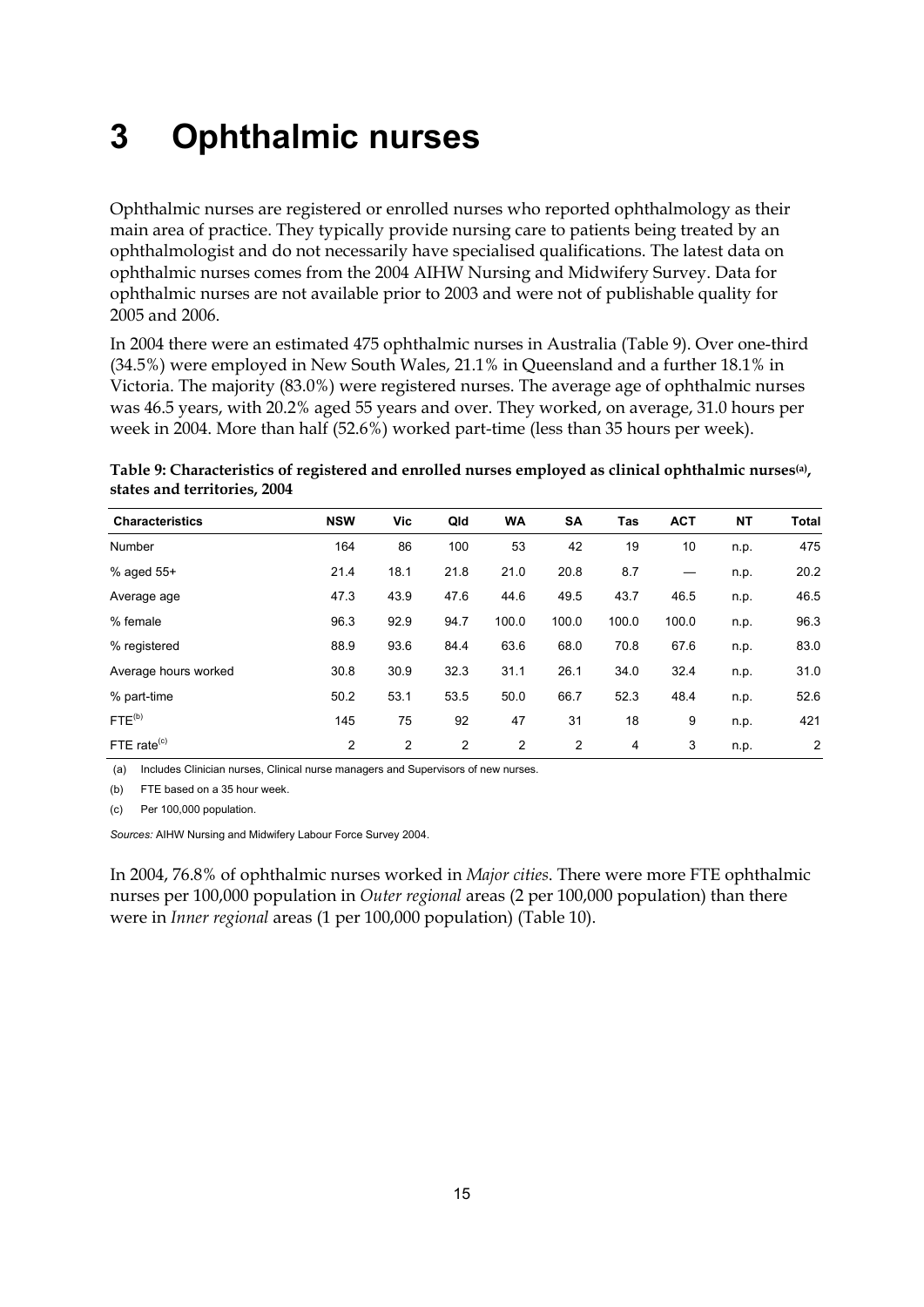|                        |                     |                |                | Remote/                    |                |
|------------------------|---------------------|----------------|----------------|----------------------------|----------------|
| <b>Characteristics</b> | <b>Major cities</b> | Inner regional | Outer regional | Very remote <sup>(b)</sup> | <b>Total</b>   |
| Number                 | 365                 | 64             | 40             | 6                          | 475            |
| % aged 55+             | 20.3                | 20.7           | 21.6           | n.p.                       | 20.2           |
| Average age            | 46.3                | 47.2           | 47.3           | n.p.                       | 46.5           |
| % female               | 96.1                | 94.9           | 100.0          | n.p.                       | 96.3           |
| % registered           | 84.8                | 76.2           | 75.1           | n.p.                       | 83.0           |
| Average hours worked   | 31.3                | 28.6           | 31.4           | n.p.                       | 31.0           |
| % part-time            | 51.2                | 64.1           | 49.8           | n.p.                       | 52.6           |
| FTE <sup>(c)</sup>     | 327                 | 52             | 36             | n.p.                       | 421            |
| FTE rate $(d)$         | 2                   | 1              | 2              | n.p.                       | $\overline{2}$ |

#### **Table 10: Characteristics of registered and enrolled nurses employed as clinical ophthalmic nurses(a), Remoteness Area, 2004**

(a) Includes Clinician nurses, Clinical nurse managers and Supervisors of new nurses.

(b) Due to small numbers the *Remote Australia, Very remote Australia* and *Migratory* categories have been collapsed and reported as *Remote*/*Very remote*.

(c) FTE based on a 35 hour week.

(d) Per 100,000 population.

*Sources:* AIHW Nursing and Midwifery Labour Force Survey 2004.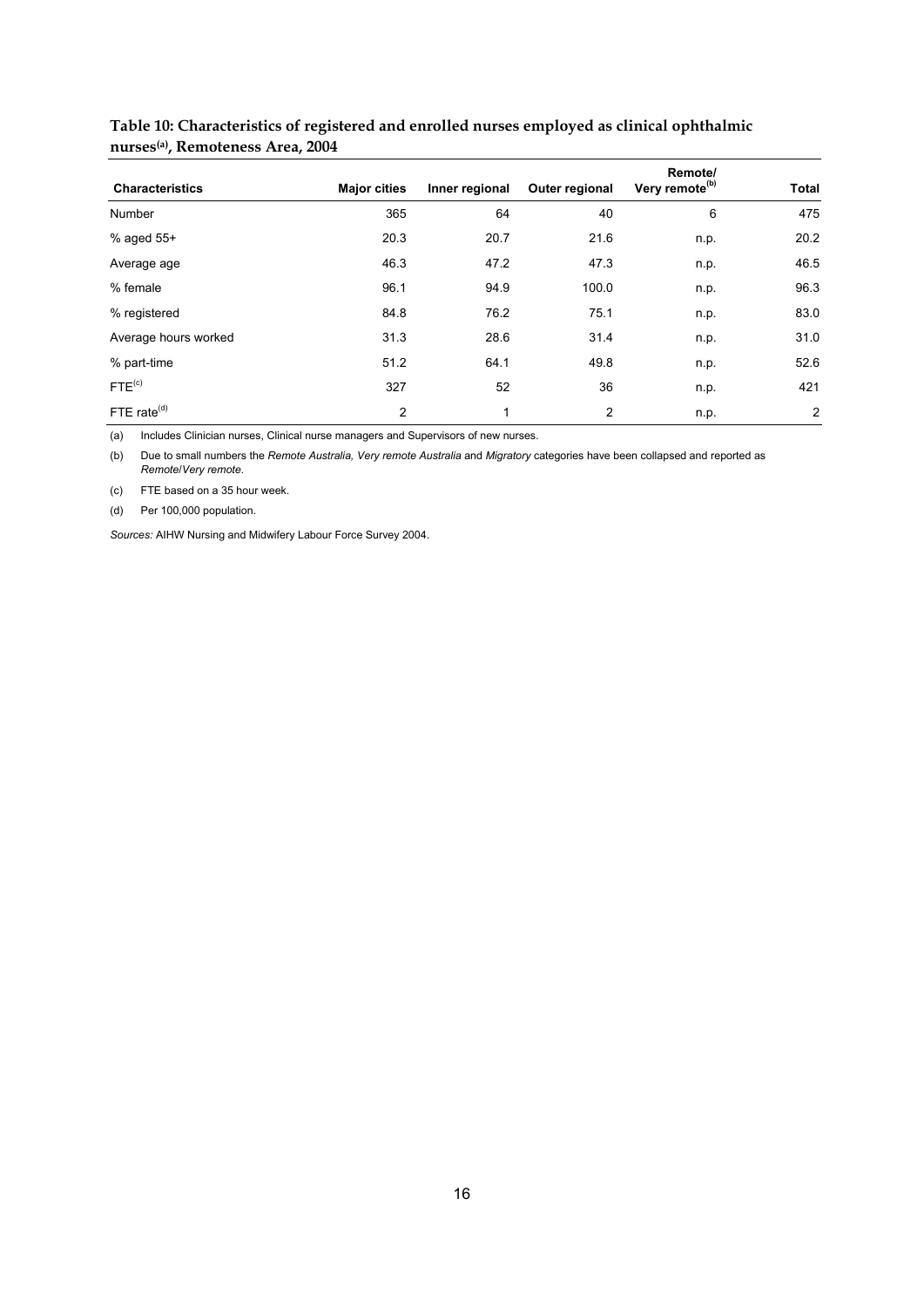## **4 Optometrists**

Optometrists specialise in the management of disorders of the eyes and visual system. They prescribe spectacles and contact lenses and carry out treatment for eye disorders. Unlike ophthalmologists, optometrists do not perform surgery but may use drugs to treat eye diseases in some jurisdictions (OAA 2008a). To practise optometry in Australia optometrists need to be registered with a state or territory optometry registration board (DIAC 2009).

## **Registered optometrists**

Table 11 shows the number of optometrists registered with the optometrist registration boards in each jurisdiction for the most recent date where data are available. For jurisdictions other than Tasmania and the Northern Territory, it is those registered at 30 June 2006. For Tasmania it is those registered at 31 December 2006 and for the Northern Territory it is those registered at 11 December 2008. The total may include optometrists registered in more than one jurisdiction.

|                         | $NSW^{(a)}$ | $Vic^{(a)}$ | $Qld^{(a)}$ | WA <sup>(a)</sup> | <b>SA</b>       | $\text{Tas}^{(b)}$ | <b>ACT</b>   | NT <sup>(c)</sup> | Australia <sup>(d)</sup> |
|-------------------------|-------------|-------------|-------------|-------------------|-----------------|--------------------|--------------|-------------------|--------------------------|
| Registered optometrists | .664        | 978         | 882         | 363               | היה<br><u>_</u> | 120<br>__          | $\circ$<br>ഄ | 52                | 414                      |

(a) As at 30 June 2006.

(b) Registered at 31 December 2006.

(c) Historical data on the number of registered optometrists in the Northern Territory is not available. The number provided is at 11 December 2008.

(d) The Australian total may include optometrists registered in more than one jurisdiction.

*Sources:* NSW Optometrists Registration Board 2006, Optometrists Registration Board of Victoria 2006, Optometrists Board of Queensland 2007, The Optometrists Registration Board of Western Australia 2006, South Australia Optometrists Board 2006. Optometrists Registration Board of Tasmania 2007, Northern Territory Health Professionals Licensing Authority and ACT Health 2006.

## **Employed optometrists**

Table 12 shows the number and FTE number of optometrists in Australia in 2001 and 2006 according to the Census and Medicare data.

In 2006 the number of optometrists in the Census was much less than the estimated number of registered optometrists (3,066 compared with 4,414). A number of registered optometrists may not have been employed in optometry (that is, employed elsewhere, not employed and not looking for work in optometry, retired from work or working overseas) at the time of the Census.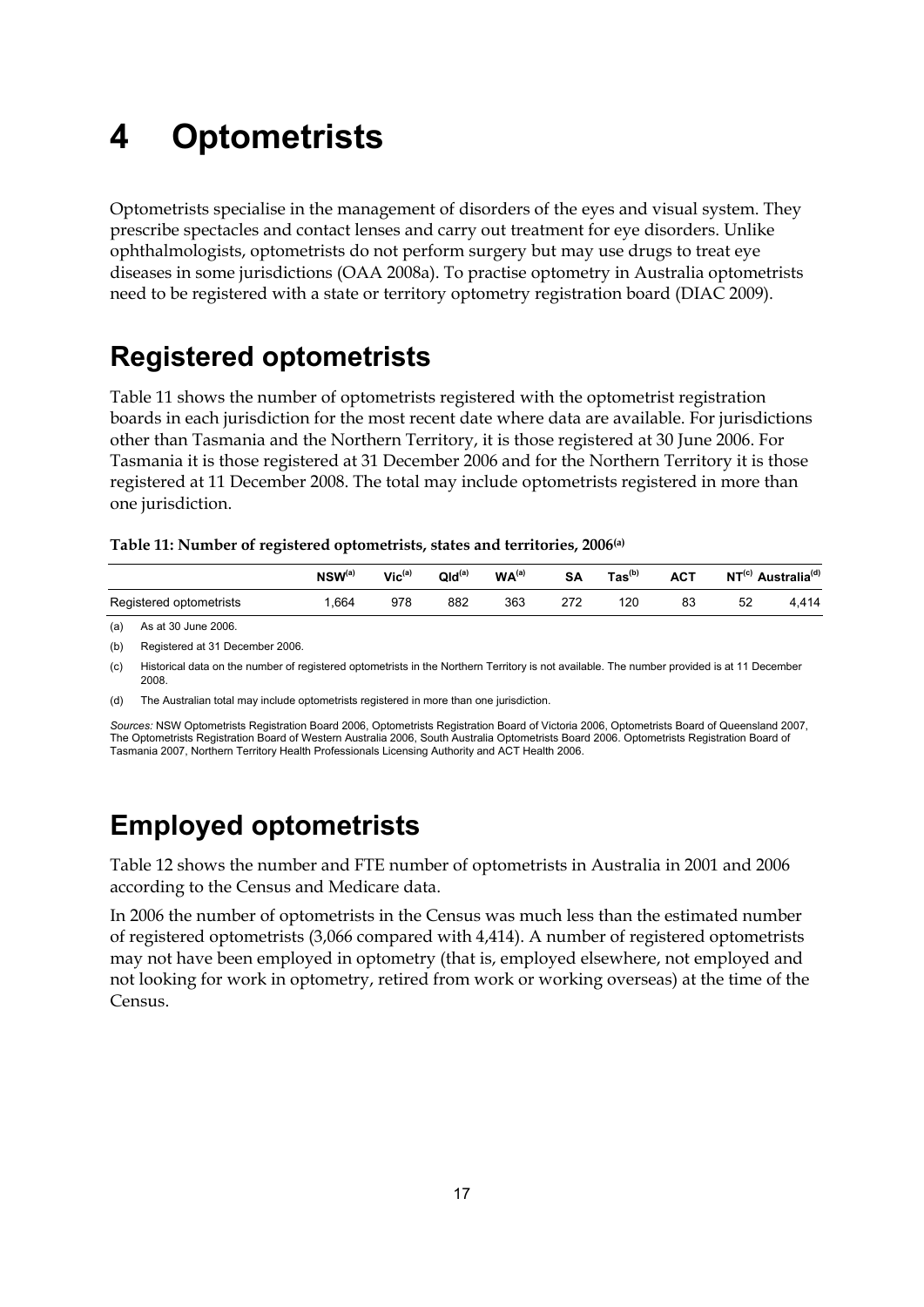Occupation data in the Census is subject to respondent error, partial response, processing error and undercount (ABS 2006b). Each of these issues could have potentially contributed to the differences in the total number of registered optometrists and the Census count of optometrists. The number of registrations may have been inflated by double counting optometrists registered in more than one state. The two data sources also differ in their timing, with Census data collected at a point in time where as the Medicare data are collected throughout the year.

|                                 | <b>NSW</b> | Vic | Qld | WA  | SA   | Tas | <b>ACT</b> |    | NT Australia |
|---------------------------------|------------|-----|-----|-----|------|-----|------------|----|--------------|
|                                 |            |     |     |     | 2001 |     |            |    |              |
| Number                          |            |     |     |     |      |     |            |    |              |
| Census                          | 987        | 658 | 526 | 244 | 163  | 62  | 36         | 21 | 2,697        |
| Medicare 2000-01 <sup>(a)</sup> | 1,072      | 742 | 579 | 262 | 190  | 72  | 44         | 22 | 2,983        |
| <b>FTE</b>                      |            |     |     |     |      |     |            |    |              |
| Census <sup>(b)</sup>           | 1,100      | 714 | 601 | 265 | 191  | 73  | 35         | 26 | 3,005        |
| Medicare 2000-01 <sup>(c)</sup> | 560        | 399 | 327 | 155 | 125  | 45  | 29         | 14 | 1,654        |
|                                 |            |     |     |     | 2006 |     |            |    |              |
| Number                          |            |     |     |     |      |     |            |    |              |
| Census                          | 1,118      | 730 | 650 | 258 | 173  | 67  | 48         | 22 | 3,066        |
| Medicare 2005-06 <sup>(a)</sup> | 1,258      | 900 | 735 | 315 | 235  | 92  | 54         | 34 | 3.623        |
| <b>FTE</b>                      |            |     |     |     |      |     |            |    |              |
| Census <sup>(b)</sup>           | 1,214      | 793 | 706 | 280 | 178  | 73  | 45         | 30 | 3,329        |
| Medicare 2005-06 <sup>(c)</sup> | 666        | 492 | 410 | 187 | 144  | 54  | 33         | 17 | 2,003        |

|  | Table 12: Employed optometrists, number and FTE rates, states and territories, 2001 and 2006 |  |
|--|----------------------------------------------------------------------------------------------|--|
|  |                                                                                              |  |

(a) Providers who have a derived specialty code of optometry (see Derived specialty code of Medicare providers in Glossary) and who rendered at least one service under Medicare during the year.

(b) FTE based on a 35 hour week.

(c) See Glossary for Medicare FTE methodology.

*Note:* Census data has been randomly adjusted to avoid the release of confidential data. Details of the exact nature of the methodology applied are available from the ABS on request.

*Sources:* ABS 2001 and 2006 Census of Population and Housing data; DoHA Medicare statistics 2000–01 and 2005–06.

The number and FTE number of optometrists increased between 2001 and 2006 in both collections. According to the Census, the total number of optometrists increased by 13.7% (from 2,697 to 3,066) and the number of FTE optometrists increased by 10.8% (from 3,005 to 3,329).

The number of optometrists who provided at least one optometry-related Medicare-funded service, increased by 21.5% (from 2,983 in 2000–01 to 3,623 in 2005–06). Similarly the number of FTE optometrists who provided at least one Medicare-funded service increased by 21.1% (from 1,654 to 2,003). The Australian population increased by 6.6% during this period.

Table 13 shows selected characteristics of employed optometrists based upon Census data. In 2006, 44.2% of employed optometrists were female (up from 41.0% in 2001). The average age of optometrists was 40.0 years (up from 38.0 years). Optometrists worked, on average, 38.0 hours per week in 2006 (marginally down from 39.0 hours). New South Wales had the most optometrists per 100,000 population (18 compared with the national average of 16 in 2006).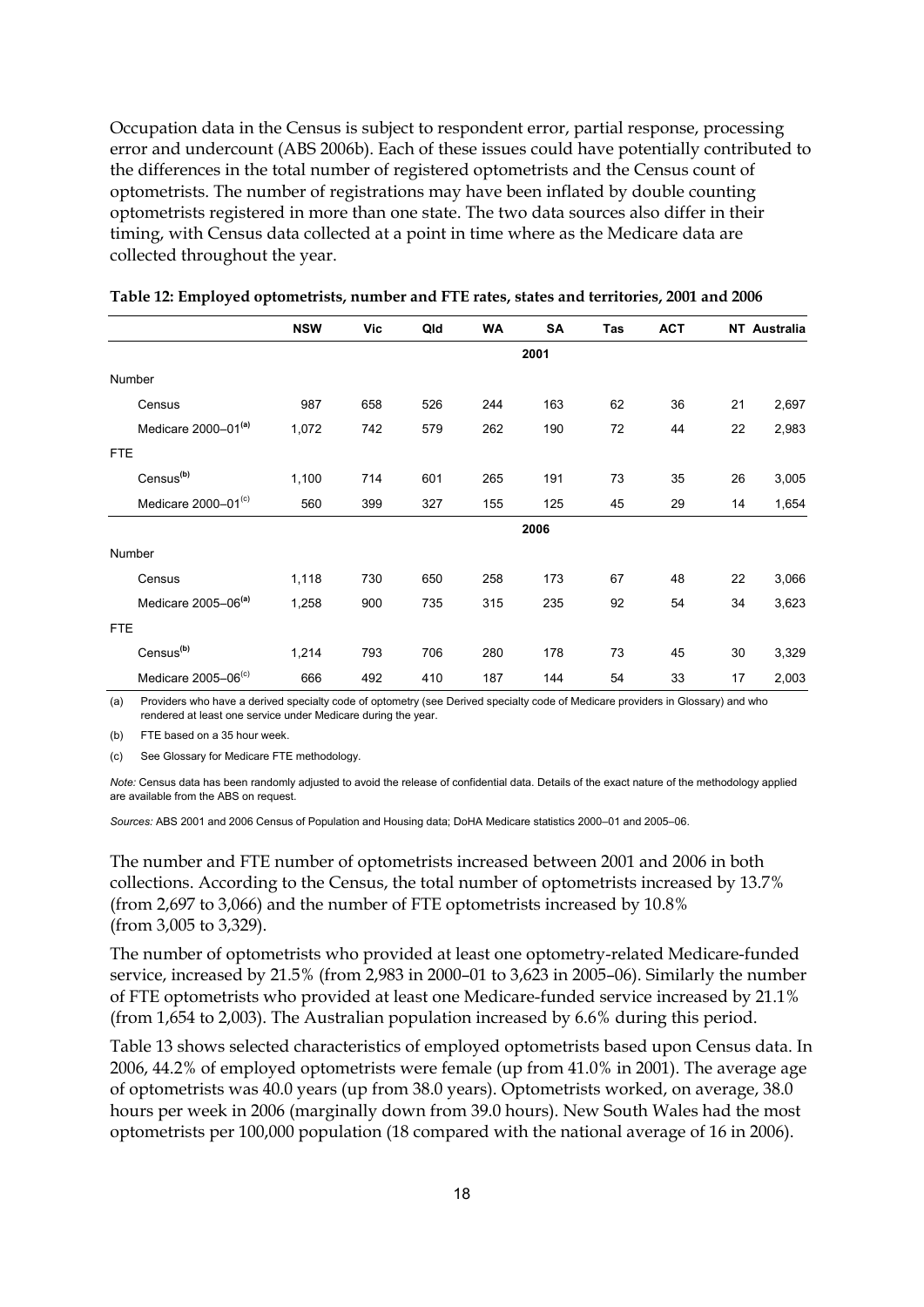| <b>Characteristics</b>        | <b>NSW</b> | Vic  | Qld  | <b>WA</b> | <b>SA</b> | Tas  | <b>ACT</b> | <b>NT</b> | <b>Total</b> |
|-------------------------------|------------|------|------|-----------|-----------|------|------------|-----------|--------------|
|                               |            |      |      |           | 2001      |      |            |           |              |
| Number                        | 987        | 658  | 526  | 244       | 163       | 62   | 36         | 21        | 2,697        |
| % female                      | 41.6       | 45.1 | 37.8 | 36.5      | 35.6      | 37.1 | 55.6       | 42.9      | 41.0         |
| Average age                   | 39.0       | 37.0 | 36.0 | 38.0      | 39.0      | 38.0 | 35.0       | 36.0      | 38.0         |
| % 55 and over                 | 7.0        | 6.0  | 5.4  | 14.3      | 15.3      | 13.1 |            |           | 7.6          |
| % Australian born             | 60.4       | 73.3 | 83.4 | 59.3      | 76.7      | 71.7 | 62.2       | 75.0      | 69.3         |
| Average hours worked per week | 39.0       | 38.0 | 40.0 | 38.0      | 41.0      | 41.0 | 34.0       | 43.0      | 39.0         |
| FTE <sup>(a)</sup>            | 1,100      | 714  | 601  | 265       | 191       | 73   | 35         | 26        | 3,005        |
| FTE rate <sup>(b)</sup>       | 17         | 15   | 17   | 14        | 13        | 15   | 11         | 13        | 15           |
|                               |            |      |      |           | 2006      |      |            |           |              |
| Number                        | 1,118      | 730  | 650  | 258       | 173       | 67   | 48         | 22        | 3,066        |
| % female                      | 48.2       | 45.5 | 41.8 | 34.5      | 35.3      | 34.3 | 58.3       | 54.5      | 44.2         |
| Average age                   | 40.0       | 40.0 | 38.0 | 42.0      | 42.0      | 40.0 | 35.0       | 39.0      | 40.0         |
| % 55 and over                 | 7.3        | 9.5  | 8.5  | 13.6      | 11.6      | 16.4 |            |           | 8.9          |
| % Australian born             | 56.0       | 69.1 | 75.8 | 54.7      | 65.3      | 63.2 | 60.9       | 65.0      | 64.0         |
| Average hours worked per week | 38.0       | 38.0 | 38.0 | 38.0      | 36.0      | 38.0 | 33.0       | 47.0      | 38.0         |
| FTE <sup>(a)</sup>            | 1,214      | 793  | 706  | 280       | 178       | 73   | 45         | 30        | 3,329        |
| FTE rate <sup>(b)</sup>       | 18         | 15   | 17   | 14        | 11        | 15   | 14         | 14        | $16\,$       |

**Table 13: Characteristics of employed optometrists, states and territories, 2001 and 2006** 

(a) FTE based on a 35 hour week.

(b) Per 100,000 population.

*Note:* Census data has been randomly adjusted to avoid the release of confidential data. Details of the exact nature of the methodology applied are available from the ABS on request.

*Sources*: ABS 2006 Census of Population and Housing data.

The majority of optometrists practise in *Major cities* (78.6%). The supply of optometrists decreased with increasing remoteness. In 2006 the number of FTE optometrists ranged from 18 per 100,000 in *Major cities* to 3 per 100,000 population in *Remote*/*Very remote* areas (Table 14).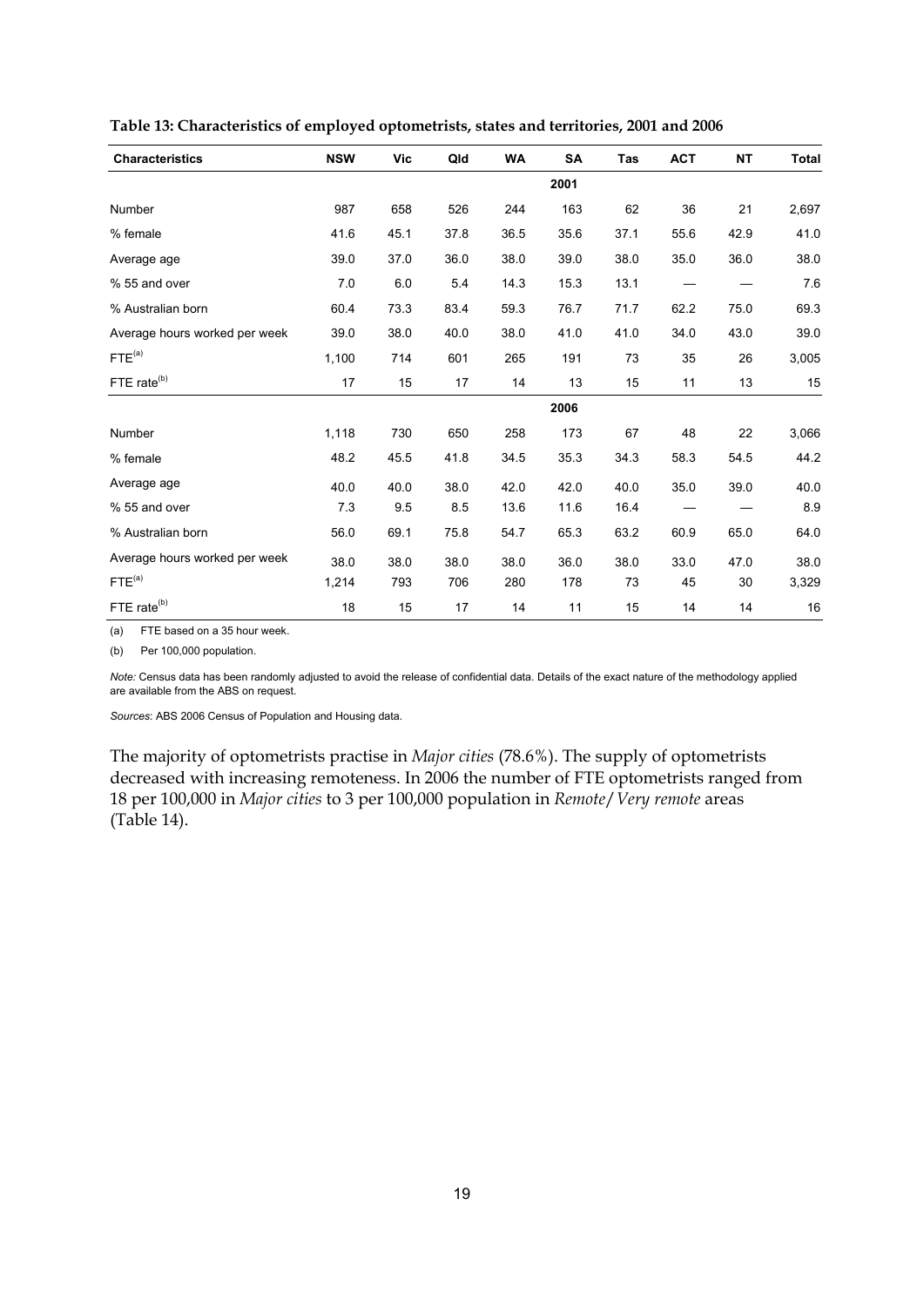| <b>Characteristics</b>        | <b>Major cities</b> | <b>Inner</b><br>regional | Outer<br>regional | <b>Remote/Very</b><br>remote <sup>(a)</sup> | <b>Total</b> |
|-------------------------------|---------------------|--------------------------|-------------------|---------------------------------------------|--------------|
|                               |                     |                          | 2001              |                                             |              |
| Number                        | 2,031               | 461                      | 179               | 26                                          | 2,697        |
| % female                      | 42.8                | 33.0                     | 40.2              | 50.0                                        | 41.0         |
| Average age                   | 38.0                | 40.0                     | 38.0              | 34.0                                        | 38.0         |
| % 55 and over                 | n.a.                | n.a.                     | n.a               | n.a                                         | n a          |
| % Australian born             | n.a.                | n.a.                     | n.a               | n.a                                         | n a          |
| Average hours worked per week | 38.0                | 40.0                     | 39.0              | 37.0                                        | 40.0         |
| $FTE^{(b)}$                   | 2,205               | 527                      | 199               | 27                                          | 3,005        |
| FTE rate $(c)$                | 17                  | 13                       | 10                | 5                                           | 15           |
|                               |                     |                          | 2006              |                                             |              |
| Number                        | 2,410               | 466                      | 168               | 15                                          | 3,066        |
| % female                      | 46.3                | 34.4                     | 40.0              | 50.0                                        | 44.2         |
| Average age                   | 39.0                | 42.0                     | 42.0              | 50.0                                        | 40.0         |
| % 55 and over                 | 8.6                 | 11.2                     | 6.5               | 20.0                                        | 8.9          |
| % Australian born             | 59.8                | 80.3                     | 78.7              | 75.0                                        | 64.0         |
| Average hours worked per week | 37.0                | 38.0                     | 39.0              | 31.0                                        | 38.0         |
| FTE <sup>(b)</sup>            | 2,548               | 506                      | 187               | 13                                          | 3,330        |
| FTE rate <sup>(c)</sup>       | 18                  | 12                       | 10                | 3                                           | 16           |

#### **Table 14: Characteristics of employed optometrists by Remoteness Area, 2001 and 2006**

(a) Due to small numbers the *Remote Australia*, *Very remote Australia* and *Migratory* categories have been collapsed and reported as *Remote*/*Very remote*.

(b) FTE based on a 35 hour week.

(c) Per 100,000 population.

*Note:* Census data has been randomly adjusted to avoid the release of confidential data. Details of the exact nature of the methodology applied are available from the ABS on request.

*Sources:* ABS Census of Population and Housing data, 2001 and 2006.

### **Training of optometrists**

Optometry training is conducted at the University of New South Wales, University of Melbourne and Queensland University of Technology. Until recently, optometry students at the University of New South Wales and Queensland University of Technology completed 4 year degrees. Optometry undergraduate courses are now 5 years duration at all three institutions (OAA 2008b, QUT 2008, UNSW 2008).

At all three institutions there was a high number of course completions in optometry in 2006, compared to the five previous years. There were 265 course completions in 2006. This number was equivalent to 8.6% of employed optometrists, compared with 7.4% in 2001 (Table 15).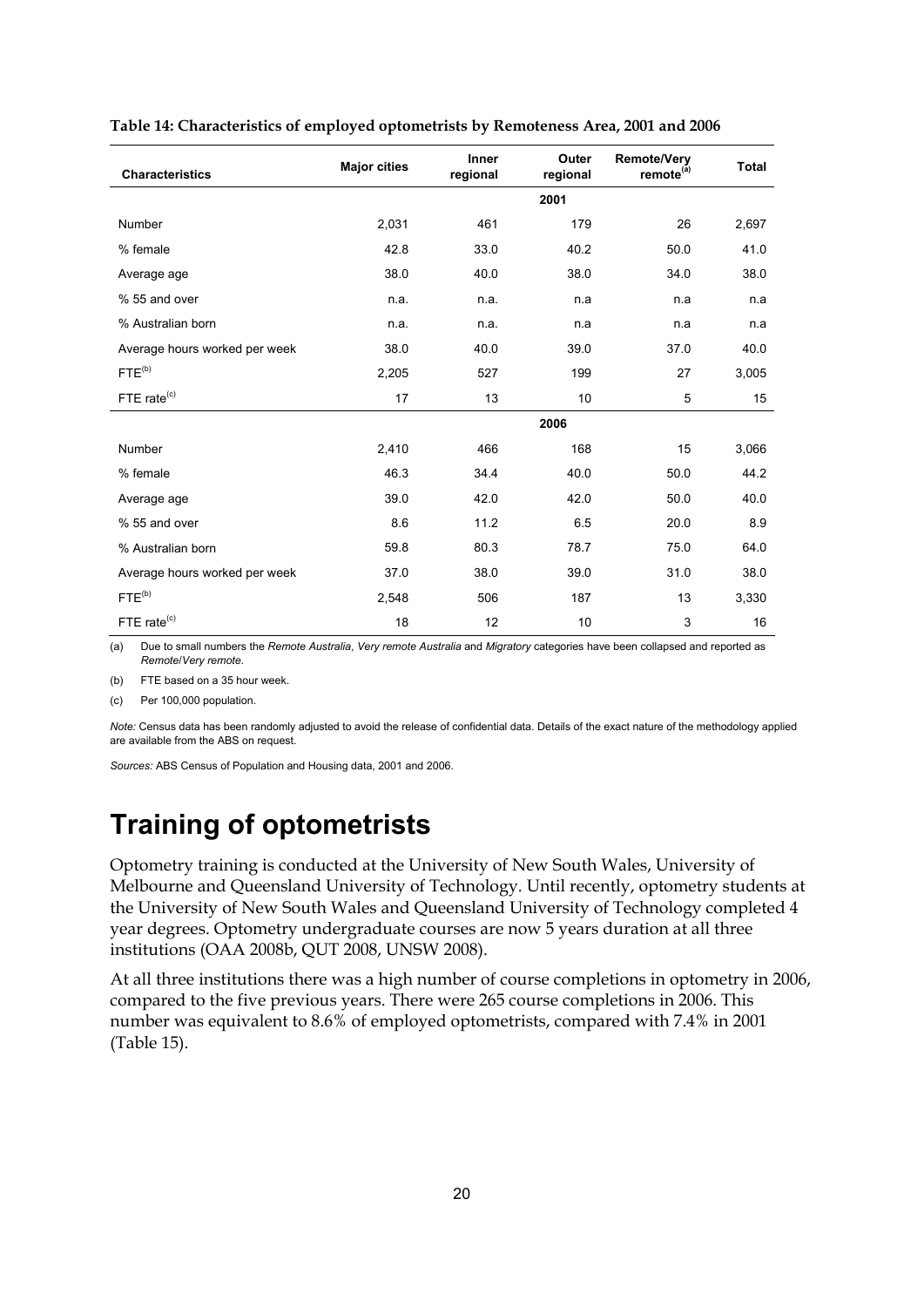| <b>Tertiary institution</b>            | 2001 | 2002 | 2003 | 2004 | 2005 | 2006 |
|----------------------------------------|------|------|------|------|------|------|
| University of NSW                      | 68   | 50   | 75   | 89   | 75   | 91   |
| University of Melbourne                | 105  | 63   | 93   | 82   | 20   | 104  |
| Queensland University<br>of Technology | 27   | 39   | 37   | 41   | 79   | 70   |
| Total                                  | 200  | 152  | 205  | 212  | 174  | 265  |

**Table 15: Course completions in optometry(a) by tertiary institution, 2001 to 2006** 

(a) Australian Standard Classification of Education (ASCED) code 60901.

*Source:* DEEWR Higher education student data.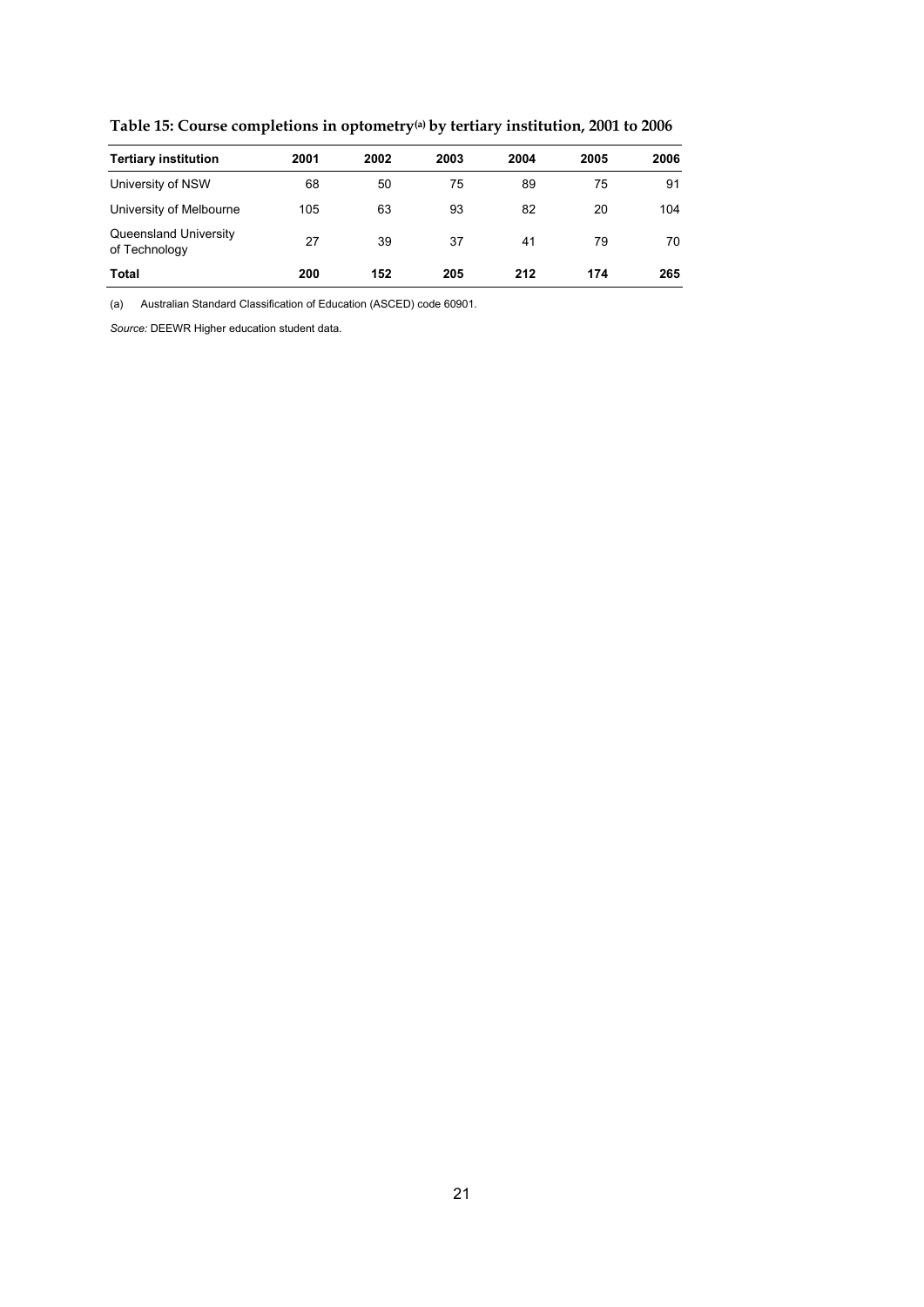# **5 Orthoptists**

Orthoptists specialise in: the diagnosis and management of disorders of eye movements and associated vision problems; performance of investigative procedures appropriate to disorders of the eye and visual system; and rehabilitation of patients with vision loss (OAA 2009).

## **Registered orthoptists**

There were 307 orthoptists registered with the Australian Orthoptic Board as at 25 September 2008 (AOB 2008a).

## **Employed orthoptists**

Orthoptists do not need to be registered to practise (AOB 2008b) so there are more orthoptists practising in Australia than the number that are registered. In 2006, there were 515 orthoptists employed during the week of the Census (up from 432 in 2001, an increase of 19.2% (Table 16).

The average number of hours worked per week by orthoptists declined from 33.0 hours in 2001 to 32.0 hours in 2006. The number of FTE orthoptists increased by 15.7% (from 407 FTE to 471 FTE).

The majority of orthoptists are female. In 2006, 90.1% of orthoptists were female (up from 86.3% in 2001). The average age was 36.0 years (up from 34.0 years in 2001).

In both 2001 and 2006 approximately 87% of orthoptists lived in *Major cities* (Table 17). There were very few orthoptists in *Outer regional* areas and none in *Remote* or *Very remote* areas.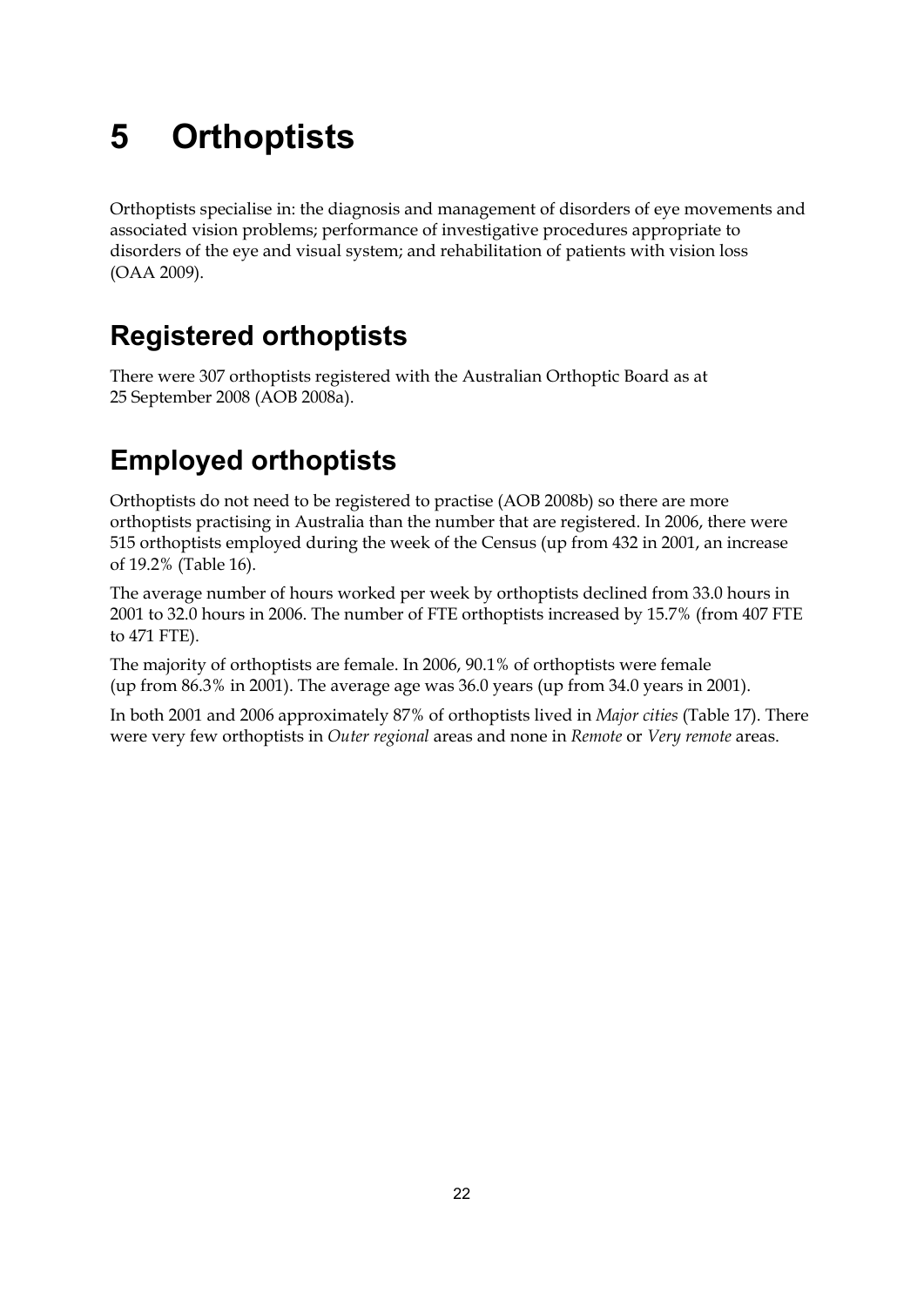| <b>Characteristics</b>        | <b>NSW</b> | Vic  | Qld  | <b>WA</b> | <b>SA</b> | Tas  | <b>ACT</b> | <b>NT</b> | <b>Total</b>     |
|-------------------------------|------------|------|------|-----------|-----------|------|------------|-----------|------------------|
|                               |            |      |      |           | 2001      |      |            |           |                  |
| Number                        | 197        | 171  | 36   | 12        | 6         | 3    | 7          |           | 432              |
| % female                      | 89.3       | 84.8 | 75.0 | 75.0      | n.p.      | n.p. | n.p.       |           | 86.3             |
| Average age                   | 35.0       | 33.0 | 34.0 | 25.0      | n.p.      | n.p. | n.p.       |           | 34.0             |
| % 55 years and over           | 6.4        | 1.8  |      |           | n.p.      | n.p. | n.p.       |           | 4.4              |
| % Australian born             | 77.2       | 89.5 | 83.9 | 58.3      | n.p.      | n.p. | n.p.       |           | 82.9             |
| Average hours worked per week | 33.0       | 31.0 | 36.0 | 37.0      | n.p.      | n.p. | n.p.       |           | 33.0             |
| FTE <sup>(a)</sup>            | 186        | 151  | 37   | 13        | n.p.      | n.p. | n.p.       |           | 407              |
| FTE rate <sup>(b)</sup>       | 3          | 3    | 1    | 1         | n p       | n p  | n p.       |           | $\overline{c}$   |
|                               |            |      |      |           | 2006      |      |            |           |                  |
| Number                        | 240        | 202  | 39   | 17        | 5         | 8    | 4          |           | 515              |
| % female                      | 91.7       | 89.6 | 82.1 | 82.4      | n.p.      | n.p. | n.p.       |           | 90.1             |
| Average age                   | 34.0       | 35.0 | 42.0 | 41.0      | n.p.      | n.p. | n.p.       |           | 36.0             |
| % 55 years and over           | 4.2        | 3.0  | 23.1 |           | n.p.      | n.p. | n.p.       |           | $6.6\,$          |
| % Australian born             | 77.3       | 85.0 | 71.1 | 77.8      | n.p.      | n.p. | n.p.       |           | 79.2             |
| Average hours worked per week | 32.0       | 30.0 | 41.0 | 39.0      | n.p.      | n.p. | n.p.       |           | 32.0             |
| FTE <sup>(a)</sup>            | 219        | 173  | 46   | 19        | n.p.      | n.p. | n.p.       |           | 471              |
| FTE rate <sup>(b)</sup>       | 3          | 3    | 1    | 1         | n.p.      | n.p. | n.p.       |           | $\boldsymbol{2}$ |

 **Table 16: Characteristics of employed orthoptists, states and territories, 2001 and 2006** 

(a) FTE based on a 35 hour week.

(b) Per 100,000 population.

*Note:* Census data has been randomly adjusted to avoid the release of confidential data. Details of the exact nature of the methodology applied are available from the ABS on request.

*Sources*: ABS Census of Population and Housing data 2001 and 2006.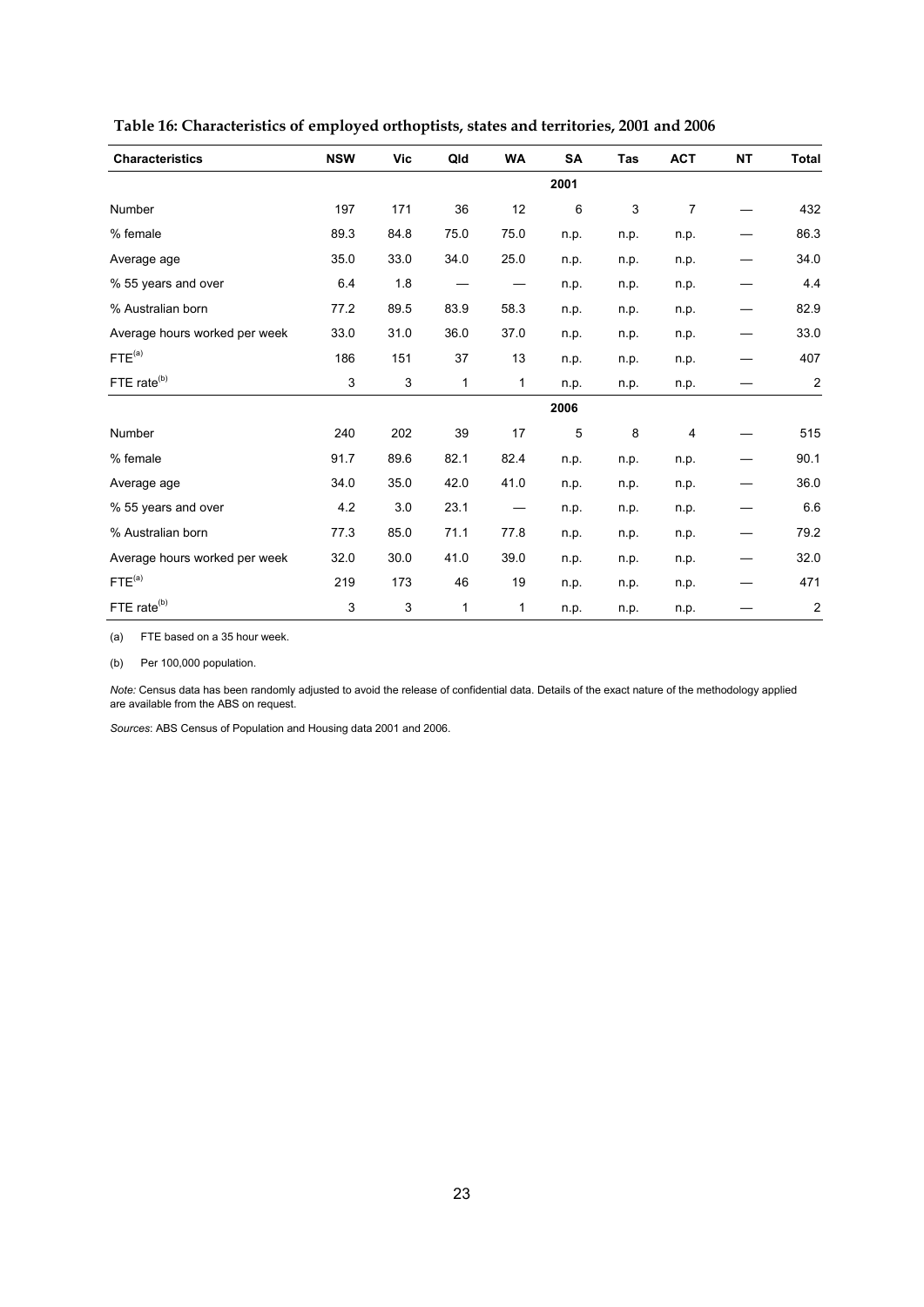| <b>Characteristics</b>        | <b>Major cities</b> | Inner<br>regional | Outer<br>regional | <b>Remote/Very</b><br>remote | Total          |
|-------------------------------|---------------------|-------------------|-------------------|------------------------------|----------------|
|                               |                     |                   | 2001              |                              |                |
| Number                        | 377                 | 47                | 5                 |                              | 432            |
| % female                      | 85.9                | 87.2              | n.p.              |                              | 86.3           |
| Average age                   | 33.0                | 35.0              | n.p.              |                              | 34.0           |
| % 55 years and over           | n.a.                | n.a.              | n.p.              |                              | n.a.           |
| % Australian born             | n.a.                | n.a.              | n.p.              |                              | n.a.           |
| Average hours worked per week | 32.0                | 35.0              | n.p.              |                              | 33.0           |
| FTE <sup>(a)</sup>            | 345                 | 47                | n.p.              |                              | 395            |
| FTE rate <sup>(b)</sup>       | 3                   | 1                 | n.p.              |                              | 2              |
|                               |                     |                   | 2006              |                              |                |
| Number                        | 450                 | 59                | 9                 |                              | 518            |
| % female                      | 88.7                | 94.7              | n.p.              |                              | 89.6           |
| Average age                   | 35.0                | 44.0              | n.p.              |                              | 36.0           |
| % 55 years and over           | 5.1                 | 15.3              | n.p.              |                              | 6.2            |
| % Australian born             | 78.0                | 94.6              | n.p.              |                              | 79.2           |
| Average hours worked per week | 32.0                | 29.0              | n.p.              |                              | 32.0           |
| FTE <sup>(a)</sup>            | 411                 | 49                | n.p.              |                              | 474            |
| FTE rate <sup>(b)</sup>       | 3                   | 1                 | n.p.              |                              | $\overline{2}$ |

#### **Table 17: Characteristics of employed orthoptists by Remoteness Area, 2001 and 2006**

(a) FTE based on a 35 hour week.

(b) Per 100,000 population.

*Note:* Census data has been randomly adjusted to avoid the release of confidential data. Details of the exact nature of the methodology applied are available from the ABS on request.

*Sources:* ABS Census of Population and Housing data 2001 and 2006.

## **Training of orthoptists**

The University of Sydney and La Trobe University in Victoria offers degree programs in orthoptics recognised by the Australian Orthoptic Board (AOB 2008c). Data on course completions for orthoptists are not available.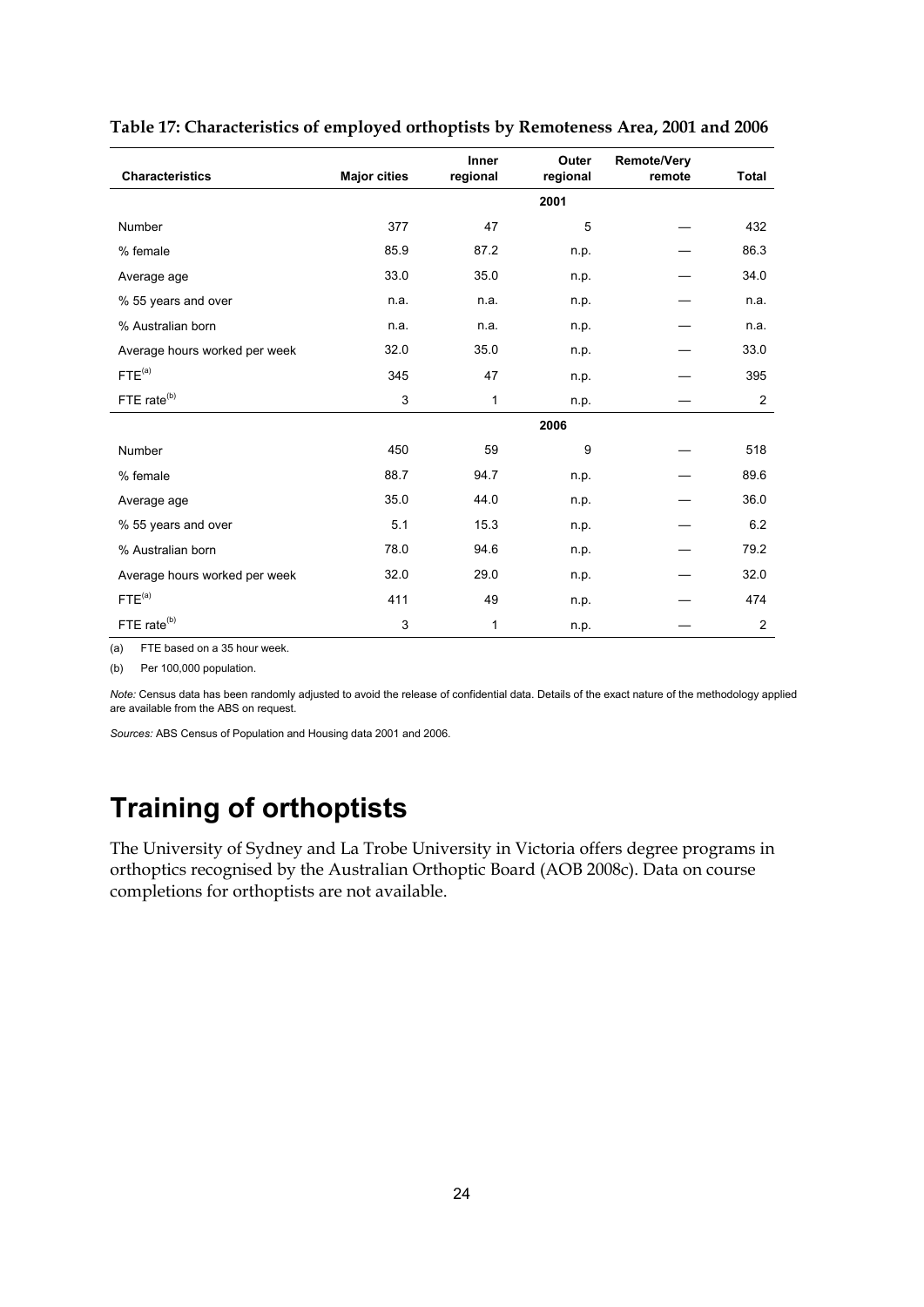# **6 Optical dispensers and optical mechanics**

Optical dispensers interpret optical prescriptions as well as fit and service optical appliances such as spectacle frames and lenses. Optical mechanics operate machines to grind, polish and surface optical lenses to meet prescription requirements. Optical mechanics also fit lenses to spectacle frames (ABS 2006c).

Licensing is compulsory for optical dispensers in New South Wales and South Australia only. Licensing or registration is not required for optical mechanics (DIAC 2008).

## **Employed optical dispensers and optical mechanics**

In 2006, there were 3,270 optical dispensers in Australia (Table 18). They worked, on average, 34.0 hours per week. Almost 70% of optical dispensers were female. The average age of optical dispensers was 37 years. Optical dispensers in the Australian Capital Territory and Tasmania had the highest number of FTE optical dispensers with 20 and 19 per 100,000 population, respectively.

In 2006, there were 996 optical mechanics in Australia. The supply of optical mechanics was highest in South Australia (16 per 100,000 population compared to the national average of 5 per 100,000). Approximately two-thirds of optical mechanics were male. The average age of optical mechanics was 38 years. They worked, on average, 38 hours per week in 2006.

The supply of optical dispensers decreased with increasing remoteness. In 2006 the number of FTE optical dispensers ranged from 16 per 100,000 in *Major cities* to 3 per 100,000 population in *Remote*/*Very remote* areas (Table 19).

In 2001, optical dispensers and optical mechanics were coded as optical mechanics for the Census. Therefore there is no separate data available on optical dispensers and optical mechanics for 2001. In 2001 there were 3,584 optical mechanics. In 2006 the combined number of optical mechanics and optical dispensers was 4,266, an increase of 19% between 2001 and 2006.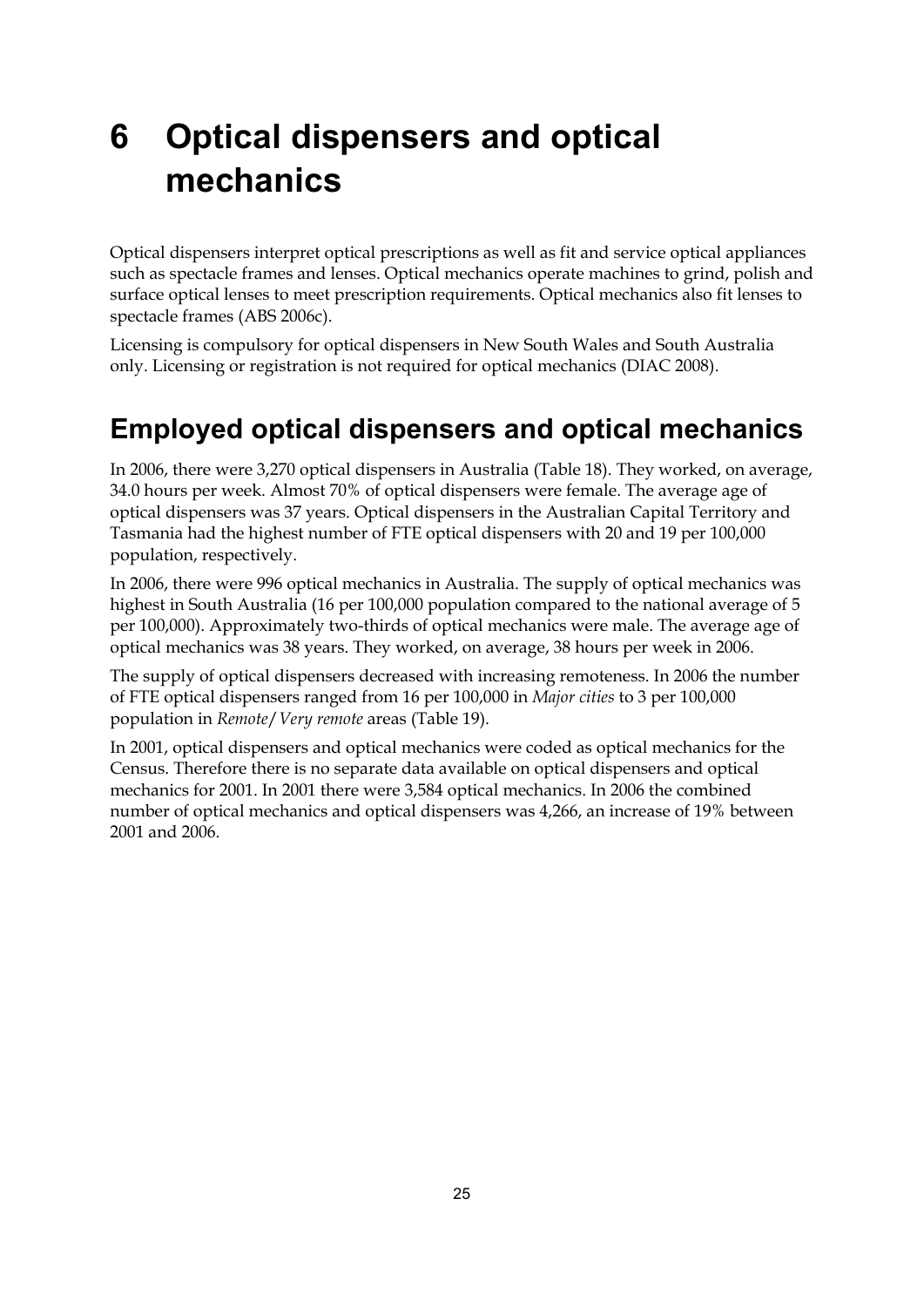| <b>Characteristics</b>        | <b>NSW</b>               | Vic  | Qld  | <b>WA</b> | <b>SA</b>                 | <b>Tas</b> | <b>ACT</b> | <b>NT</b> | <b>Total</b> |  |  |
|-------------------------------|--------------------------|------|------|-----------|---------------------------|------------|------------|-----------|--------------|--|--|
|                               |                          |      |      |           | <b>Optical dispensers</b> |            |            |           |              |  |  |
| Number                        | 1,077                    | 722  | 637  | 354       | 295                       | 95         | 68         | 22        | 3,270        |  |  |
| % female                      | 62.8                     | 65.1 | 78.0 | 73.2      | 79.3                      | 90.5       | 63.2       | 77.3      | 69.8         |  |  |
| Average age                   | 38.0                     | 36.0 | 35.0 | 36.0      | 39.0                      | 30.0       | 35.0       | 27.0      | 37.0         |  |  |
| % 55 years and over           | 9.3                      | 9.6  | 8.3  | 10.2      | 11.9                      | 4.2        | 13.2       |           | 9.4          |  |  |
| % Australian born             | 69.0                     | 79.3 | 79.2 | 62.6      | 78.9                      | 87.6       | 83.3       | 88.0      | 74.5         |  |  |
| Average hours worked per week | 35.0                     | 34.0 | 32.0 | 35.0      | 32.0                      | 34.0       | 35.0       | 34.0      | 34.0         |  |  |
| FTE <sup>(a)</sup>            | 1,077                    | 701  | 582  | 354       | 270                       | 92         | 68         | 21        | 3,177        |  |  |
| FTE rate <sup>(b)</sup>       | 16                       | 14   | 14   | 17        | 17                        | 19         | 20         | 10        | 15           |  |  |
|                               | <b>Optical mechanics</b> |      |      |           |                           |            |            |           |              |  |  |
| Number                        | 338                      | 183  | 140  | 86        | 222                       | 18         | 6          | 3         | 996          |  |  |
| % female                      | 37.3                     | 30.1 | 24.3 | 20.9      | 40.5                      | 50.0       | n.p.       | n.p.      | 33.3         |  |  |
| Average age                   | 39.0                     | 37.0 | 37.0 | 39.0      | 38.0                      | 45.0       | n.p.       | n.p.      | 38.0         |  |  |
| % 55 years and over           | 11.8                     | 13.7 | 17.9 | 10.5      | 9.5                       |            | n.p.       | n.p.      | 12.0         |  |  |
| % Australian born             | 35.4                     | 79.8 | 72.0 | 51.8      | 71.5                      | 100.0      | n.p.       | n.p.      | 59.6         |  |  |
| Average hours worked per week | 39.0                     | 38.0 | 38.0 | 38.0      | 39.0                      | 37.0       | n.p.       | n.p.      | 38.0         |  |  |
| FTE <sup>(a)</sup>            | 377                      | 199  | 152  | 93        | 247                       | 19         | n.p.       | n.p.      | 1,081        |  |  |
| FTE rate <sup>(b)</sup>       | 6                        | 4    | 4    | 5         | 16                        | 4          | n.p.       | n.p.      | 5            |  |  |

**Table 18: Characteristics of optical dispensers and optical mechanics, states and territories, 2006** 

(a) FTE based on a 35 hour week.

(b) Per 100,000 population.

*Note:* Census data has been randomly adjusted to avoid the release of confidential data. Details of the exact nature of the methodology applied are available from the ABS on request.

*Sources:* ABS Census of Population and Housing data 2001 and 2006.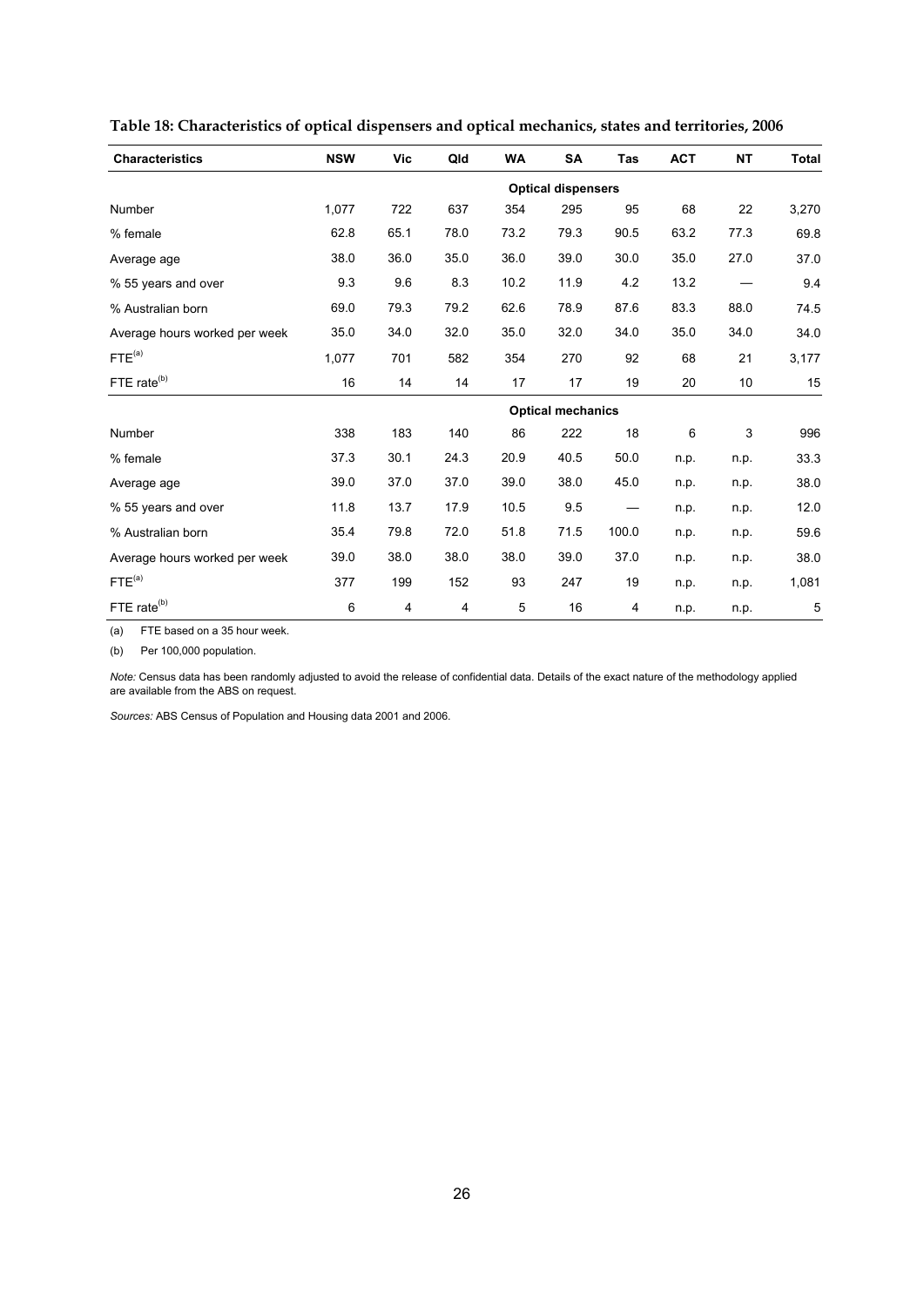| <b>Characteristics</b>        | <b>Major cities</b> | Inner<br>regional | Outer<br>regional         | <b>Remote/Very</b><br>remote <sup>(a)</sup> | Total <sup>(b)</sup> |
|-------------------------------|---------------------|-------------------|---------------------------|---------------------------------------------|----------------------|
|                               |                     |                   | <b>Optical dispensers</b> |                                             |                      |
| <b>Number</b>                 | 2,438               | 608               | 199                       | 17                                          | 3,270                |
| % female                      | 67.4                | 74.1              | 82.6                      | 100.0                                       | 69.8                 |
| Average age                   | 37.0                | 36.0              | 35.0                      | 30.0                                        | 37.0                 |
| % 55 years and over           | 10.0                | 7.6               | 4.5                       |                                             | 9.4                  |
| % Australian born             | 70.0                | 88.1              | 85.5                      | 68.4                                        | 74.5                 |
| Average hours worked per week | 33.0                | 35.0              | 34.0                      | 35.0                                        | 34.0                 |
| $FTE^{(b)}$                   | 2,299               | 608               | 193                       | 17                                          | 3,177                |
| FTE rate <sup>(c)</sup>       | 16                  | 15                | 10                        | 3                                           | 15                   |
|                               |                     |                   | <b>Optical mechanics</b>  |                                             |                      |
| Number                        | 880                 | 90                | 20                        | 6                                           | 996                  |
| % female                      | 33.8                | 23.6              | 36.8                      | n.p.                                        | 33.3                 |
| average age                   | 39.0                | 39.0              | 37.0                      | n.p.                                        | 38.0                 |
| % 55 years and over           | 11.6                | 15.6              |                           | n.p.                                        | 12.0                 |
| % Australian born             | 55.7                | 88.0              | 85.0                      | n.p.                                        | 59.6                 |
| Average hours worked per week | 38.0                | 38.0              | 36.0                      | n.p.                                        | 38.0                 |
| FTE <sup>(b)</sup>            | 955                 | 98                | 21                        | n.p.                                        | 1,081                |
| FTE rate <sup>(c)</sup>       | 7                   | 2                 | 1                         | n.p.                                        | 5                    |

#### **Table 19: Characteristics of optical dispensers and optical mechanics by Remoteness Area, 2006**

(a) Due to small numbers the *Remote Australia, Very remote Australia* and *Migratory* categories have been collapsed and reported as *Remote*/*Very remote*.

(b) FTE based on a 35 hour week.

(c) Per 100,000 population.

*Note:* Census data has been randomly adjusted to avoid the release of confidential data. Details of the exact nature of the methodology applied are available from the ABS on request.

*Sources:* ABS Census of Population and Housing data 2001 and 2006.

### **Training in optical science**

To become an optical dispenser or optical mechanic an applicant must have obtained an appropriate Vocational Education Training (VET) qualification (see Glossary). The number of potential entrants into these occupations can be estimated from the number of VET students completing courses in optical sciences (Australian Standard Classification of Education (ASCED) code 0609). Table 20 shows that there were, on average each year, 117 students completing VET qualifications in optical sciences from 2002 to 2006.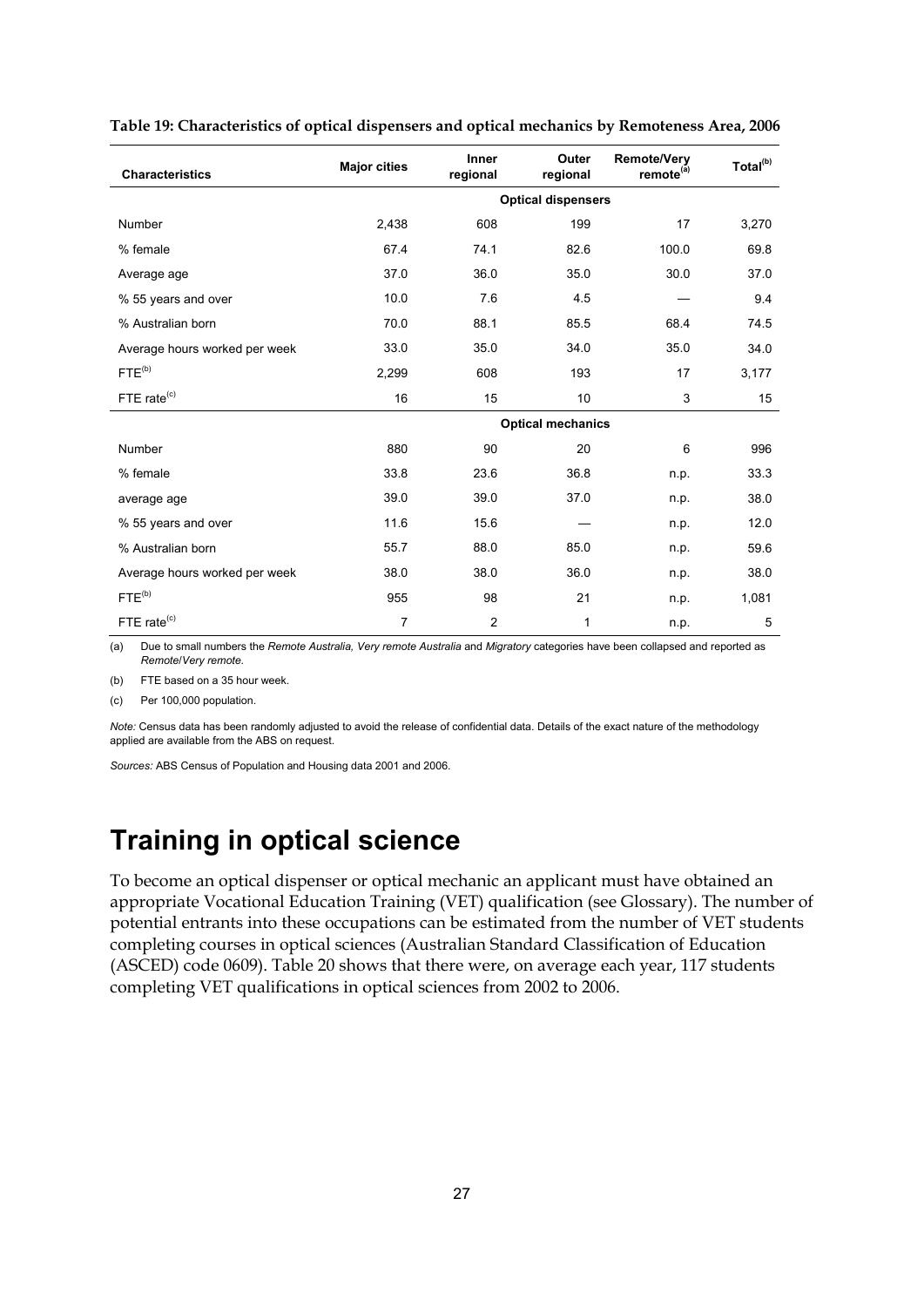| Year              | <b>NSW</b> | Vic | Qld | <b>WA</b> | SA | Tas | <b>ACT</b> | NΤ | <b>Total</b> |
|-------------------|------------|-----|-----|-----------|----|-----|------------|----|--------------|
| 2002              | 73         | 12  |     | 9         | 8  |     |            |    | 102          |
| 2003              | 97         | 8   |     | 4         |    |     |            |    | 110          |
| 2004              | 103        |     |     | 2         | 15 |     |            |    | 120          |
| 2005              | 119        |     |     | 6         |    |     |            |    | 126          |
| 2006              | 114        |     |     | 8         |    |     |            |    | 129          |
| Average 2002-2006 | 101        | 4   |     | 6         | 6  |     |            |    | 117          |

**Table 20: Vocational Education Training qualification completions for Optical science(a) (excluding optometry)(b), states and territories, 2002 to 2006** 

(a) Optical sciences (ASCED 0609) is the study of measuring and assessing vision, and prescribing, preparing and dispensing corrective lenses (ABS 2001).

(b) Optometry courses are not available through Vocational education training.

*Sources:* National Centre for Vocational Education Research (NCVER) VET Provider Collection (NCVER 2007 Time series Award Cube).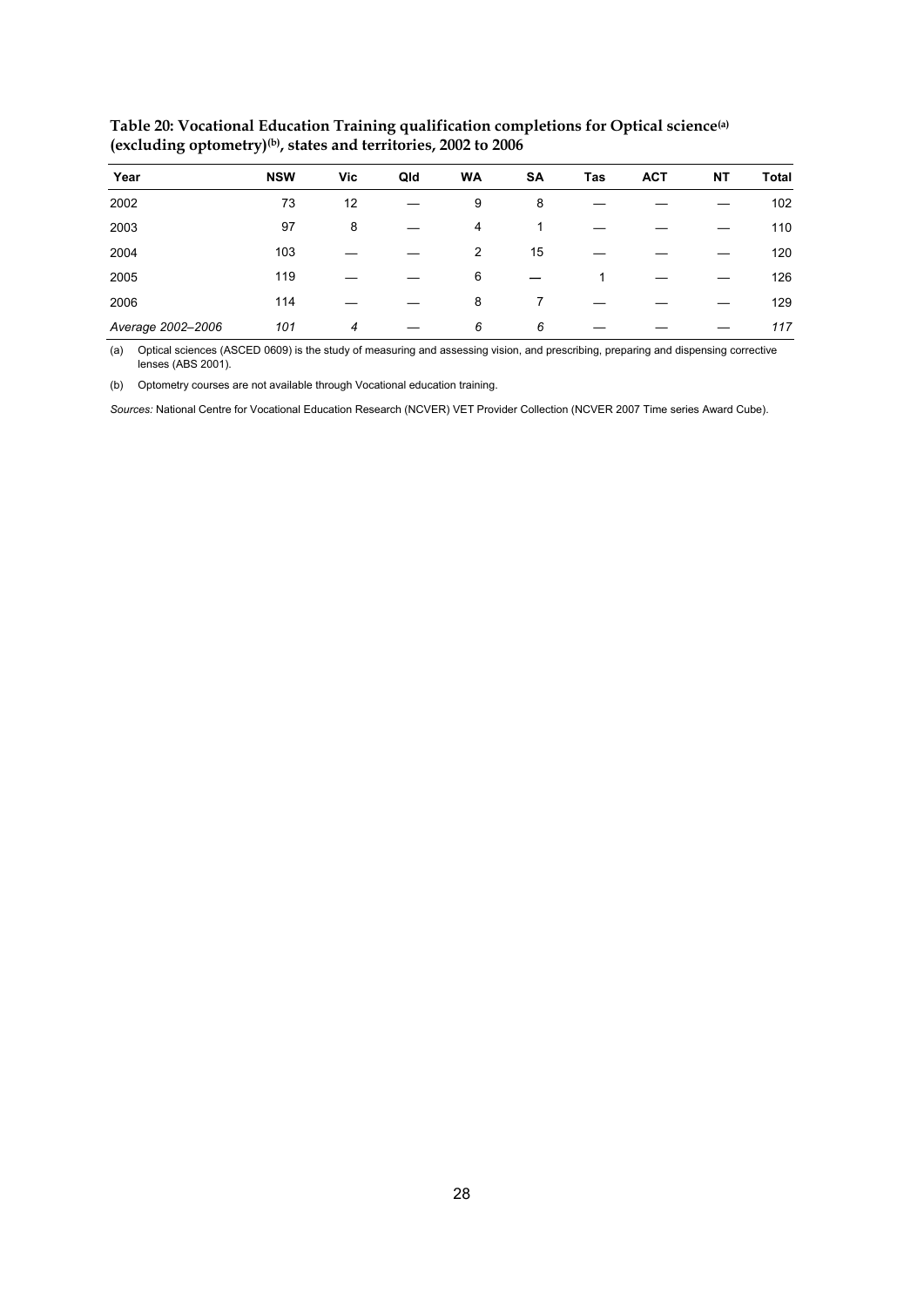## **Appendix A: Data sources and methods**

### **ABS Census of Population and Housing**

The Census of Population and Housing is undertaken every five years. The objective of the Census is to accurately measure the number and key characteristics of people in Australia on Census Night. It includes all people in Australia on Census Night, including overseas visitors, but excludes foreign diplomats and their families. Australian residents out of the country on Census Night are out of scope of the Census (ABS 2006d).

All Census data in this publication are the counts of people as recorded in the Census (raw counts), without adjustment for non-response or under-enumeration. Full details of the Census methodology may be obtained on the internet at <www.abs.gov.au>.

Census counts of persons in a given occupation vary from one table to the next. For practical reasons in analysis, counts at the occupational group level (e.g. medical practitioners and nursing workers) have been adjusted to be consistent; however, the counts adding up to these totals may not always match. Reasons for the variations are:

- Varying response rates to individual questions in the Census may result in some persons being excluded from the analysis of a given variable.
- The ABS routinely applies small random changes to cells in order to protect the confidentiality of individuals. This leads to small differences in total values between tables.

### **AIHW Medical Labour Force Survey**

The AIHW Medical Labour Force Survey collects information on the demographics, employment characteristics, work locations and work activity of medical practitioners who are renewing their medical registration with medical boards in each state and territory.

The survey population is drawn from the medical registers maintained by each state and territory medical board (or council). Each medical board conducts an annual renewal of registration of medical practitioners who are qualified and eligible to practise. In association with this process, survey questionnaires are sent to registered practitioners at that time.

Only practitioners who were on the register at the time of the survey and who were required to renew their registration received a survey questionnaire for completion. The questionnaire was sent to all registrants in New South Wales, Victoria, Western Australia, South Australia, the Australian Capital Territory and the Northern Territory. In Queensland questionnaires were only sent to general registrants and conditionally registered specialists. In Tasmania, only general registrants, conditional specialists and non-practising practitioners were surveyed. Medical practitioners registering for the first time, or who were not required to renew their registration in the survey year, were not surveyed. In addition, not all medical practitioners who received a questionnaire responded.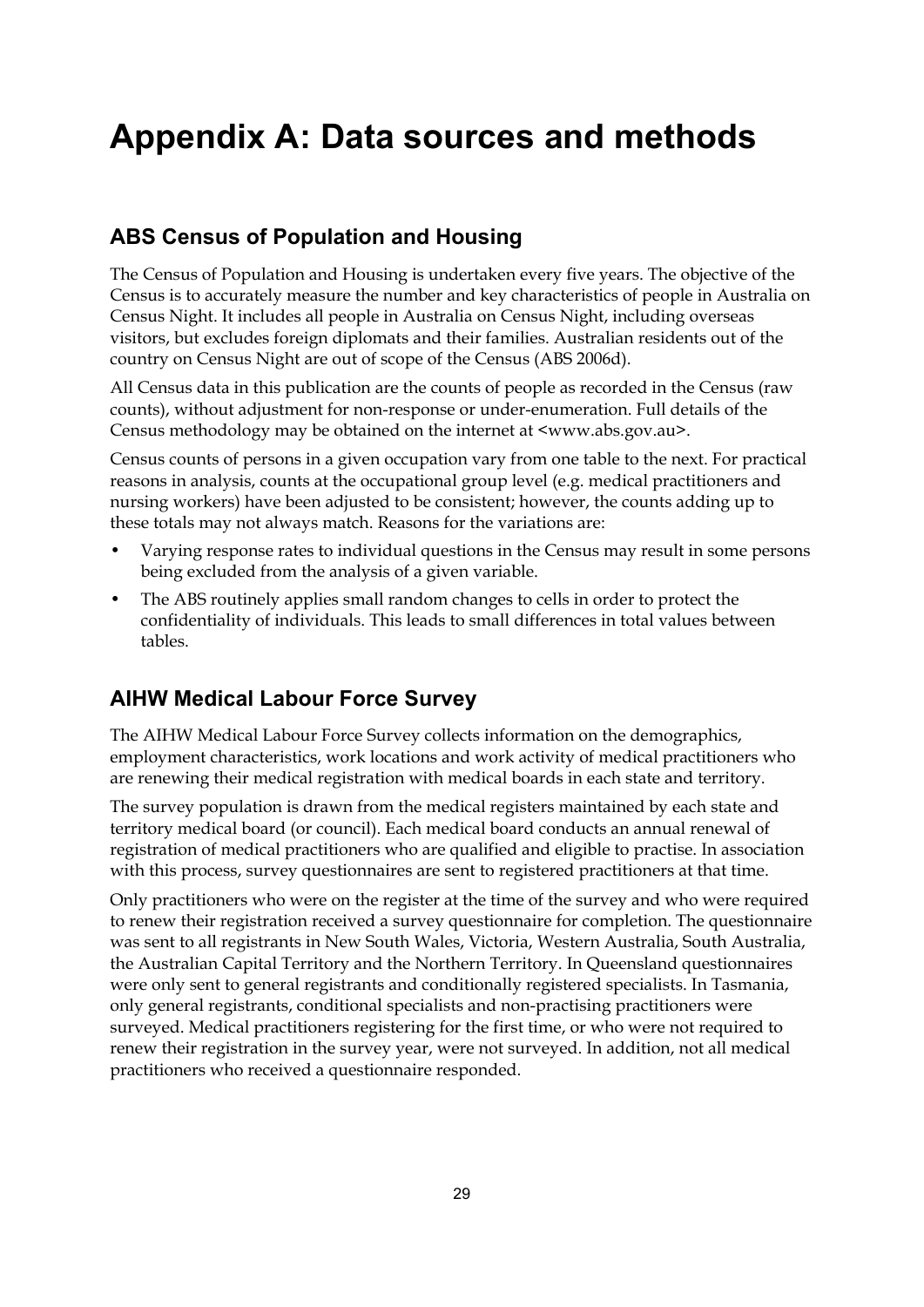Returned questionnaires were processed by, or on behalf of, the respective health authority. Each state and territory then forwarded a data file of de-identified responses to the AIHW for further cleaning, final coding, collation into a national data set, application of national range and edit checks, estimation for item and population non-response, and finally, analysis.

AIHW Medical Labour Force Survey data may not add to the totals shown, due to the estimation process used for non-responses. As a result, numbers of practitioners may be in fractions, but are rounded to whole numbers for publication. Percentages are calculated on the unrounded figures. Where tables contain a 'not stated' category, percentage calculations exclude this category. Percentage distributions may not sum to 100 due to rounding.

A full description of the survey's methodology (including the weighting process and nonresponse rates) can be found in Appendix A of Medical labour force 2006 (AIHW 2008b).

### **AIHW Nursing and Midwifery Labour Force Survey**

All nurses must be registered with a state or territory nursing/midwifery registration board to practise in that state or territory. Each nursing/midwifery board conducted an annual renewal of registration and enrolment. As part of this process, survey questionnaires were sent to nurses on renewal of their registration. Returned questionnaires were processed by, or on behalf of, the respective health authority. Each state and territory then forwarded a data file of de-identified responses to the AIHW for further cleaning, final coding, collation into a national data set, application of national range and edit checks, estimation for item and population non-response, and finally, analysis.

The scope of the survey was all nurses who were registered or enrolled with the nursing/midwifery board in each state or territory at the time of the survey. Coverage excludes nurses who registered or enrolled for the first time in the 12 months prior to the survey. This is because the survey questionnaire was distributed as part of the registration renewal process and only those who were renewing their registration/enrolment received a questionnaire. Nurses who registered for the first time in the preceding 12 months did not receive a questionnaire, as they were not yet required to renew their registration.

AIHW Nursing and Midwifery Labour Force Survey data may not add to the totals shown due to the estimation process used for non-responses. As a result, numbers of practitioners may be in fractions, but are rounded to whole numbers for publication. Percentages are calculated on the unrounded figures. Percentage distributions may not sum to 100 due to rounding.

A full description of the methodology of the Nursing and Midwifery Labour Force Survey (including the weighting process and non-response rates) can be found in Appendix A of Nursing and midwifery labour force 2005 (AIHW 2008c).

### **Medicare Benefits Schedule (MBS) dataset**

Medicare data in this report comes from the Department of Health and Ageing's MBS dataset. This dataset derives from the Medicare Benefits Schedule, the aim of which is to provide an entitlement to benefits for medical and hospital services for all Australian residents. These benefits are based on fees determined for each service provided. These services are itemised, forming the schedule of fees. Statistics on each item are collected through claims to Medicare Australia.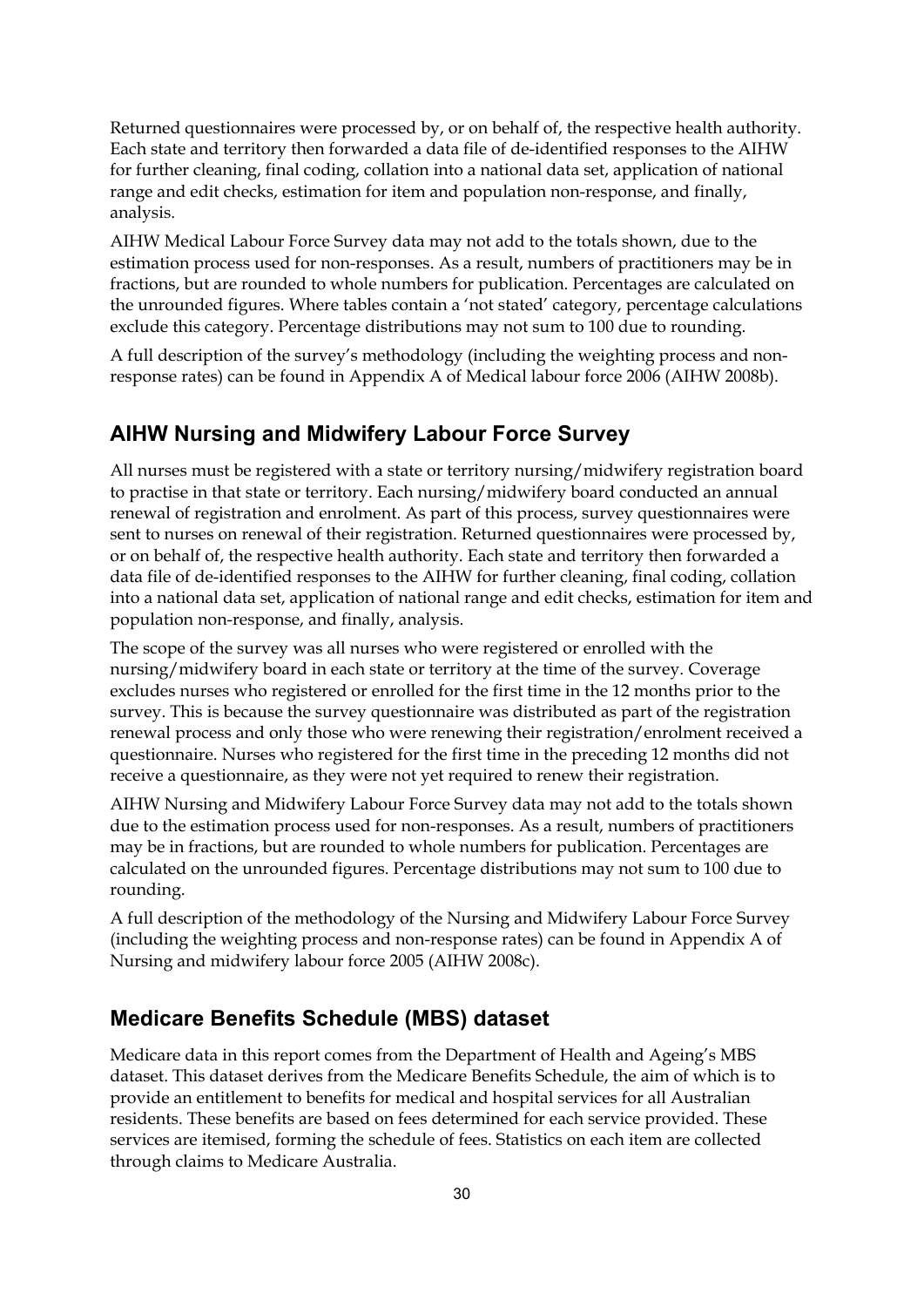It should be noted that not all eye health-related medical and optometry services will be captured by the MBS. Examples of this include: when a practitioner is not eligible to provide services attracting a Medicare benefit, when a patient is ineligible for Medicare (e.g. public patients) and for services which are not listed in the schedule.

### **Ophthalmology trainee and RANZCO Fellowship data**

Data on predicted first-year ophthalmology trainees, other ophthalmology trainees and new RANZCO Fellows presented in this report are provided by RANZCO and reported in the Medical Training Review Panel (MTRP) annual reports. The MTRP was established under the Health Insurance Act 1973 to look at the demand for and supply of medical training opportunities, and to monitor the implementation of particular measures in the Health Insurance Amendment Act (No 2) 1996 (DoHA 2009).

### **Australian Government Department of Education, Employment and Workplace Relations - Higher Education Student Data collection**

Data on course completions in optometry (Table 15 in this report) come from the Higher Education Student Data collection. Under subsection 19-70(1) of the Higher Education Support Act 2003, higher education providers are required to provide statistical and other information for this collection to the Department of Education, Employment and Workplace Relations (DEEWR 2009a).

A course completion is the successful completion of all the academic requirements of a course which includes any required attendance, assignments, examinations, assessments, dissertations, practical experience and work experience in the particular industry (DEEWR 2009b).

### **National Centre for Vocational Education Research (NCVER) - Vocational Education Training (VET) Provider collection**

VET qualification completed data (Table 20 in this report) comes from the VET provider collection. The purpose of the collection is to provide data on publicly funded training programs delivered by government funded and privately operated training providers (NCVER 2009a). Qualification completed is based on the Qualification/Course Field of Education Identifier which uniquely identifies the purpose of learning that is the ultimate aim of the skills and knowledge gained by the student in a qualification or course (NCVER 2009b).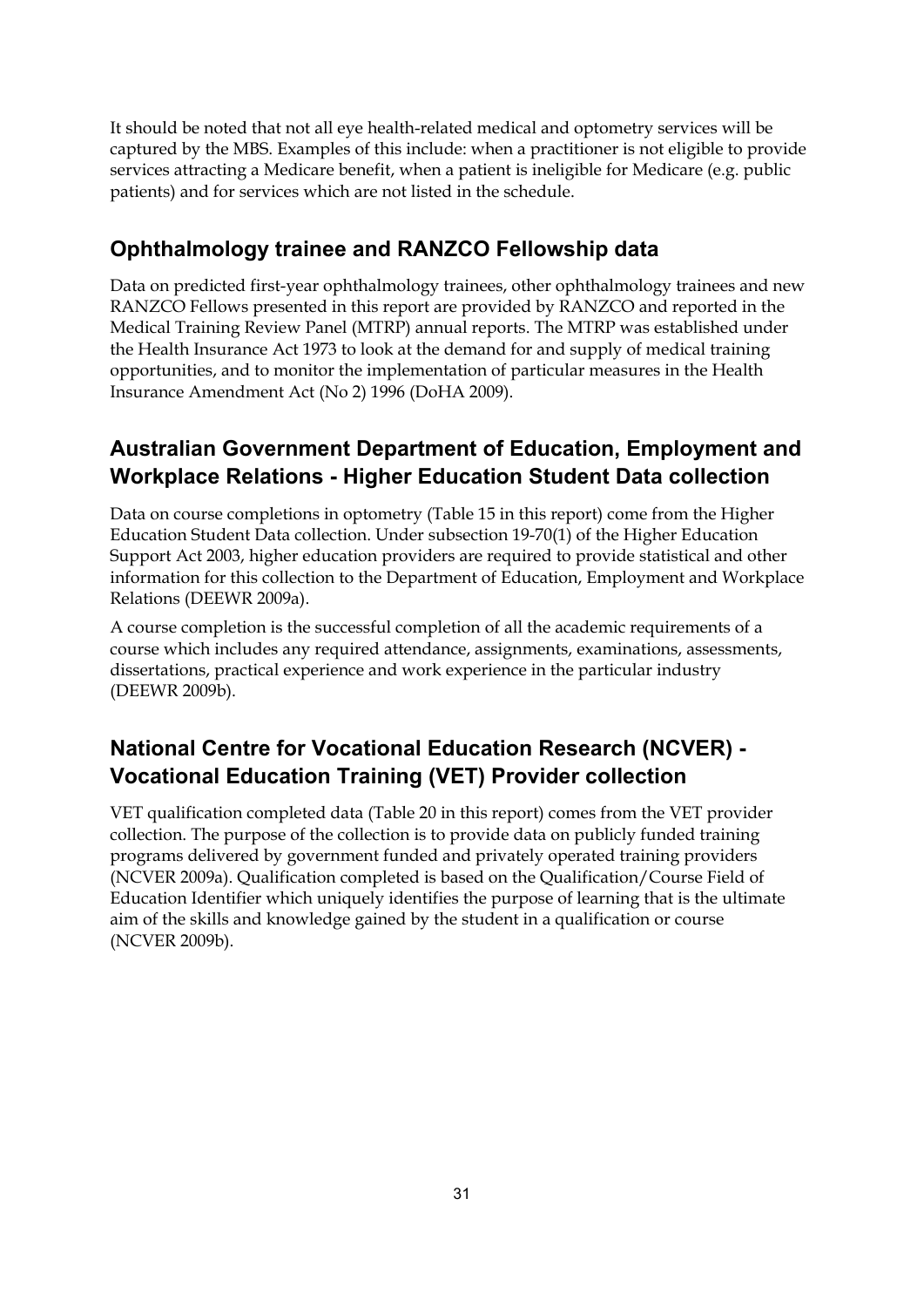# **Glossary**

### **Derived specialty codes of Medicare providers**

Derived specialty codes of Medicare providers come from the Medicare Provider File. The system classifies Medicare providers for each quarter, regarding the nature of services rendered by the practitioner during the period and their existing specialty codes on the Medicare Provider File. If, for example, a practitioner has an existing specialty code of ophthalmology and the majority of Schedule fee income was from ophthalmology services, then the medical practitioner is classified as a specialist ophthalmologist.

If a practitioner does not have an existing specialty code of ophthalmology and the majority of Schedule fee income was from ophthalmology services, then the medical practitioner is classified as a non-specialist ophthalmologist. In this report, Medicare data is reported for specialist ophthalmologists and specialist optometrists.

### **Employed medical practitioner**

In the MLFS a medical practitioner is one who, in the four weeks prior to the survey, reported as working in medicine mainly, or only, in their state of registration. In this report, data on employed medical practitioners include those who are either:

- practising medicine
- involved with work that is principally concerned with the discipline of medicine (including medical research, administration, or teaching of medicine), or
- on leave for three months or longer.

### **Enrolled nurse**

An enrolled nurse is one who is on the roll maintained by the nursing/midwifery registration board in each state and territory. The minimum educational requirement for an enrolled nurse is a 1-year diploma from a VET provider, or the equivalent from a recognised hospital-based program. To maintain enrolment, nurses must have practised for a specified minimum period in the previous 5 years (this is referred to as 'recency of practice', with the requirements depending on the registration board). Enrolled nurses include mothercraft and dental nurses where the educational course requirements are less than a 3-year degree course or equivalent. They usually work with registered nurses to provide patients with basic nursing care, undertaking less complex procedures than registered nurses (AIHW 2008c).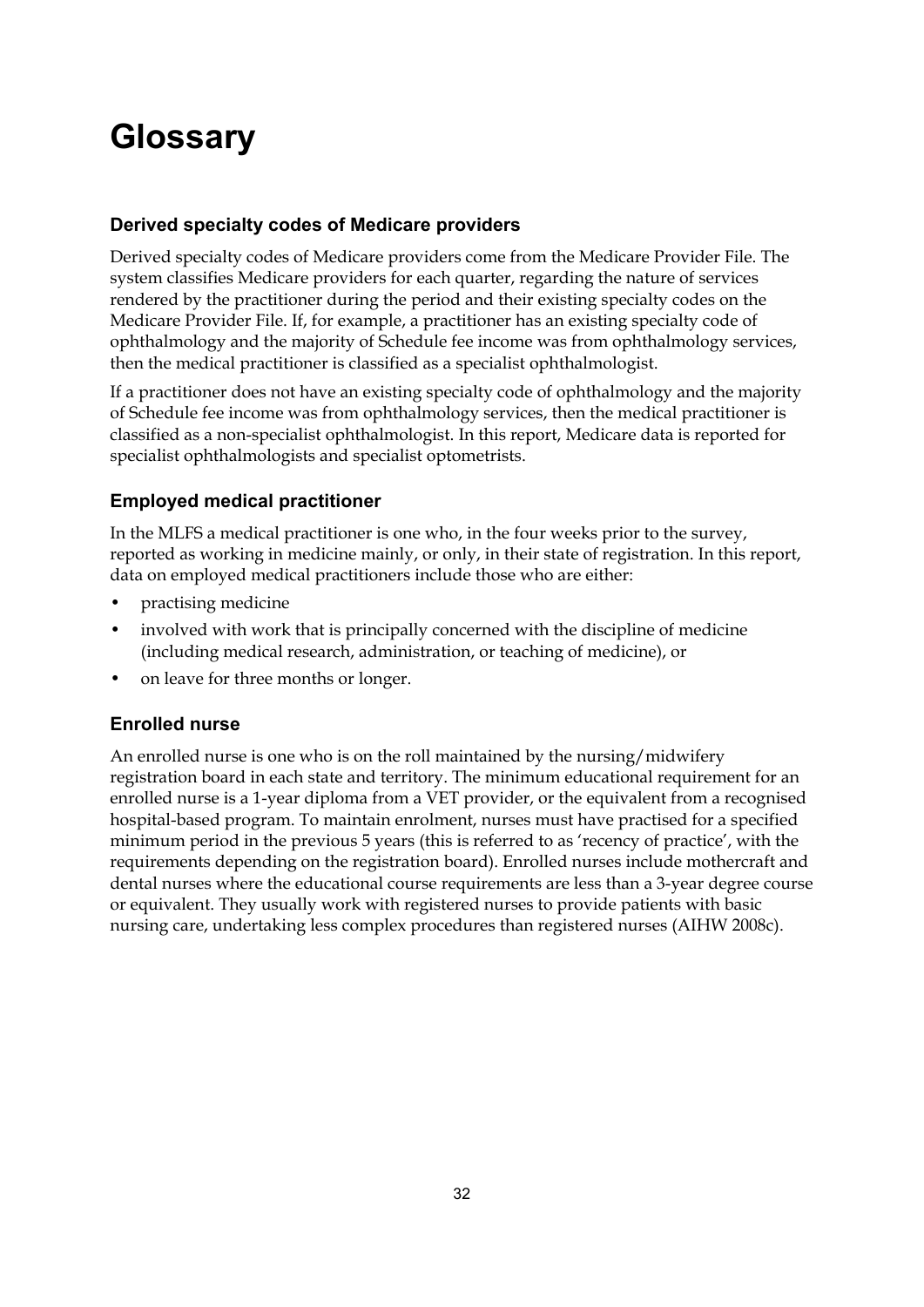### **Full-time equivalent (FTE)**

A full-time equivalent (FTE) is a measure of the workforce that takes into account both the absolute number of workers and the average hours per week that they work. In this report, 45 total hours per week is assumed to be equivalent to 1.0 FTE for ophthalmologists. For ophthalmic nurses, optometrists, orthoptists, optical dispensers and optical mechanics, 35 hours per week is assumed to be the equivalent of 1.0 FTE. This is because the average amount of hours worked per week in these occupations is less than the average hours worked by ophthalmologists.

The number of full-time equivalent practitioners equals the number of practitioners multiplied by the average weekly hours worked, divided by the number of hours in a 'standard' full-time week. The FTE number is converted to a rate per 100,000 population (FTE rate).

Medicare FTEs are calculated differently (see Medicare FTEs).

### **Hours worked**

In the MLFS, the total number of weekly hours worked is self-reported by practitioners and relates to the total number of hours worked, including non–clinical work. In editing survey responses, the accepted maximum hours worked was 126 hours per week. Reported hours greater than 126 are considered unreliable and are not included in the analysis.

In the Census employed persons are asked how many hours they worked in all jobs in the week prior to Census night. For this report it is assumed that hours worked in all jobs were the same as hours worked in the occupation under analysis.

### **Medicare FTEs**

Medicare FTEs are calculated differently to other FTEs. All practitioners of a particular specialty, who earned equal to, or above the average, Medicare Benefits Schedule fee for the year for that specialty are counted as 1.0 FTE. All practitioners of a particular specialty who earned less than the average Medicare Benefits Schedule fee for the year for that specialty are counted as a proportion of 1.0 FTE. For example, an ophthalmologist who earned 90% of the average schedule fee would be counted as 0.9 FTE.

### **Ophthalmic nurse**

An ophthalmic nurse typically provides nursing care to patients being treated by an ophthalmologist. In the NMLFS an ophthalmic nurse is a registered or enrolled nurse who indicated ophthalmology as their main specialty of practice. Ophthalmic nurses do not necessarily have specialised qualifications.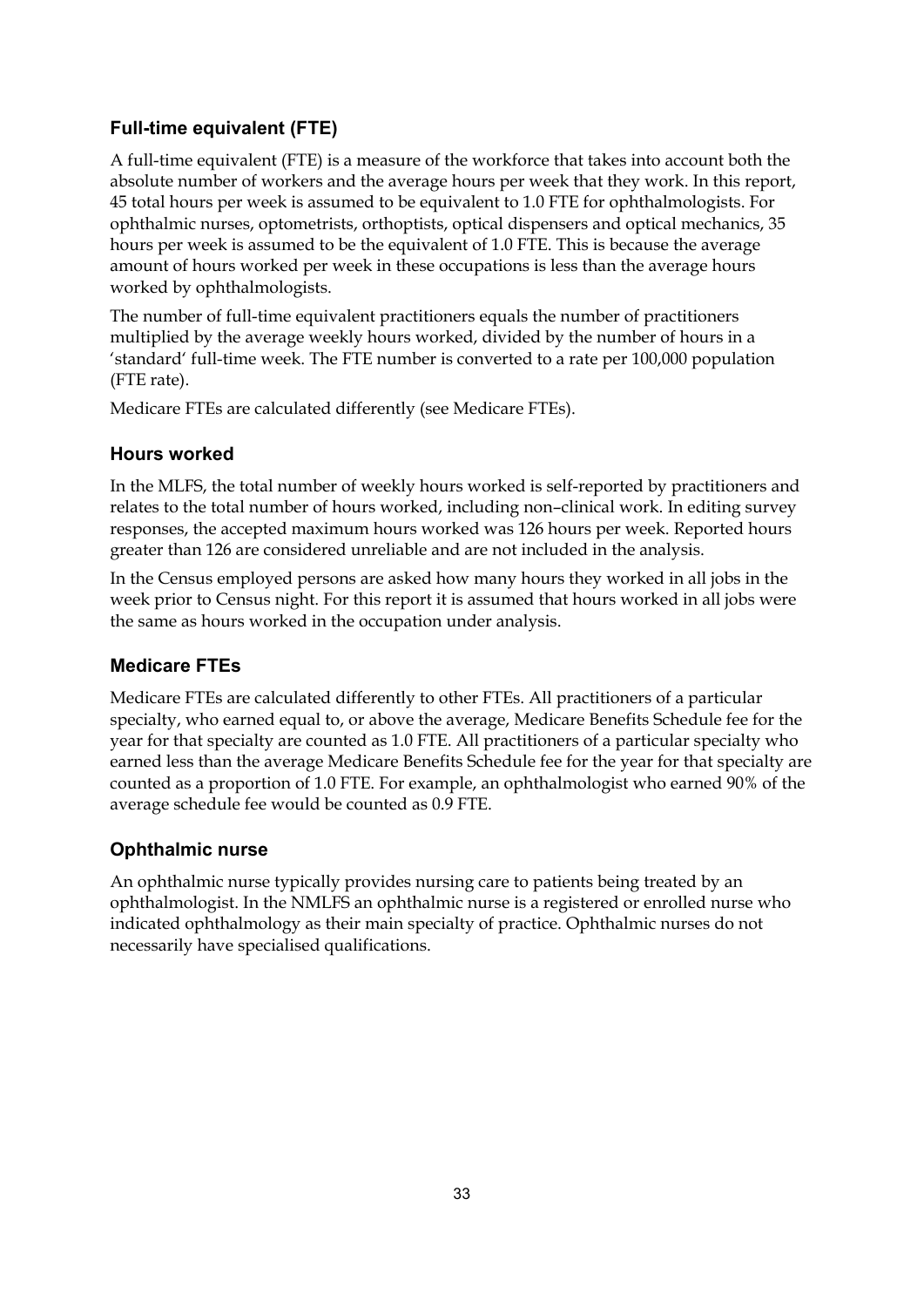### **Ophthalmologist**

An ophthalmologist is a specialist medical practitioner who specialises in eye-related diseases, injuries and deficiencies (ABS 2006c). An ophthalmologist is also known as an eye specialist or an eye surgeon.

The definition of an ophthalmologist differs slightly for the MLFS, the Census and Medicare data. For the MLFS an ophthalmologist was a registered medical practitioner who reported ophthalmology as their main specialty of practice. For the Census an ophthalmologist was a person whose responses to the occupation-related questions resulted in an ophthalmologist code being assigned. For the Medicare data, an ophthalmologist was defined as a medical practitioner listed in the Medicare Provider File with a Medicare specialty code of ophthalmology and deriving the majority of their schedule fee income from ophthalmology services.

### **Optical dispensers**

An optical dispenser interprets optical prescriptions as well as fits and services optical appliances such as spectacle frames and lenses (ABS 2006c).

### **Optical mechanics**

An optical mechanic operates machines to grind, polish and surface optical lenses to meet prescription requirements. They also fit lenses to spectacle frames (ABS 2006c).

### **Optometrists**

An optometrist specialises in the management of disorders of the eyes and visual system. An optometrist prescribes spectacles and contact lenses and carries out treatment for eye disorders. Unlike ophthalmologists optometrists do not perform surgery but may use drugs to treat eye diseases in some jurisdictions (OAA 2008a). To practise optometry in Australia optometrists need to be registered with an Australian optometrists registration board (DIAC 2009).

### **Orthoptists**

An orthoptist specialises in the diagnosis and management of disorders of eye movements and associated vision problems, performs investigative procedures appropriate to disorders of the eye and visual system and rehabilitates patients with vision loss (OAA 2009).

### **Registered nurse**

A registered nurse is a nurse who is on the register maintained by the state or territory nurses and midwives board or council in each state or territory. The minimum educational requirement for a registered nurse or midwife is a 3-year degree from a higher education institution or equivalent from a recognised hospital-based program. To maintain registration, nurses must have practised for a specified minimum period in the previous 5 years (this is referred to as 'recency of practice', with the actual requirements depending on the registration board) (AIHW 2008c).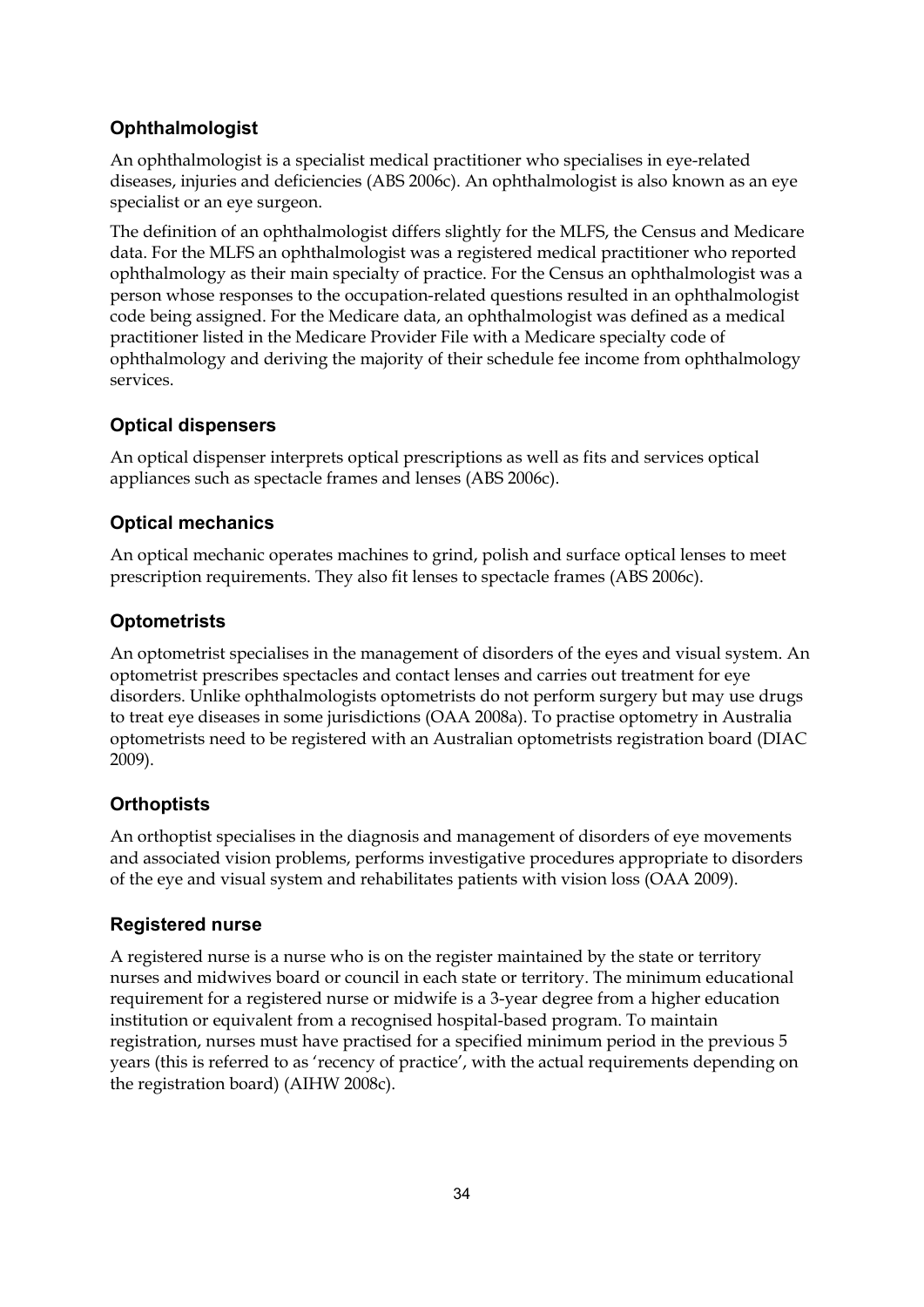### **Remoteness Area**

The Remoteness Area (RA) structure within the Australian Standard Geographical Classification (ASGC), produced by the ABS, has been used in this publication to present regional data.

The RA structure of the ASGC is based on the Accessibility/Remoteness Index of Australia (ARIA), where the Remoteness index value of a point is based on the physical road distance to the nearest town or service in each of six population size categories, based on the 2006 Census of Population and Housing. These categories are:

- *Major cities* of Australia
- *Inner regional* Australia
- *Outer regional* Australia
- *Remote* Australia
- *Very remote* Australia
- *Migratory*.

Due to the small numbers in the *Remote* Australia, *Very remote* Australia and *Migratory* categories, they have been collapsed and reported as *Remote*/*Very remote* in this report.

### **Specialist**

A specialist, in the MLFS, is a medical practitioner with a qualification awarded by, or which equates to that awarded by, the relevant specialist professional college in Australia, to treat certain conditions. They are self-identified on the survey questionnaire.

### **Specialist-in-training**

A specialist-in-training, in the MLFS, is a medical practitioner who has been accepted by a specialist medical college into a training position, supervised by a member of the college. They are self-identified on the survey questionnaire.

### **Specialty**

A specialty, in the MLFS, is the area of medicine in which a specialist practises. This is work for which the specialist is qualified for recognition under the Health Insurance Act 1973.

### **Vocational Education Training (VET)**

VET is post-compulsory education and training, excluding degree and higher level programs delivered by further education institutions, which provides people with occupational or work-related knowledge and skills. VET also includes programs which provide the basis for subsequent vocational programs (NCVER 2009c).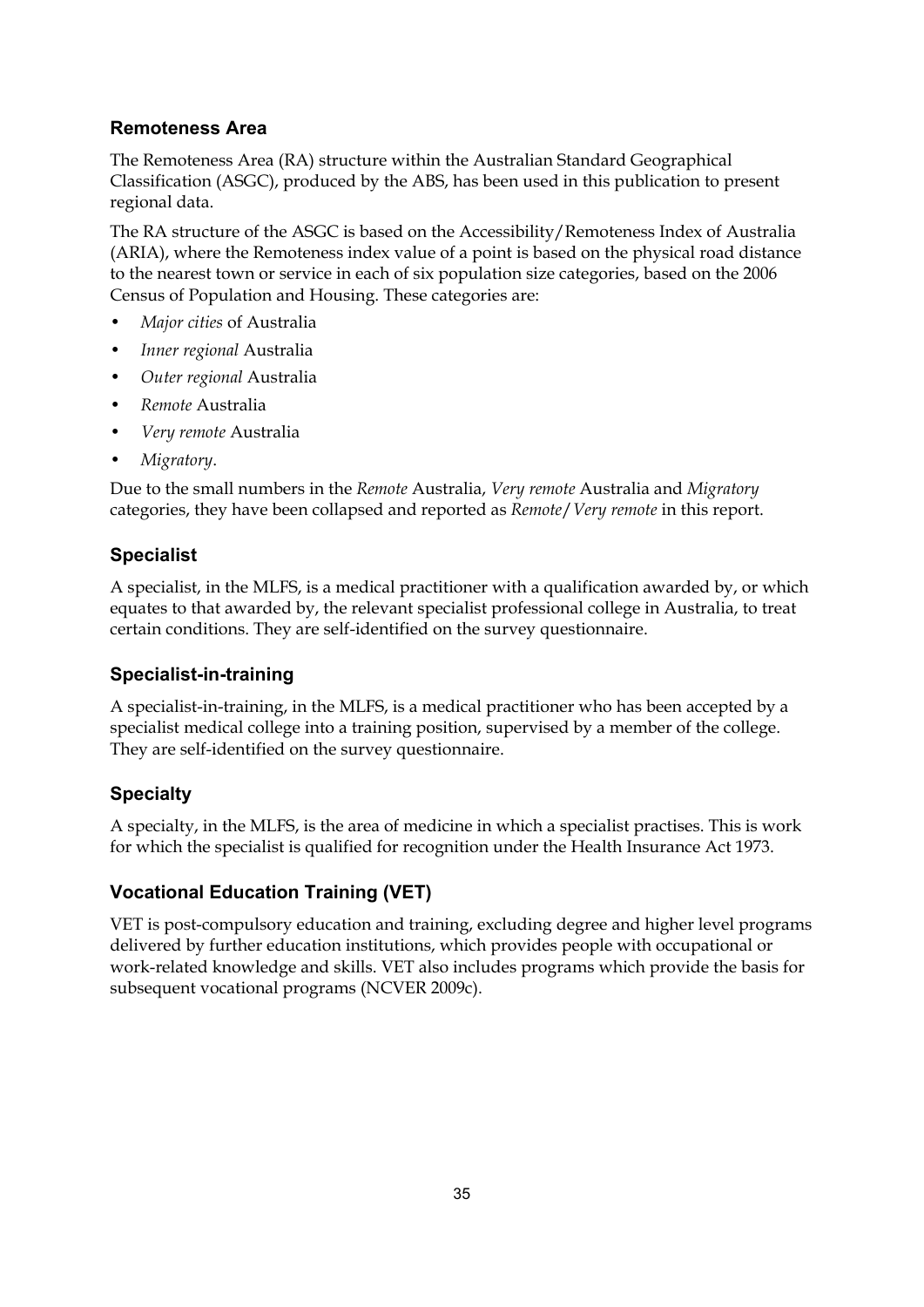## **References**

ABS (Australian Bureau of Statistics) 2001. Australian Standard Classification of Education (ASCED), 2001. Cat. no. 1272.0. Canberra: ABS.

ABS 2006a. AIHW analysis of National Health Survey 2004–05 data.

ABS 2006b. Census dictionary, 2006 (Reissue) Cat. No. 2901.0. Viewed 26 November 2008, <http://www.abs.gov.au/AUSSTATS/abs@.nsf/mf/2901.0>.

ABS 2006c. ANZSCO—Australian and New Zealand Standard Classification of Occupations, first edition, 2006. Cat. no. 1220.0. Canberra: ABS.

ABS 2006d. How Australia takes a Census. Cat. no. 2903.0. Canberra: ABS.

ABS 2009. National Health Survey: Summary of results, 2007–08. Cat. no. 4364.0. Canberra: ABS.

ACT Health 2006. ACT Health Annual Report 2005–06. Viewed 8 December 2008, <http://www.health.act.gov.au/c/health?a=sendfile&ft=p&fid=1171855131&sid=>.

AIHW 2008a. Diabetes: Australian facts 2008. Diabetes series no. 8. Cat. no. CVD 40. Canberra: AIHW.

AIHW 2008b. Medical labour force 2006. National health labour force series no. 41. Cat. no. HWL 42. Canberra: AIHW.

AIHW 2008c. Nursing and midwifery labour force 2005. National health labour force series no. 39. Cat. no. HWL 40. Canberra: AIHW.

Australian Orthoptic Board (AOB) 2008a. Orthoptists Registered until 30 June 2009 as at 25 September 2008. Viewed 29 October 2008, <http://www.australianorthopticboard.org.au /Downloads/AOB\_Register.pdf>.

AOB 2008b. Registration – Frequently Asked Questions. Viewed 1 December 2008, <http://www.australianorthopticboard.org.au/Registration/Regn\_faq.html>.

AOB 2008c. Who can be registered? Viewed 2 December 2008, <http://www.australianorthopticboard.org.au/Registration/Registration.html>.

Britt H, Miller GC, Charles J, Bayram C, Pan Y, Henderson J, Valenti L, O'Halloran J, Harrison C, Fahridin S 2008. General practice activity in Australia 2006–07. General practice series no. 21. Cat. no. GEP 21. Canberra: Australian Institute of Health and Welfare.

 Commonwealth of Australia 2005. National framework for action to promote eye health and prevent avoidable blindness and vision loss. Canberra: Commonwealth of Australia. Viewed 26 November 2008, <http://www.health.gov.au/internet/main/publishing.nsf/Content /ageing-eyehealth-framework-toc.htm>.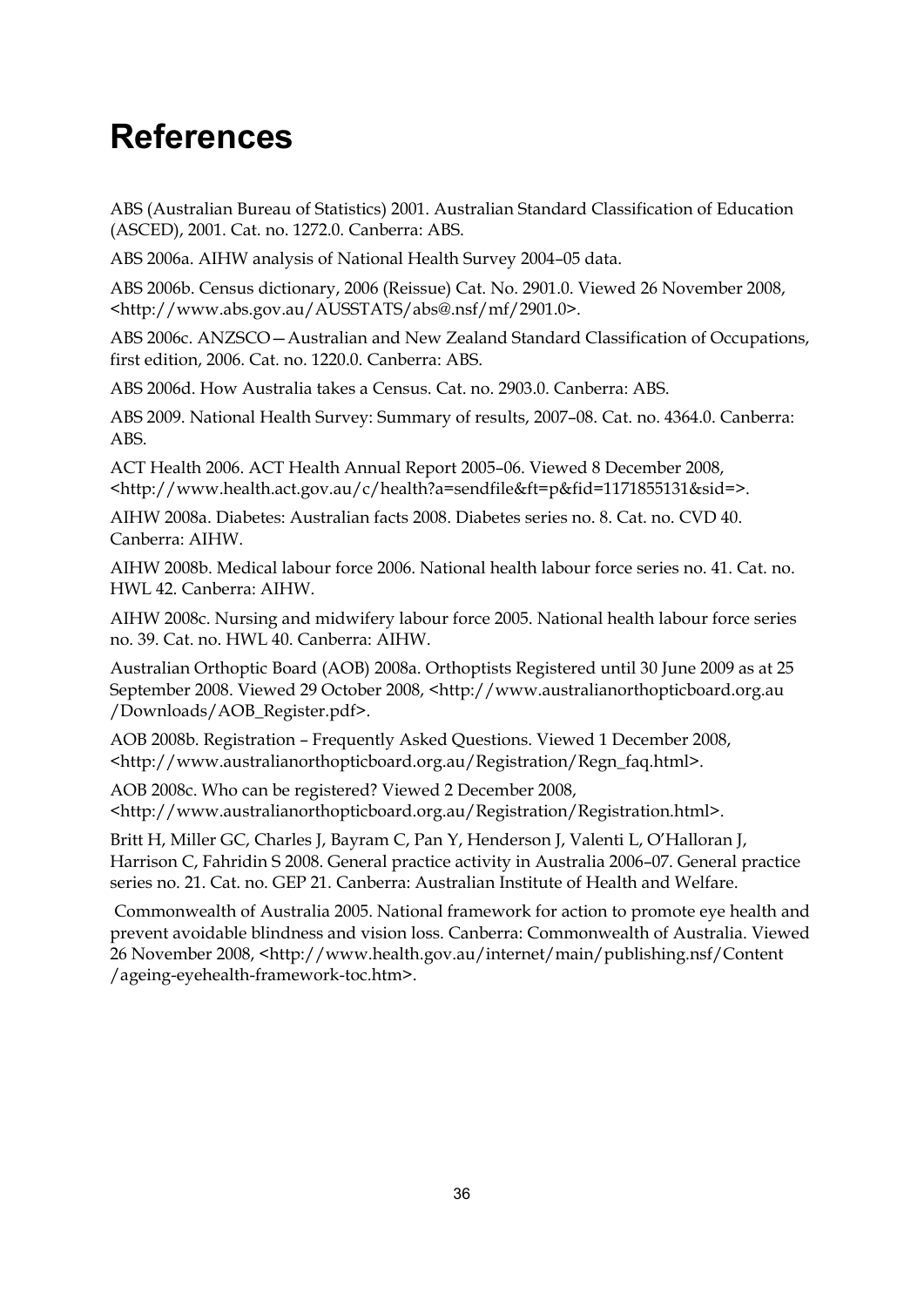DEEWR 2009a. Requirements for provision of statistical data and CHESSN allocation: The Higher Education Data Collections. Viewed 7 May 2009, <http://www.dest.gov.au/sectors /higher\_education/publications\_resources/statistics/chessn.htm )>.

DEEWR 2009b. Heimshelp: Course completion. Viewed 7 May 2009, <http://www.heimshelp.deewr.gov.au/2\_Glossary/C/COURSE\_COMPLETION.htm>.

DIAC (Department of Immigration and Citizenship) 2008. Australian Skills Recognition Information (ASRI) Optical Mechanic 4999–11. Viewed 2 December 2008, <http://www.immi.gov.au/asri/occupations/o/optical-mechanic-4999-11.htm>.

DIAC (Department of Immigration and Citizenship) 2009. Australian Skills Recognition Information (ASRI) Optometrist 2384–11. Viewed 2 August 2009, <http://www.immi.gov.au/asri/occupations/o/optometrist-2384-11.htm>.

DoHA (Department of Health and Ageing) 2000. Medical Training Review Panel: Fourth Report. Publication approval number 2788. Canberra: Commonwealth of Australia.

DoHA 2001. Medical Training Review Panel: Fifth Report. Publications approval number 2931. Canberra: Commonwealth of Australia.

DoHA 2002. Medical Training Review Panel: Sixth Report. Publications approval number 3133. Canberra: Commonwealth of Australia.

DoHA 2003. Medical Training Review Panel: Seventh Report. Publications approval number 3327. Canberra: Commonwealth of Australia.

DoHA 2004. Medical Training Review Panel: Eighth Report. Publications approval number 3561. Canberra: Commonwealth of Australia.

DoHA 2005. Medical Training Review Panel: Ninth Report. Publications approval number 3740. Canberra: Commonwealth of Australia.

DoHA 2006. Medical Training Review Panel: Tenth Report. Publications approval number 3964. Canberra: Commonwealth of Australia.

DoHA 2007. Medical Training Review Panel: Eleventh Report. Publications number P3-2955. Canberra: Commonwealth of Australia.

DoHA 2009. Medical Training Review Panel. Viewed 6 May 2009, <http://www.health.gov.au/internet/main/publishing.nsf/Content/work-st-mtrp>.

NCVER (National Centre for Vocational Education Research) 2009a. About Students and courses. Viewed 7 May 2009, <http://www.ncver.edu.au/statistic/21053.html>.

 NCVER 2009b. Australian Vocational Education and Training Management Information Statistical Standard (AVETMISS): Data Element Definitions Edition 2. ISBN 978 1 921170 83 6 (web edition). Viewed 7 May 2009, <http://www.ncver.edu.au/statistics/avetmiss60/ AVETMISS\_data\_elements\_defn\_Ed2.pdf>.

NCVER (National Centre for Vocational Education Research) 2009c. Viewed 29 January 2009, <http://www.ncver.edu.au/resources/glossary/glossary\_full\_record.html?query=BROWS E&entry=Vocational+education+and+training>.

NSW Optometrists Registration Board 2006. Annual report for the year ended 30 June 2006. Viewed 8 December, 2008, <http://www.optomreg.health.nsw.gov.au/hprb/optom\_web /pdf/annualreport2006.pdf>.

OAA (Optometrists Association Australia) 2008a. Viewed 8 December 2008, <http://www.optometrists.asn.au/optometry>.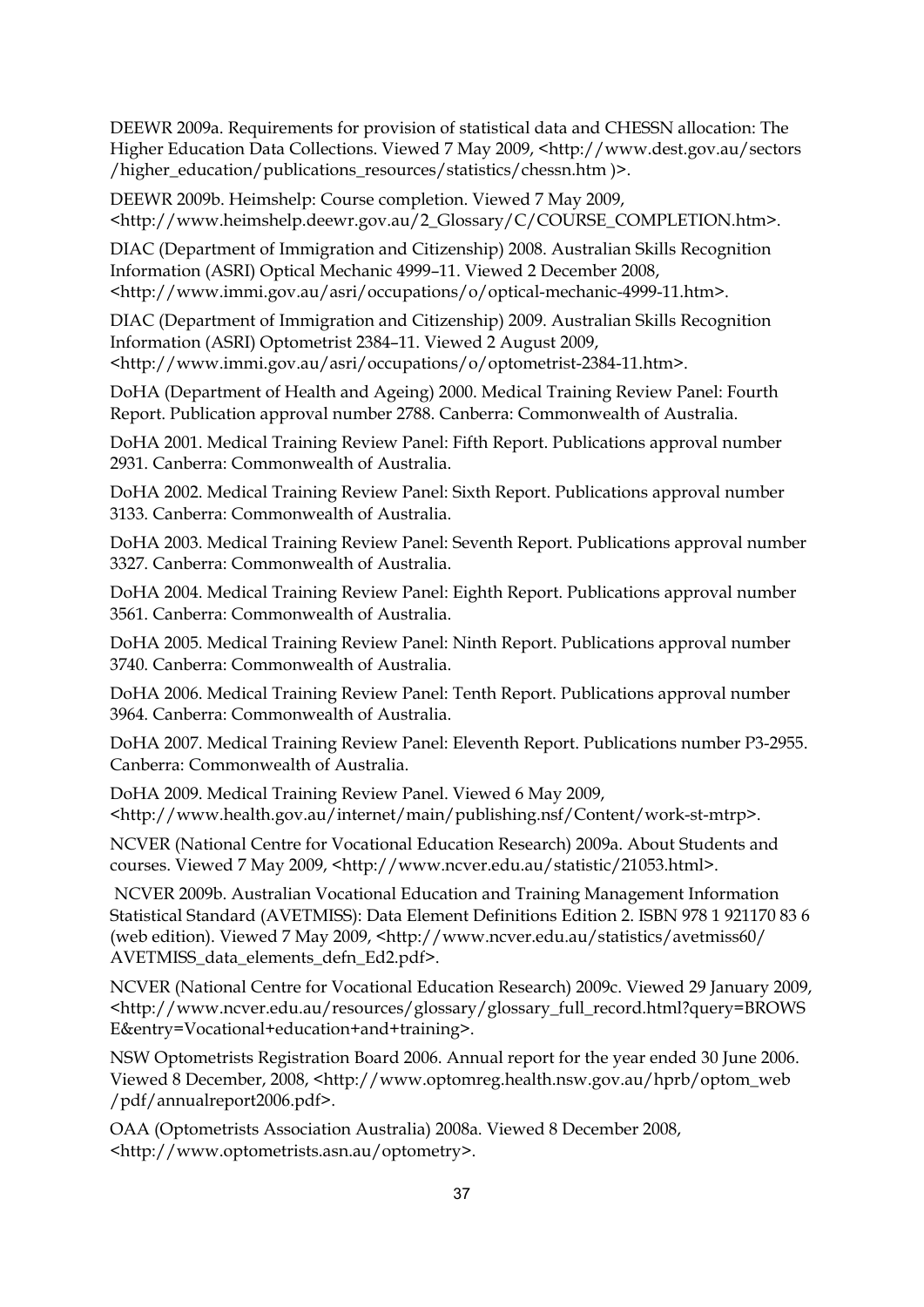OAA 2008b. Careers in optometry. Viewed 2 December 2008, <http://www.optometrists. asn.au/optometry/careers>.

Optometrists Board of Queensland 2007. Annual Report 2006–2007. Viewed 8 December 2008, <http://www.optomboard.qld.gov.au/publications/Annual\_Report\_Optometrists\_ 2007\_2007.pdf>.

Optometrists Registration Board of Victoria 2006. Annual Report to the Minister, year ended 30 June 2006. Viewed 8 December 2008, <http://www.optomboard.vic.gov.au/cmsdocs /2006.pdf>.

The Optometrists Registration Board of Western Australia 2006. Annual Report for the year ended 30 June 2006. Viewed 8 December 2008, <http://www.optoboard.wa.gov.au/>.

Optometrists Registration Board of Tasmania 2007. Annual Report for year ended 31 December 2006. Viewed 8 December 2008, <http://www.regboardstas.com/optometrist /AnnualReport-2006.pdf>.

Orthoptic Association of Australia (OAA) 2009. Viewed 28 January 2009, <http://www. orthoptics.org.au/OAA07/content/view/33/68/>.

QUT (Queensland University of Technology) 2008. Undergraduate. Viewed 2 December 2008, <http://www.hlth.qut.edu.au/opt/study/undergrad.jsp>.

RANZCO (Royal Australian and New Zealand College of Ophthalmologists) 2005. The Royal Australian and New Zealand College of Ophthalmologists Annual Report 2004/2005.

RANZCO 2007. The Royal Australian and New Zealand College of Ophthalmologists Annual Report 2006–2007. Viewed 15 September 2008, http://www.ranzco.edu/aboutus /college-annual-reports/RANZCO%2007%20for%20WEB.pdf>.

RANZCO 2008a. Constitution of the Royal Australian and New Zealand College of Ophthalmologists. Viewed 26 November 2008, <http://www.ranzco.edu/aboutus/ranzcopolicies-and-procedures/atfolder.2005-12-20.9803761192/constitution\_2004.pdf>.

RANZCO 2008b. Training pathway. Viewed 27 November 2008, <http://www.ranzco.edu/training/3-overview-of-vtp/training-pathway/trainingpathway/>.

South Australia Optometrists Board 2006. Annual Report 2005–06. Viewed 8 December 2008, <http://www.optomsboardsa.com.au/uploadFiles/documents/annual\_report.pdf>.

UNSW (University of New South Wales) 2008. Bachelor of Optometry Bachelor of Science (BOptom BSc). Viewed 2 December 2008, <http://www.optom.unsw.edu.au/future /undergraduate/fundergraduate.html>.